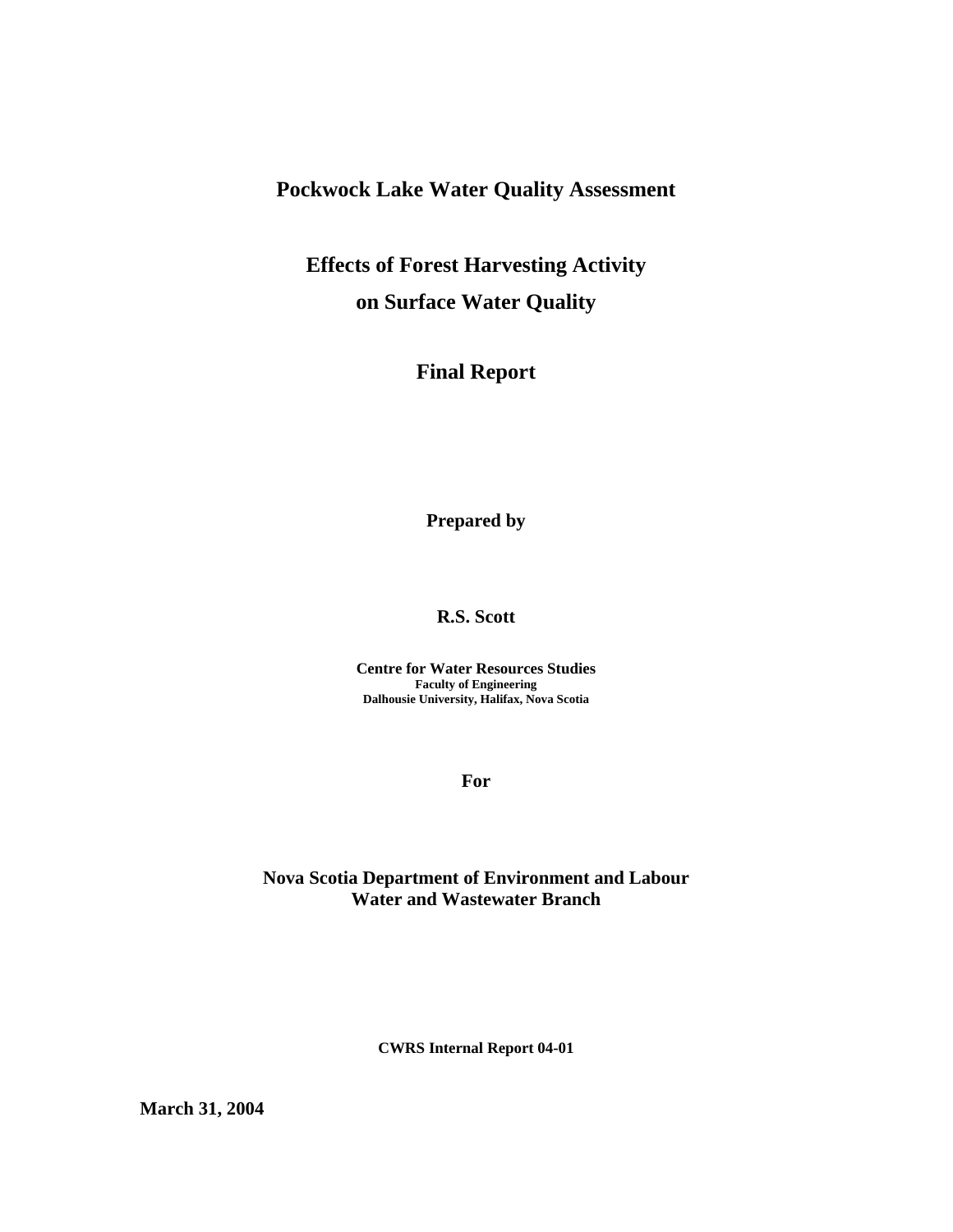### **EXECUTIVE SUMMARY**

The Centre for Water Resources Studies, Dalhousie University, was contracted by NSEL to assist in a review and assessment of water quality data collected by the Department as part of its contribution to the Pockwock-Bowater Watershed Project (PBWP).

The Pockwock-Bowater Watershed Project (PBWP), a multi-disciplinary study, was initiated in the spring of 1999 to assess effects of forest harvesting activities on various components of terrestrial and aquatic ecosystems.

The main objectives of the lake study were to assess changes in lake-water quality resulting from forest harvesting activities in the watershed, with the primary areas of interest relating to acidification, eutrophication, siltation, and the drinking water supply.

The study focused on tributary and lake water quality. Peggy Brook, tributary of the "Control" watershed, and Moose Cove Brook, tributary of the "Treated" watershed, were selected as the test drainages. Three stations were identified on these brooks, 1 on Peggy Brook and 2 on Moose Cove Brook. A total of 8 stations were established on Pockwock Lake, of which 6 (4 near-shore and 2 deep-lake) were maintained for the duration of the monitoring period.

The harvested area in the Moose Cove Brook watershed involved 18.8 hectares, or approximately 16.7 percent of the total area. Harvesting occurred between June 28 and October 17, 2001. Although the Peggy Brook watershed served as the "Control" for the study, a small amount of pre-commercial thinning did take place during the summer of 2002.

The period of record under review was May 1999 to November 2003.

Subtle changes in water quality were observed in Moose Cove Brook during the harvesting period. However, similar changes were also recorded in Peggy Brook draining the control watershed. Upon review of the hydrologic data, these changes were

i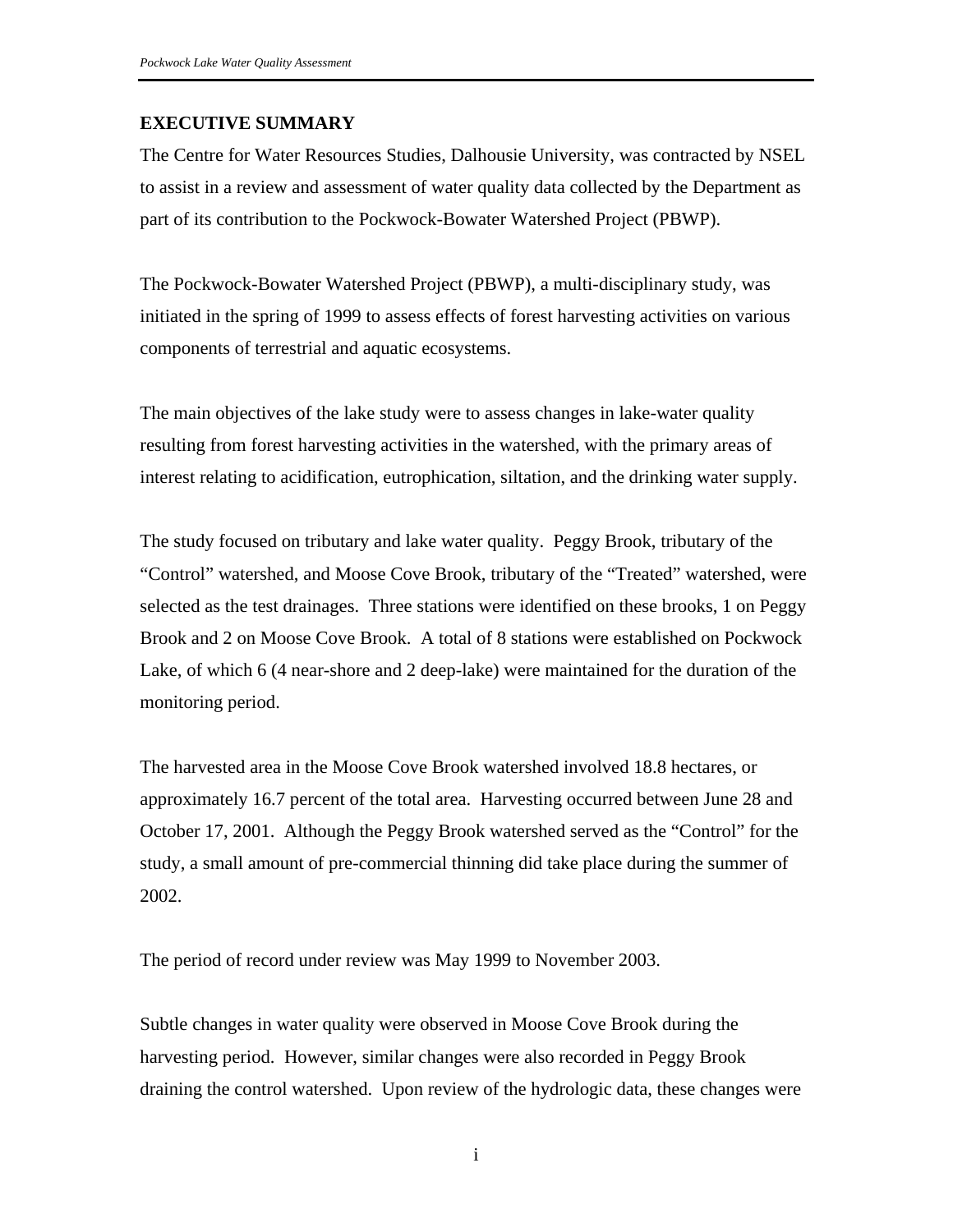considered to be related to factors associated with stream flow and not the harvesting itself. It was discovered that water levels in Peggy Brook were extremely low during the entire harvesting period, a situation presumed duplicated in Moose Cove Brook. During baseflow conditions, groundwater chemistry plays more of a role in the determination of stream water quality. Low-flow conditions coincidentally came to an end with the cessation of harvesting activity. A 68mm rainfall event caused flows in the brook to increase dramatically from less than  $5 L<sup>-sec</sup>$  to more than 390 L<sup>-sec</sup>, accompanied by elevated levels of conductivity. Because of the predominance of baseflow conditions during the harvest period and the similarity between water chemistries in both the control and treated watershed streams, suspicions are that the changes in water quality are more likely a reflection of normal seasonal and annual variation.

Based on the application of total phosphorus, chlorophylla, and Secchi disk measurements to a fixed-boundary classification system, the trophic status of Pockwock Lake is considered to be oligotrophic.

There was no indication that the forest harvesting had an impact on suspended solids and turbidity levels in receiving waters. Whether this was an effect of the frequency of sample collection or the BMPs applied to the site is uncertain.

The harvesting also appeared not to have an impact on the acidity of stream runoff. Annual mean pH measurements for the both the control and treated watersheds remained constant throughout the entire study period.

CCME water quality guidelines for drinking water use and freshwater aquatic life were compared with Pockwock Lake stations DS2 and DS4 data. With the exceptions of aluminum, pH, manganese, and turbidity, all measured values at the two lake stations were below CCME limits in both categories. The majority of aluminum, pH and manganese measurements taken during the study period were above the limits and the exceedences evenly distributed throughout the study period. This suggests that this is a normal occurrence and not a reflection of the harvesting activity. While none of the

ii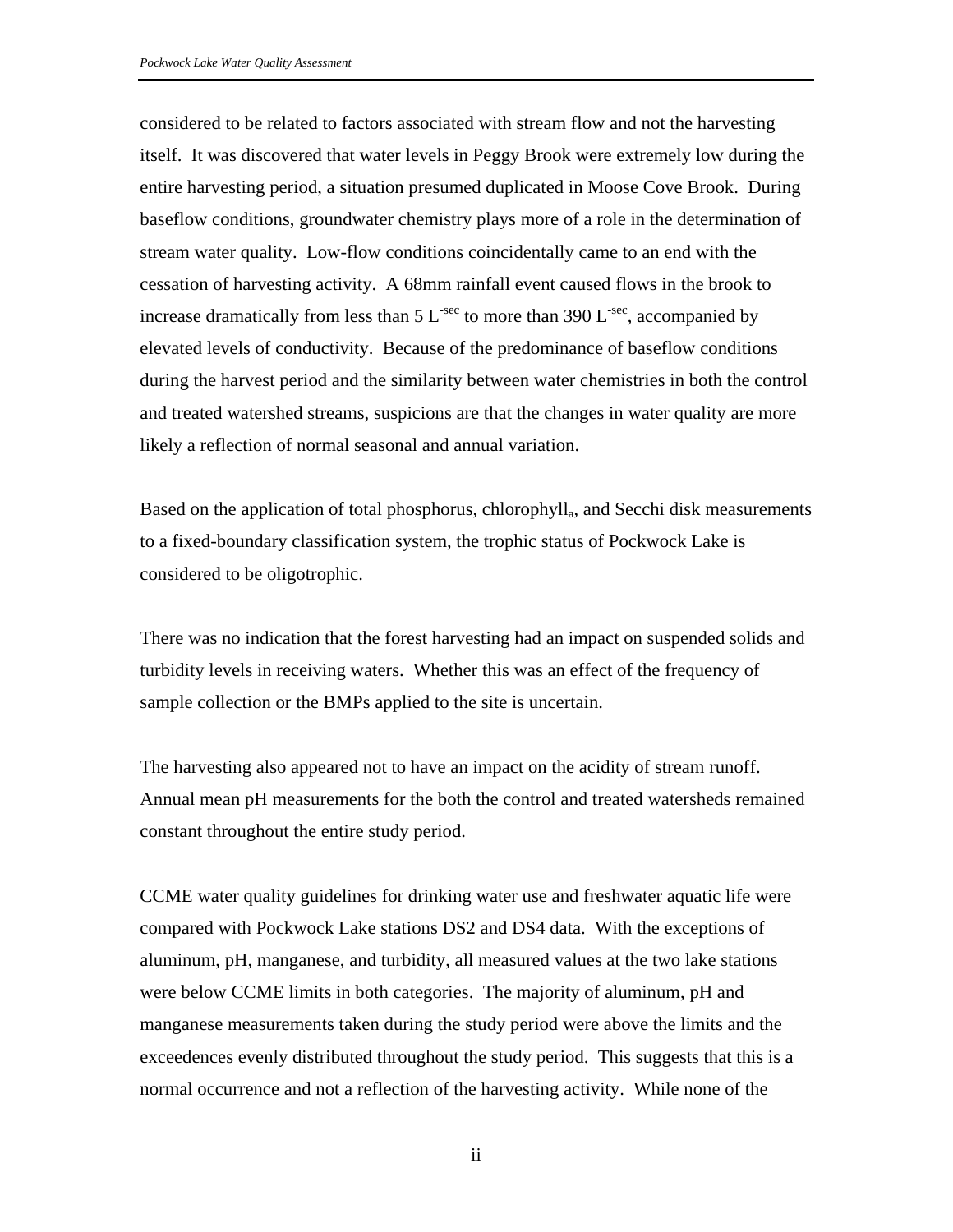readings taken at the deep-lake station (DS2) exceeded the drinking water limit for turbidity, only 4 of 46 turbidity readings at Station DS4 were seen to exceed that limit.

A preliminary review of the NSEL precipitation study has been included in this report. Prior to any further examination of the data, adjustment of the database for missing data would need to be performed.

### **Recommendations**

- 1. Integrate findings of all studies carried out in the Pockwock Lake watershed in a summary report.
- 2. Examine reason why EXCEL files generated from the water quality database contain alphanumeric values.
- 3. Address the issue of missing data in the NSEL precipitation database.
- 4. Address the issue of duplicate data in the NSEL water quality database.
- 5. With safety in mind, attempt to collect water quality data from Pockwock Lake deeplake station DS2 at sometime during the period of ice cover, preferably in February.
- 6. Expand water quality monitoring program to include monthly sampling for Pockwock Lake at either DS2 or DS4, or a combination of both. The purpose of this is to maintain an on-going surveillance of the drinking water resource.
- 7. Install a hydrologic metering station on Moose Cove Brook to document daily flows.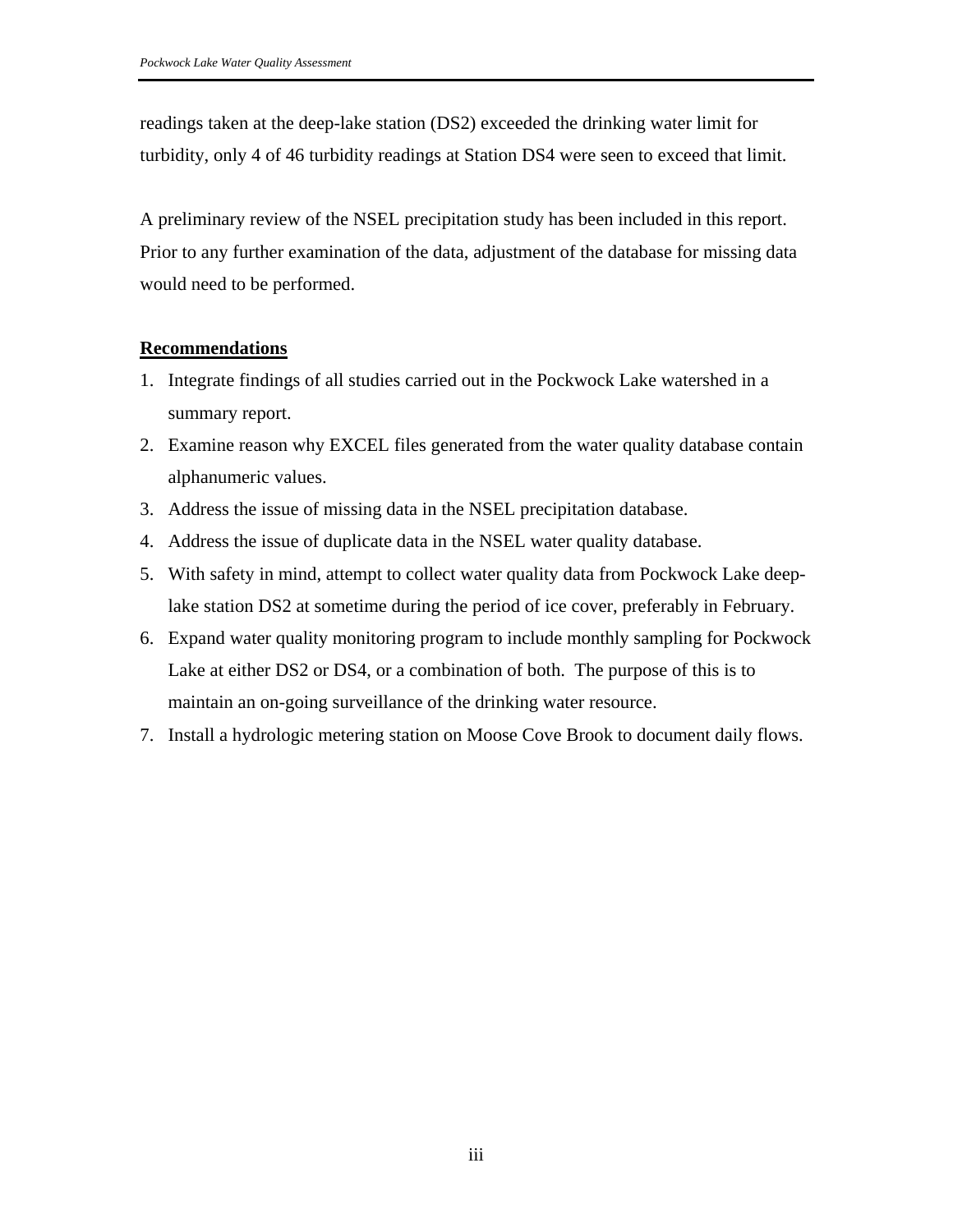### **ACKNOWLEDGEMENTS**

A considerable amount of time and effort went into the design and implementation of the water quality and quantity monitoring programs associated with this study. The lead investigator responsible for program design and co-ordination was Mr. Darrell Taylor of Nova Scotia Environment & Labour (NSEL).

Surface water sample collection duties were shared by Mr. Joe MacCarthy and Mr. John Gass of Halifax Regional Water Commission (HRWC) and Mr. Alan Tattrie of NSEL. Program logistics were handled by Mr. Jeremy Beals and Mr. John Gass of HRWC. Boat and motor arrangements were looked after by Mr. Peter Flinn with support by other treatment plant staff.

Management of all surface water quality data was provided by Mr. Alan Tattrie and Mr. Charlie Williams of NSEL.

Hydrometric data considered in this report was gathered by Environment Canada (EC) under the direction of Mr. Fred Lindeijer. Mr. Todd Smith of the Environmental Conservation Branch of Environment Canada was responsible for the management of the data.

The Hydrolab pilot project was commissioned by Mr. Joe Pomeroy and Mr. Todd Smith of EC. Installation and maintenance of the hydrolab unit were performed by Mr. Joe MacCarthy of HWRC.

The precipitation monitoring program was carried out by Mr. Johnny MacPherson of NSEL. Excel files were supplied to CWRS by Ms. Fran Di Cesare.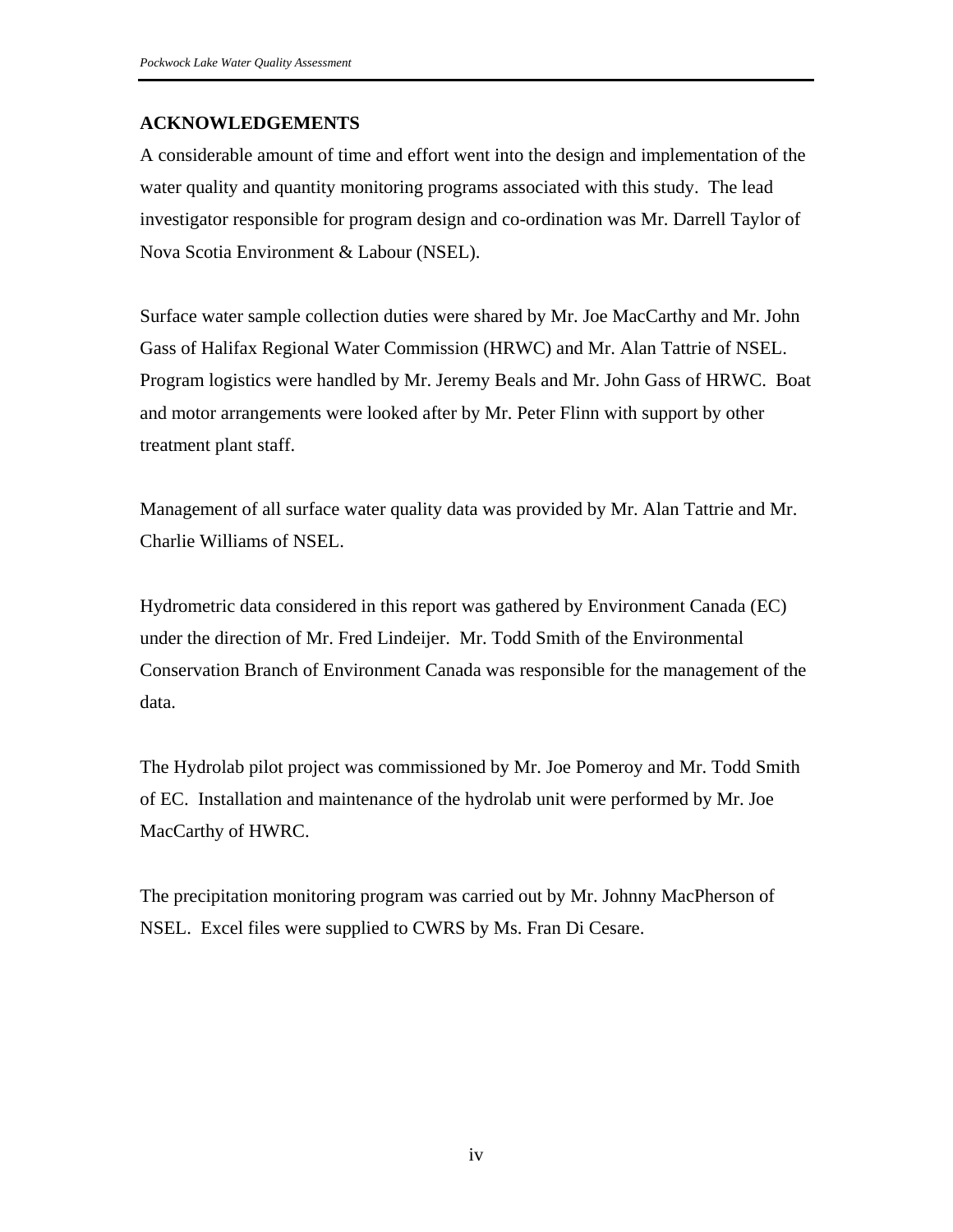## **TABLE OF CONTENTS**

| 3.3.1.3 Stream-Lake Confluence Stations S5C and S6C and In-Lake Shoreline |  |
|---------------------------------------------------------------------------|--|
|                                                                           |  |
|                                                                           |  |
|                                                                           |  |
| 4.1 EFFECTS OF FOREST HARVESTING ON SURFACE WATER QUALITY 14              |  |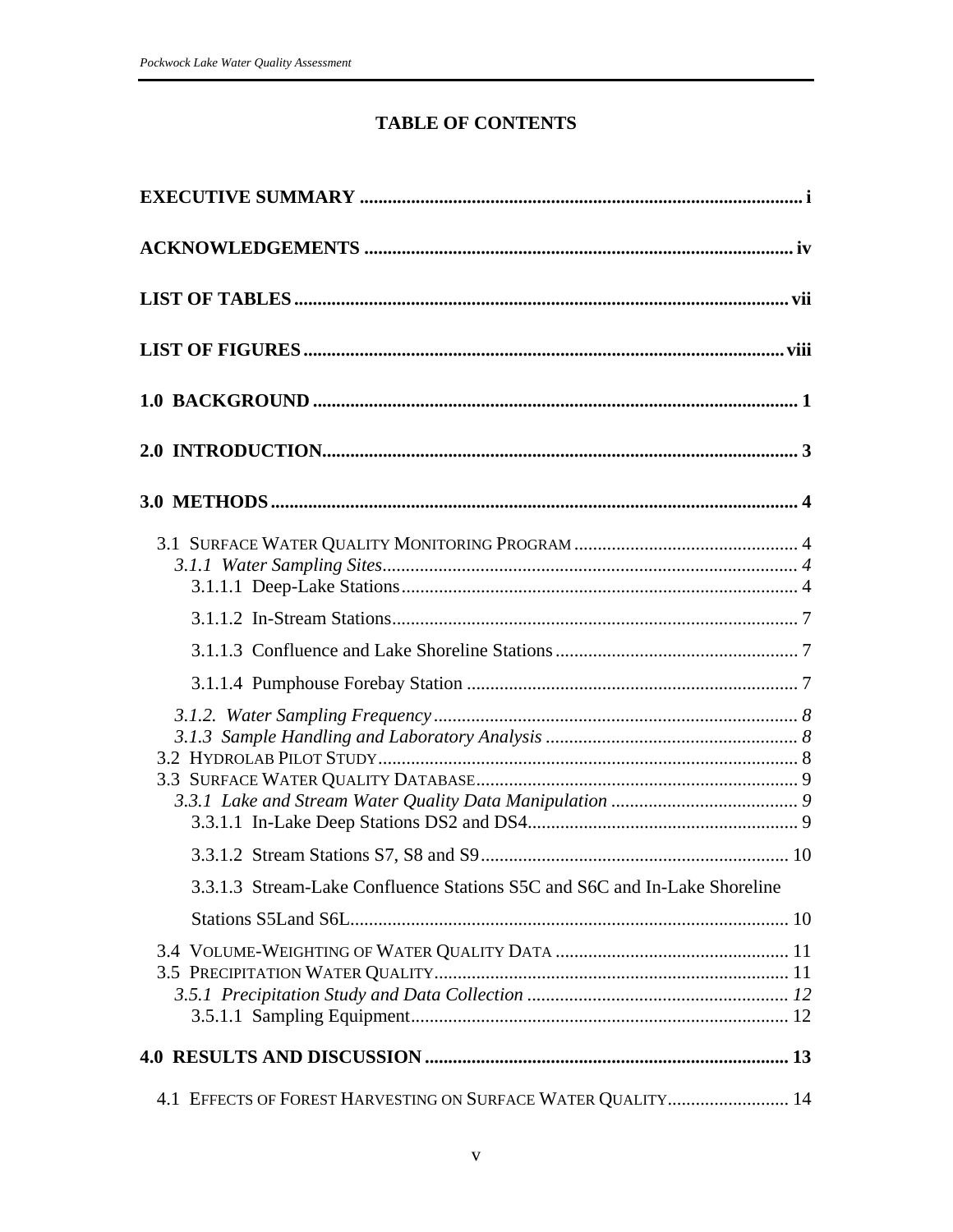| AI.1 NSEL WATER QUALITY MONITORING PROGRAM PARAMETER LIST 34 |  |
|--------------------------------------------------------------|--|
|                                                              |  |
|                                                              |  |
|                                                              |  |
|                                                              |  |
|                                                              |  |
|                                                              |  |
|                                                              |  |
|                                                              |  |
| AIII.1 ENVIRONMENT CANADA PRECIPITATION SUMMARY DATA 69      |  |
|                                                              |  |
|                                                              |  |
|                                                              |  |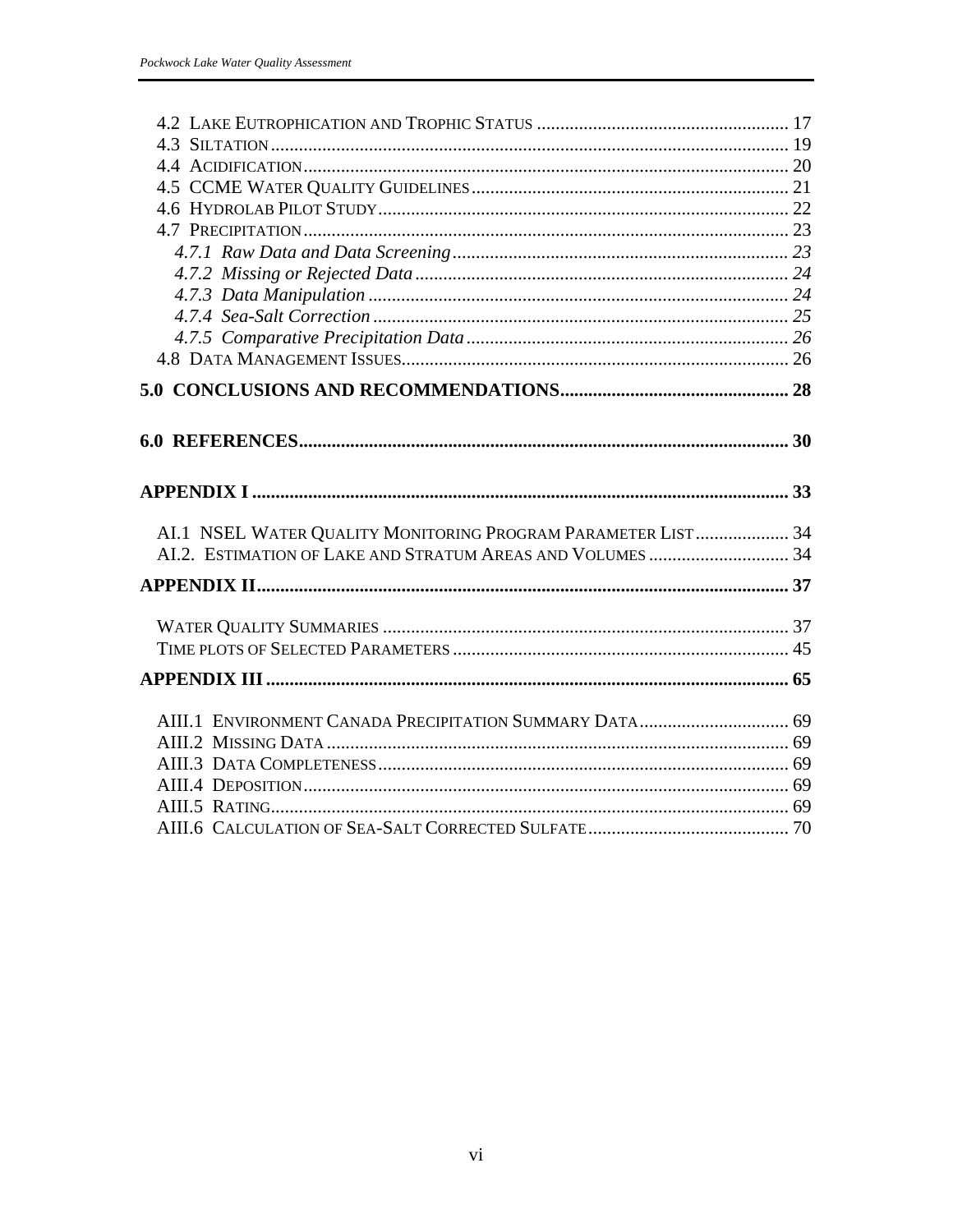## **LIST OF TABLES**

| Table 2. Precipitation monitoring program analytical parameter list.  12                   |
|--------------------------------------------------------------------------------------------|
| Table 3. Trophic classification based on annual mean values for total phosphorus,          |
|                                                                                            |
| Table 4. Average volume-weighted annual concentrations (mg $L^{-1}$ ) and input (tonne) of |
| dissolved substances from Peggy Brook (S7) to Pockwock Lake for the years 1999-            |
|                                                                                            |
| Table 5. Frequency of exceedences when comparing Pockwock Lake water quality to            |
| CCME water quality guidelines for drinking water use and freshwater aquatic life. 22       |
| Table 6. Sample numbers of those samples rejected from the data set 23                     |

### APPENDIX I

| Table AI.2. A comparison of HRWC bathymetric map and LIS 1:10,000 topographic      |
|------------------------------------------------------------------------------------|
|                                                                                    |
|                                                                                    |
| Table AI.3. Pockwock Lake surface and stratum interface areas, stratum volumes and |
|                                                                                    |

## APPENDIX II

| Table AII.1. Annual means of selected parameters for the period 1999 to 2003. Pre- |  |  |  |  |  |
|------------------------------------------------------------------------------------|--|--|--|--|--|
|                                                                                    |  |  |  |  |  |

### APPENDIX III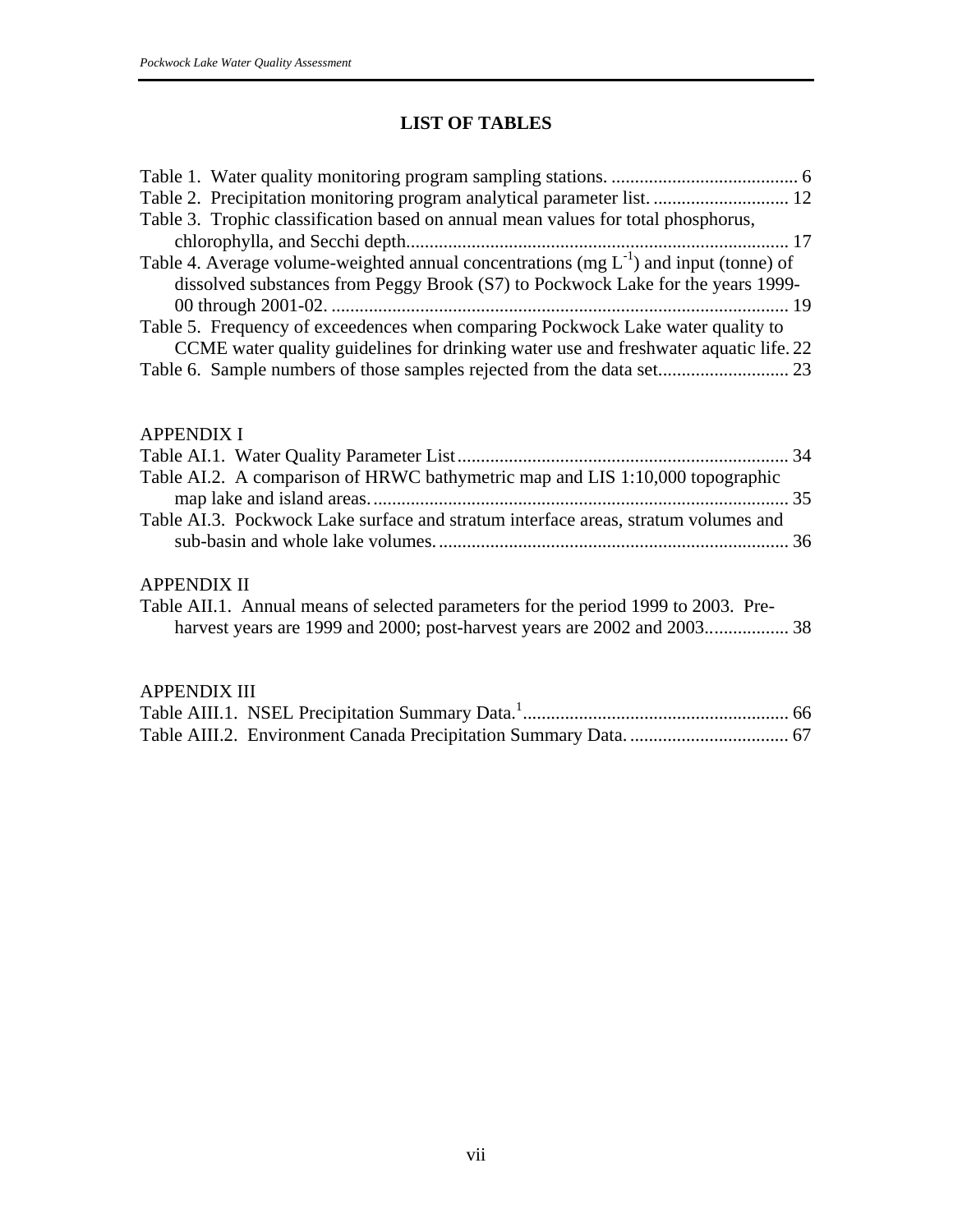## **LIST OF FIGURES**

### APPENDIX II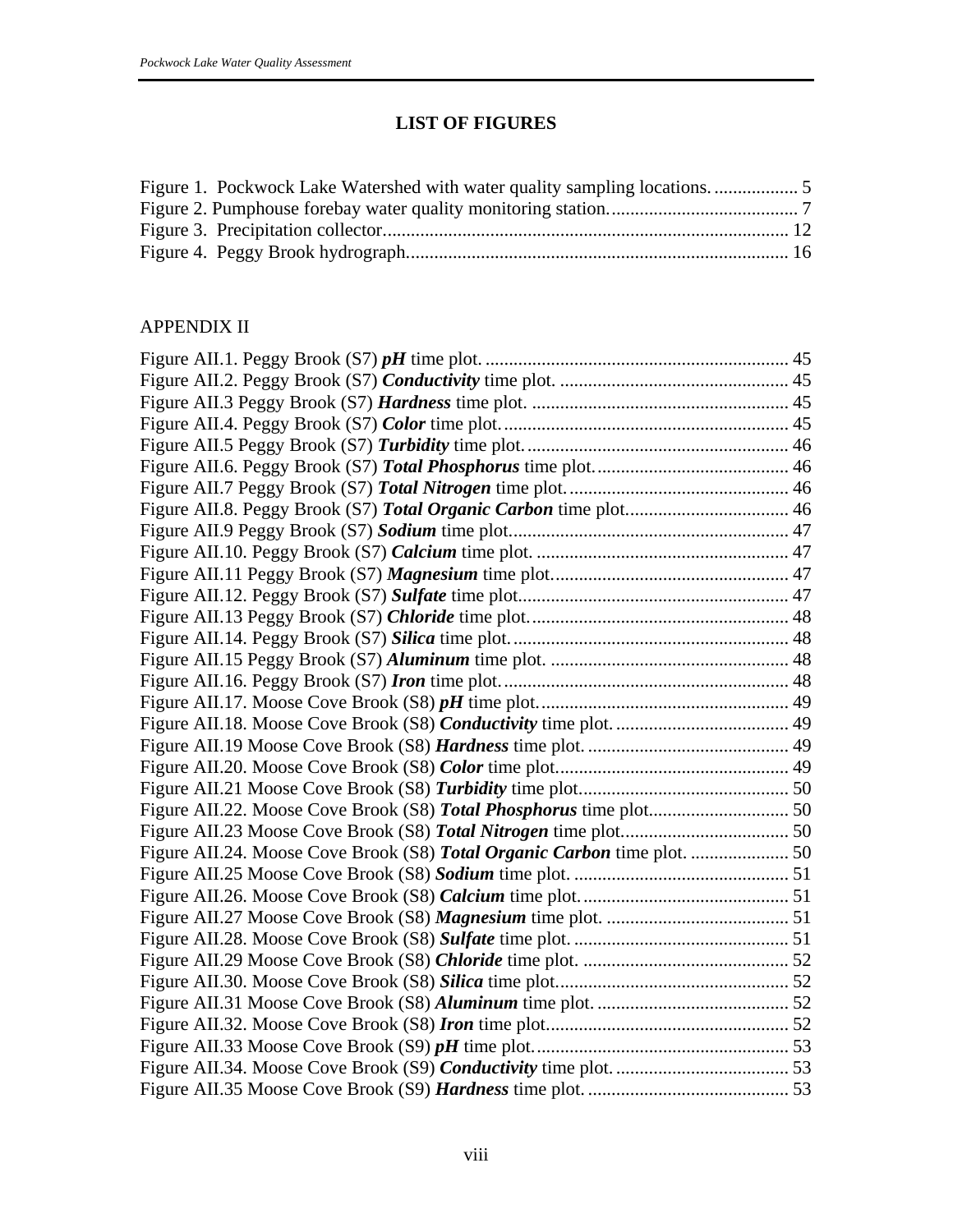| Figure AII.70. Pumping Station Inlet Station (DS4) Total Phosphorus time plot 62         |  |
|------------------------------------------------------------------------------------------|--|
| Figure AII.71. Pumping Station Inlet Station (DS4) Total Nitrogen time plot 62           |  |
| Figure AII.72. Pumping Station Inlet Station (DS4) Total Organic Carbon time plot.  62   |  |
|                                                                                          |  |
|                                                                                          |  |
|                                                                                          |  |
| Figure AII.76. Pumping Station Inlet Station (DS4) Chloride time plot 63                 |  |
|                                                                                          |  |
| Figure AII.78. Pumping Station Inlet Station (DS4) Chlorophyll <sub>a</sub> time plot 64 |  |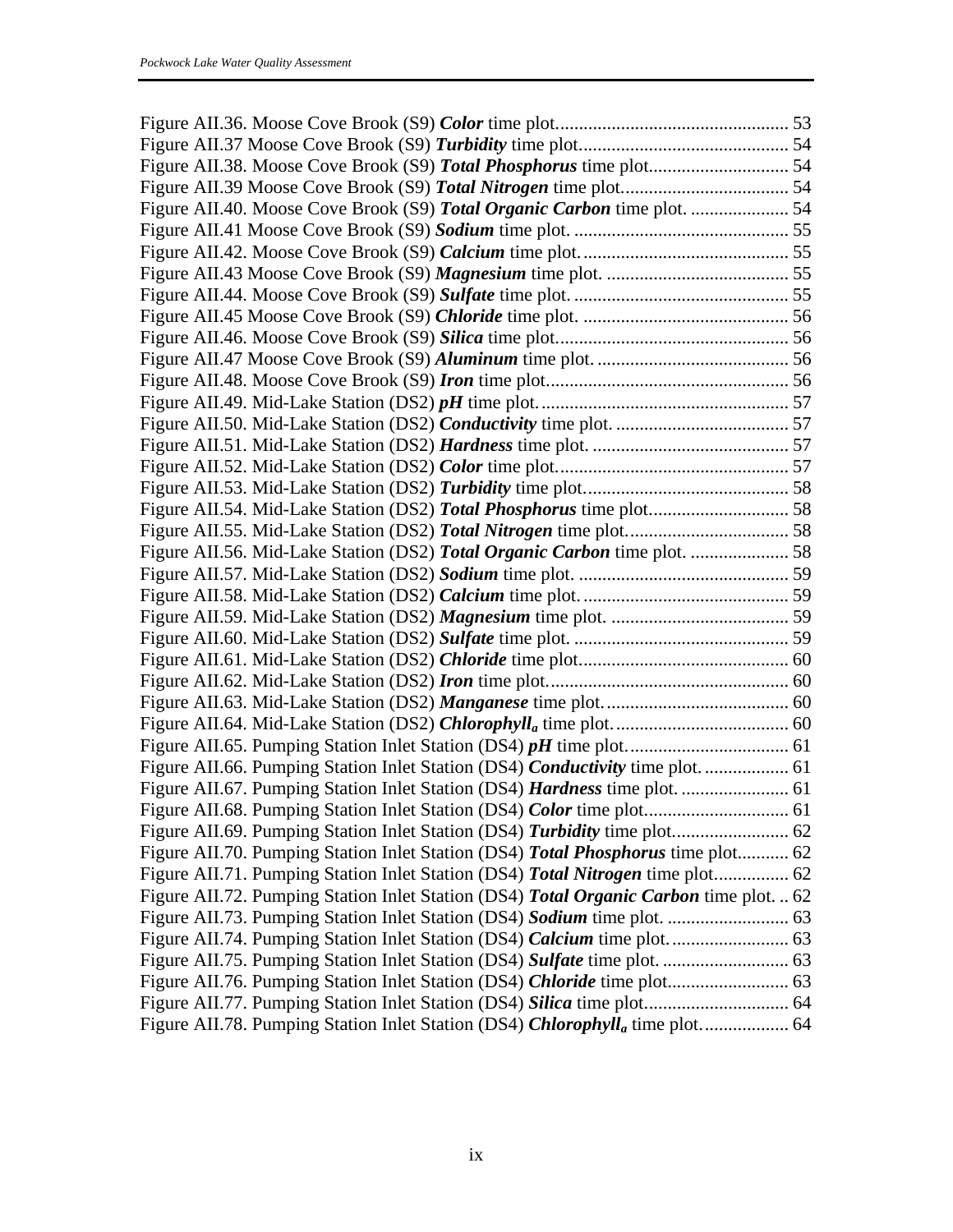### **1.0 BACKGROUND**

The Pockwock-Bowater Watershed Project (PBWP), a multi-disciplinary study, was initiated in the spring of 1999 to assess effects of forest harvesting activities on various components of terrestrial and aquatic ecosystems. The intent of this research project, in part, was to determine suitable Best Management Practices (BMPs) which would support sustainable forestry while ensuring the protection of water resources. Another aspect was to see if findings from the Hayward Brook Studies in the Fundy Model Forest would be duplicated in this particular geographical setting.

One component of the PBWP, the Pockwock Lake study, was initiated by the NSEL, supported by Halifax Regional Water Commission and Environment Canada staff, to examine trends in lake water quality during pre- and post-harvest periods. Given that the lake is used as a drinking water supply for the Halifax Regional Municipality, the main objective of the study was to determine whether these harvesting activities had any impact on lake water quality. Tributary stream, lake height, and precipitation monitoring were included in this study to aid interpretation of results.

An overall description of the PBWP study approach is as follows, as outlined in Annual Reports for 2002 and 2003: "The study is located in central Nova Scotia near Halifax on the western limits of the Nova Forest Alliance region. Four sub-watersheds within the Pockwock Lake watershed and four watersheds within the Five Mile Lake watershed will be monitored. One sub-watershed in each area will receive no forest treatments and will be considered a "control". The other three sub-watersheds in each area will have approximately 25-40 percent of the timber clear cut up to a buffer zone along each watercourse. One sub-watershed will maintain a 20 metre buffer without harvesting, a second will maintain a 20metre buffer in combination with a selection harvest and, the third watershed will have a 30 metre buffer in combination with a selection harvest."

To examine the potential effects on surface water quality, the lake study focused its efforts on Pockwock Lake and two tributaries, Peggy Brook and Moose Cove Brook. Peggy Brook watershed was to serve as the "Control" watershed, while Moose Cove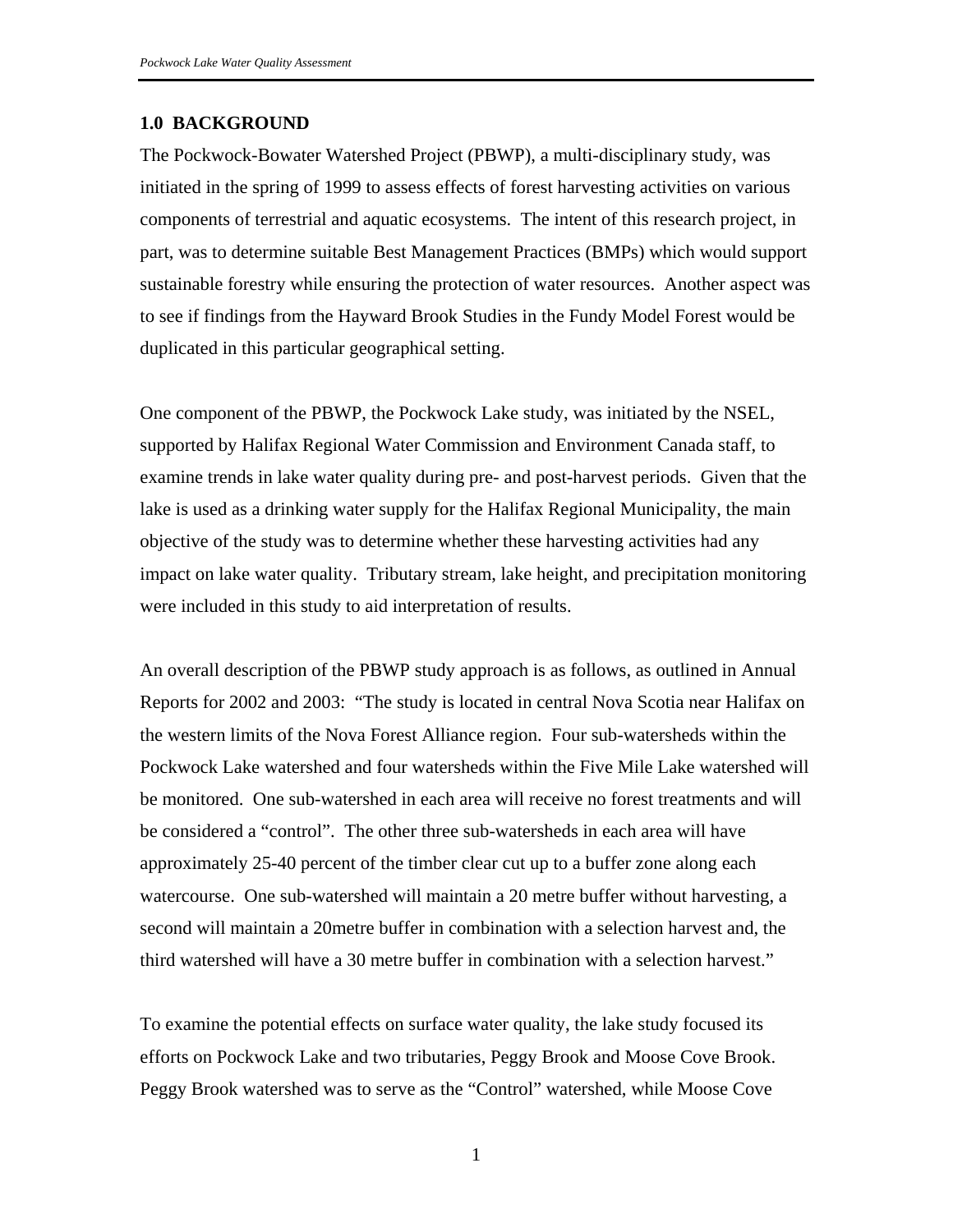Brook watershed acted as the "Treated" watershed. The extent of the harvesting in these two sub-watersheds has been described elsewhere by McCurdy et al. (2003). In brief, 18.8 hectares, or approximately 16.7 percent of the total Moose Cove Brook subwatershed area were harvested between June 28 and October 17, 2001. Although it was the intention to use the Peggy Brook sub-watershed as the "Control" for the study, precommercial thinning of 3.4 hectares approximately 400 meters from the confluence of Peggy Brook and Pockwock Lake (east side of Peggy Brook, south of main road) occurred during the summer of 2002. In addition, two box culverts were installed on the access road to this site. Drainage through these culverts emptied directly into Peggy Brook (Beal, 2004).

The Centre for Water Resources Studies, Dalhousie University, was contracted by NSEL to assist in a review and assessment of water quality data collected by the Department as part of its contribution to the PBWP. The main objectives of the lake study were to assess changes in lake-water quality resulting from forest harvesting activities in the watershed, with the primary areas of interest relating to acidification, eutrophication, siltation, and the drinking water supply.

The period of record under review is May 1999 to November 2003.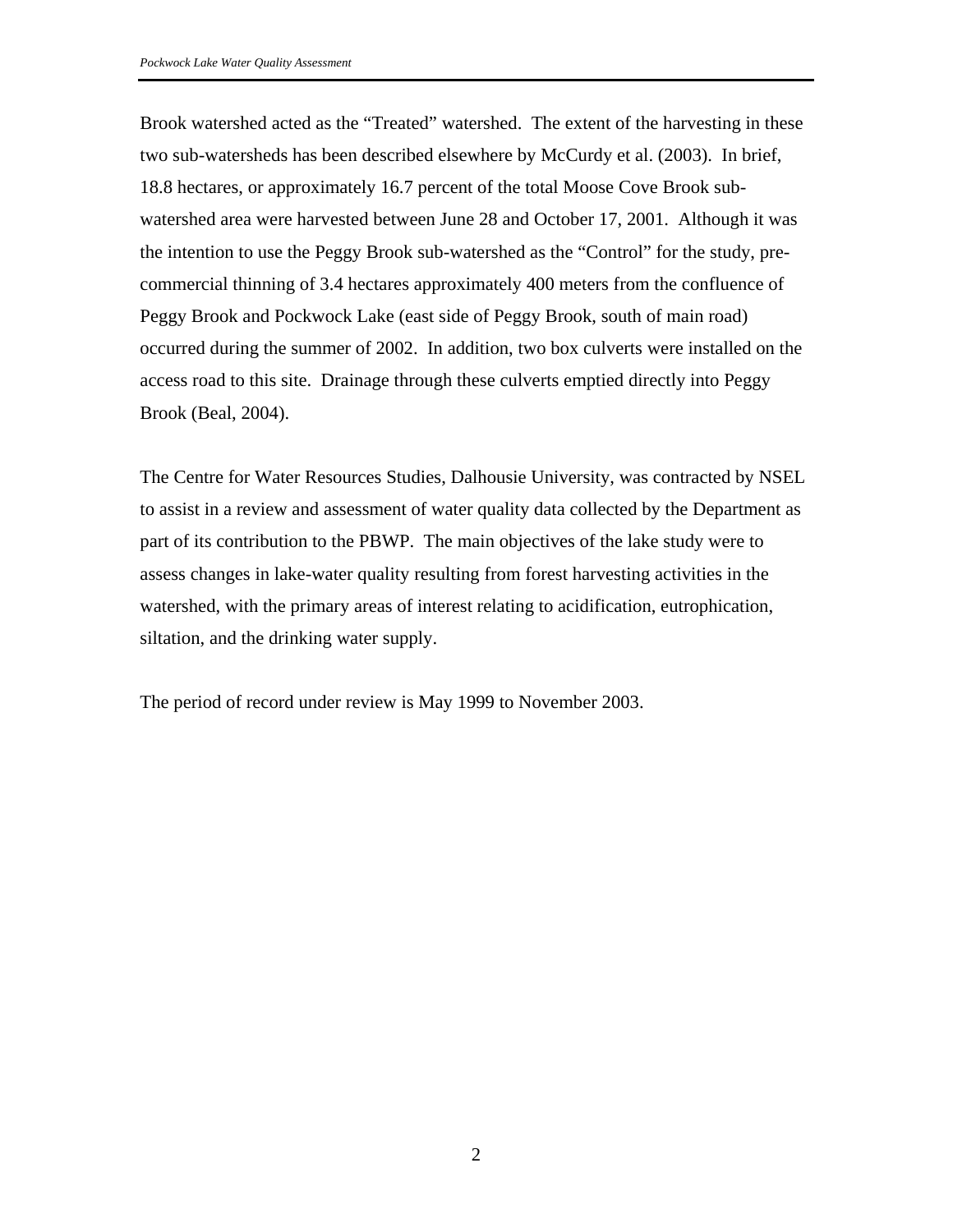## **2.0 INTRODUCTION**

Several authors have investigated the impact of forestry operations on surface waters (Bormann et al. 1968; Likens et al. 1969; Freedman, 1980; Hornbeck et al. 1982; Likens 1985). From this research, it has been found that in some situations, forest harvesting can result in significant losses of soils and nutrients by erosion and leaching. It has been documented that the observed losses are highly variable, due to several factors – type of forest activity and techniques applied, soil type, topography, and meteorology. The proportion of the forestry operation to the watershed and proximity to receiving waters are other factors.

Impacts noted from this research included:

- increased runoff resulting in higher streamflows,
- increase in loss of soluble nutrients, e.g. nitrogen (mainly as nitrate), calcium, potassium, magnesium, sodium, and aluminum,
- increase in erosional potential due to the disturbance of forest soils resulting in higher streamflow suspended solids concentrations,
- increase losses of particulate phosphorus associated with increases in suspended solids,
- increase in streamflow temperature,
- increase in hydrogen ion concentration in soil and stream water, and
- decrease in sulfate concentration.

In Freedman's review (1980) it was pointed out that with the exception of the Hubbard Brook Experimental Forest studies, few other studies found similar order of magnitude nutrient losses. A few of the studies reported minimal or no effects which demonstrates the high variability in the site to site susceptibility of nutrient loss via this mechanism.

Although the above impact list includes findings associated with more than just water quality, the focus of this report will be directed toward water quality only.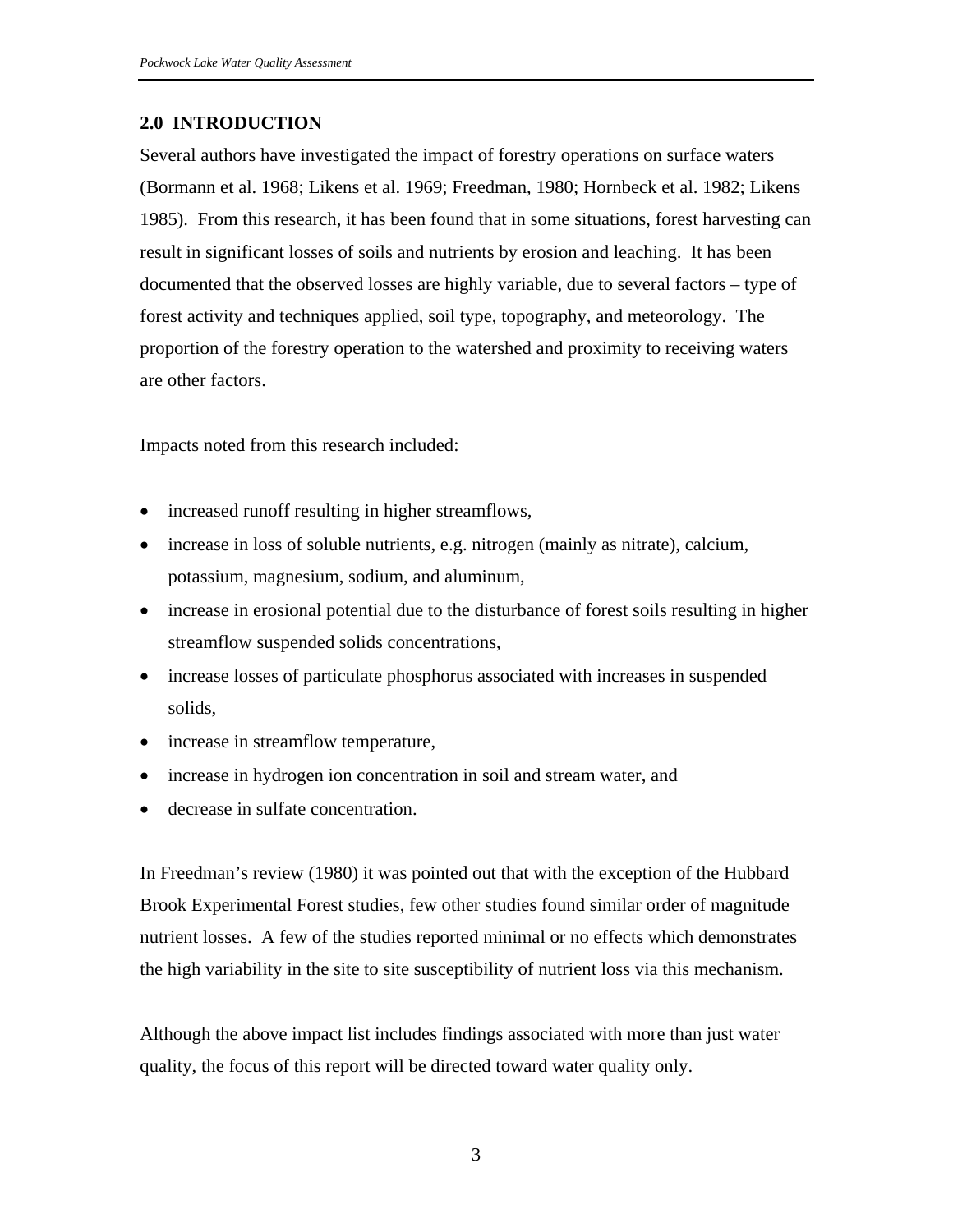### **3.0 METHODS**

During the study period, water quality and quantity data was collected to characterize surface water resources in the Pockwock Lake watershed. The water quality program described here was carried out by NSEL. Water quantity measurements were undertaken by Environment Canada and are described in detail elsewhere. Although a precipitation monitoring program was undertaken by NSEL in a separate study and will be the subject of future reporting, this document contains a brief description of the program and includes very preliminary summary of results.

#### **3.1 Surface Water Quality Monitoring Program**

During the open-water season between 1999 and 2003, a monthly sampling program was undertaken in the Pockwock Lake watershed whereby physical and chemical characteristics of lake and stream water were documented. The main focus of the study focused on the potential impacts of the forest harvesting on water quality in general, with special interests in lake eutrophication and trophic status, siltation, acidification, and drinking water quality. Water quality parameters measured included pH, conductivity, colour, nutrients, chlorophylla, major ions, and heavy metals. A complete list of chemical and biological parameters selected for the program is provided in Appendix I, Table AI.1.

The original program design incorporates eleven sampling locations. Three are deep-lake stations positioned along the mid-line of the lake, one is located in the Douglas Kline Treatment Plant pumping station forebay, two are stream-lake confluences, two are within 100 metres of the these confluence sites, and three are in-stream locations. Table 1 provides water sampling station codes and site descriptions. Figure 1 identifies sampling locations within the Pockwock Lake watershed.

### **3.1.1 Water Sampling Sites**

#### **3.1.1.1 Deep-Lake Stations**

At the start of the program, lake water was tested at three deep-station locations, DS1, DS2, and DS3. The purpose of multiple stations was to investigate the possible existence of chemical gradients in the central areas of the lake.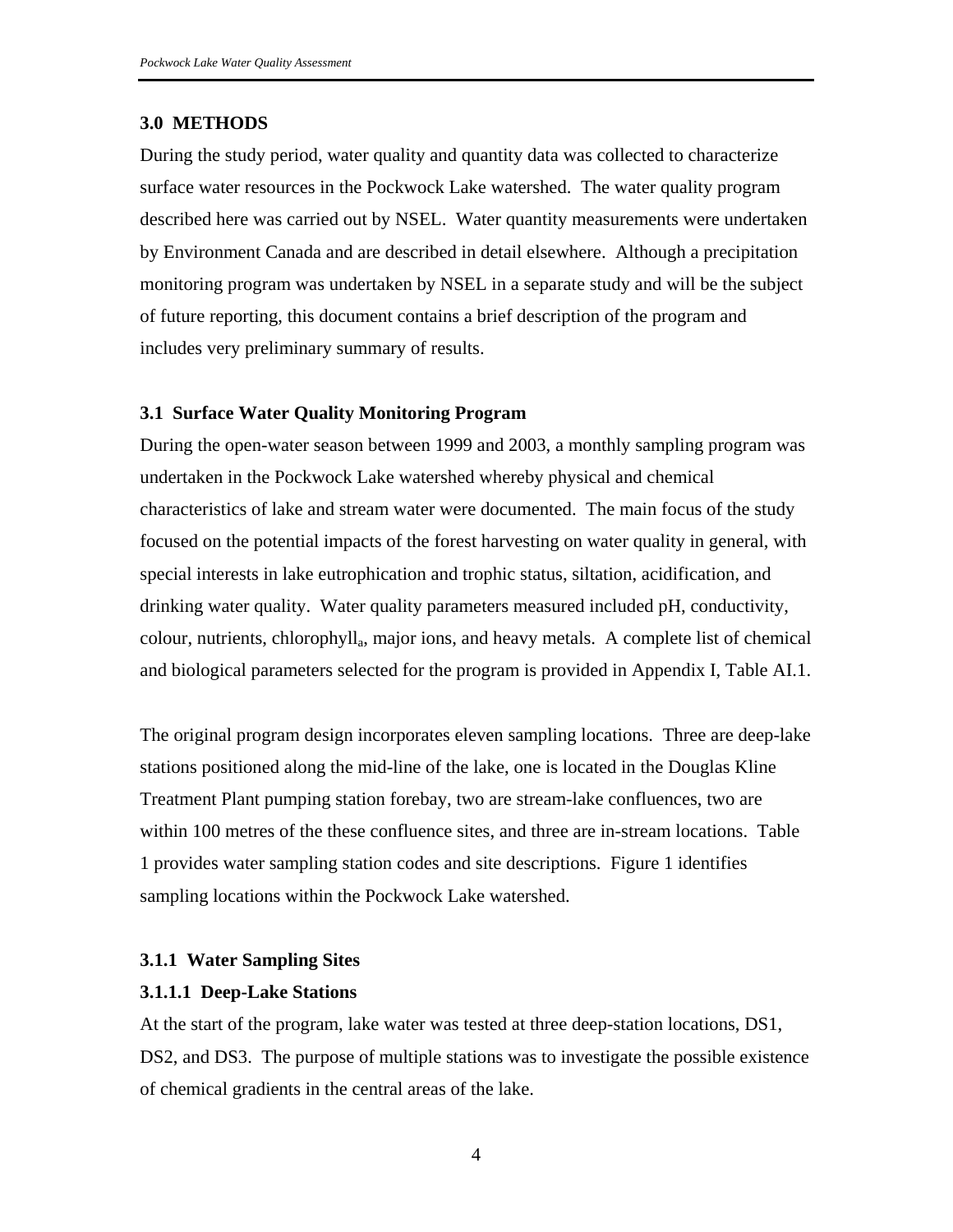

Figure 1. Pockwock Lake Watershed with water quality sampling locations.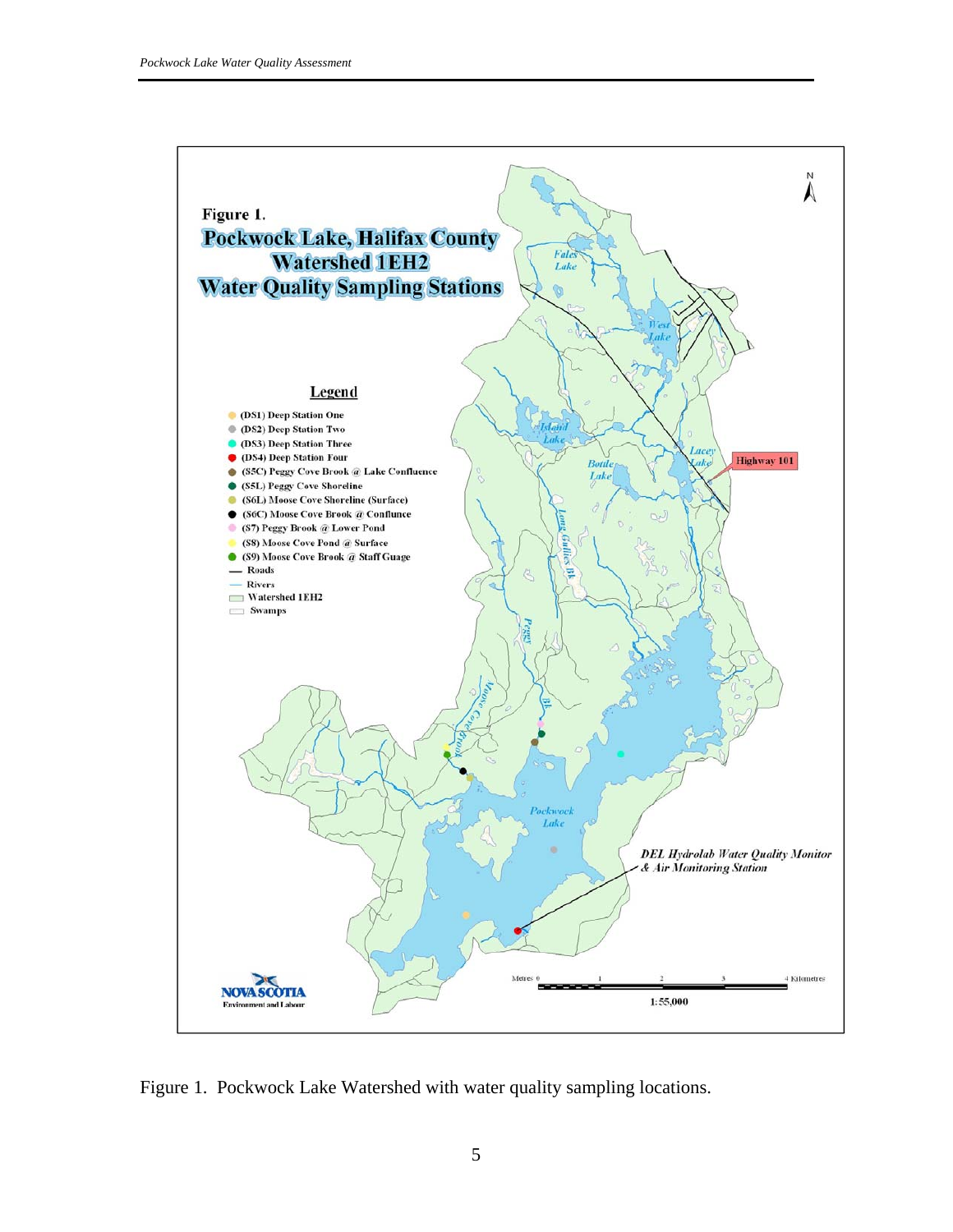Water samples at DS1, DS2 and DS3 were collected at various depths through the water column using a Van Dorn type water sampler. The depths chosen were 0.5 metres (m) below the surface (hereafter referred to as "surface" samples), 2 m above the lake bottom (hereafter referred to as "bottom" samples), and at the thermocline, if present. Chlorophylla concentrations were determined from surface samples and samples taken at a depth equal to twice the Secchi disk depth on that day. This depth represents the lower boundary of the euphotic zone (depth at which 1% of surface light penetrates the water column).

| <b>Sample Station</b> | <b>Description</b>                           |
|-----------------------|----------------------------------------------|
| S7                    | Peggy Brook at Lower Pond                    |
| S <sub>8</sub>        | Moose Cove Brook Pond                        |
| S <sub>9</sub>        | Moose Cove Brook at Staff Gauge Above Road   |
| S5L                   | Peggy Cove Shoreline                         |
| S <sub>5</sub> C      | Peggy Brook at Pockwock Lake Confluence      |
| S6L                   | <b>Moose Cove Shoreline</b>                  |
| S <sub>6</sub> C      | Moose Cove Brook at Pockwock Lake Confluence |
| DS1                   | Pockwock Lake Mid-Lake Deep Station #1       |
| DS <sub>2</sub>       | Pockwock Lake Mid-Lake Deep Station #2       |
| DS3                   | Pockwock Lake Mid-Lake Deep Station #3       |
| DS4                   | Pockwock Lake at Pumping Station Forebay     |

Table 1. Water quality monitoring program sampling stations.

In-situ measurements taken at each of the deep-station locations included water temperature and dissolved oxygen profiles and water transparency. The profiles were performed using a Model 57 YSI meter. A 20cm Secchi disk was used to measure water transparency.

After reviewing the results from the first two set of sampling runs (May and June 1999), it was decided that there was no discernible difference between data sets, and that only one of the deep station locations, DS2, would continue to be monitored.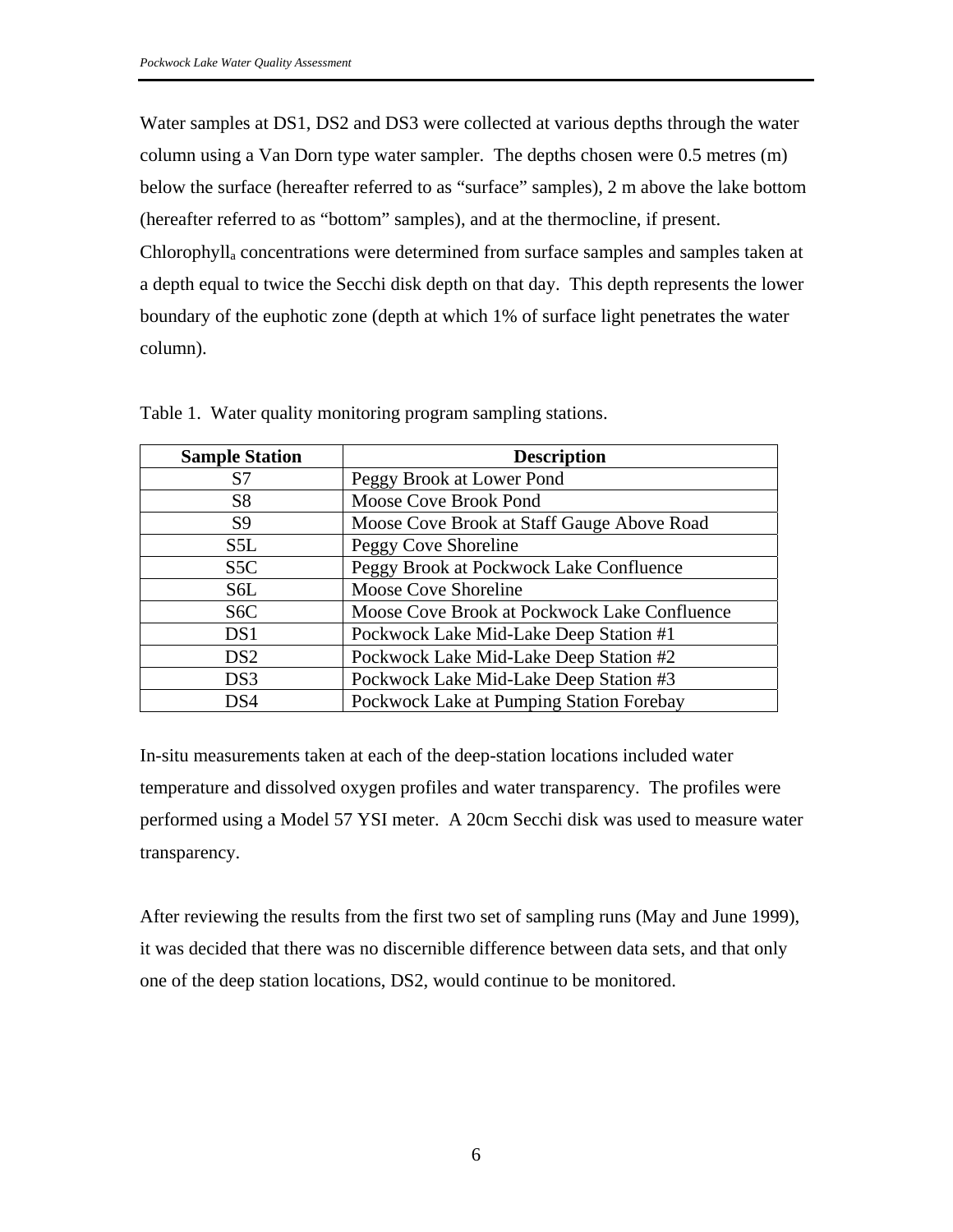### **3.1.1.2 In-Stream Stations**

Surface water impacts from forest harvesting would presumably first appear in tributary streams. For this reason, stations on the two major receiving waters draining the cut (Moose Cove Brook) and uncut (Peggy Brook) watersheds were established. Peggy Brook (S7) maintained a single station, while two stations, a small pond through which the brook flowed (S8), and at the flow metering station (S9), were positioned on Moose Cove Brook. Water samples from the two stream sites were collected at mid-stream at mid-depth. Station S8 samples were collected near the shoreline of the pond at approximately 0.5 metres depth.

### **3.1.1.3 Confluence and Lake Shoreline Stations**

Confluence and lake shoreline stations were established to get a feel for the distances associated with an impact zone when considering the effect of tributary stream discharge on lake water quality. The three focal points in the system used to investigate this were



Figure 2. Pumphouse forebay water quality monitoring station. Hydrolab equipment used to collect real-time data.

the brook, the mixing zone (confluence), and a short distance into the main body of the lake. Confluence and lake stations associated with Peggy Brook and Moose Cove Brook are S5C and S5L, and S6C and S6L, respectively. Monthly water samples were collected at 0.5 metre depths at all of these stations.

# **3.1.1.4 Pumphouse Forebay Station**

Water samples were collected at a depth of 5 metres in the intake basin from the lakeside access walkway of the pumphouse structure (Figure 2).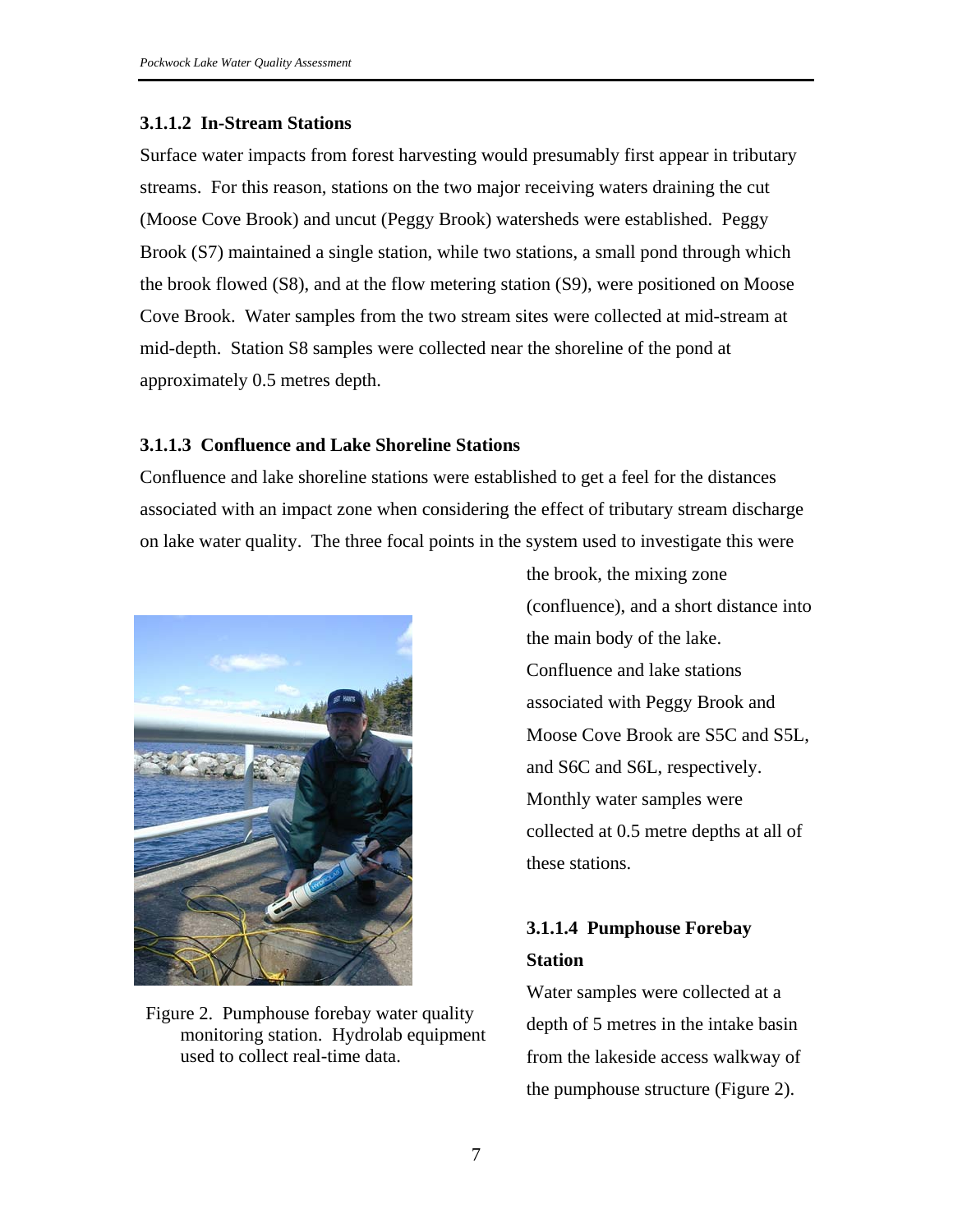#### **3.1.2. Water Sampling Frequency**

Water samples were collected from deep-lake station DS2 on a monthly basis during the ice-free season for the period May 1999 to November 2003. For all other locations (DS4, S7, S8, S9, DS5, DS6, S5L, S6L), samples were collected monthly for the entire study period, with the exception of the occasional month when access to a particular site was impossible because of winter and/or early spring road conditions.

#### **3.1.3 Sample Handling and Laboratory Analysis**

All water samples submitted for chemical analysis were placed in 500 mL polyethylene bottles rinsed three times with sample water and kept cool and in the dark prior to shipment or delivery to the individual laboratories for processing. The CAEAL accredited labs performing the chemical analyses were the Environmental Chemistry Lab of the Queen Elizabeth II Health Sciences Centre in Halifax and the Environment Canada Lab in Moncton, New Brunswick. Sample receiving logs for the Halifax lab indicate that the majority of samples had reached this point in processing within 24 hours of collection. All had been registered within 48 hours of collection. Because of the disparity between methods used to described the QEII and EC processed water samples (the EC database does not contain collection dates and has to be cross-referenced with the QEII data using a sample ID number), an accurate indication of a comparable time frame for the EC lab was not acquired. An effort was made to look at times for the 2000 EC data set and determined that it took between 2 and 14 days after collection for registration. The effect of this extended handling time on the accuracy of the data produced is unknown.

Analytical methods undertaken at each facility are assumed to have been in accordance with established protocols such as those outlined in "Standard Methods for the Examination of Water and Waste Water" (Clesceri et al., 1998).

### **3.2 Hydrolab Pilot Study**

A permanent automatic monitoring station employing a multi-electrode Hydrolab unit was installed at the pumphouse forebay station to collect hourly measurements for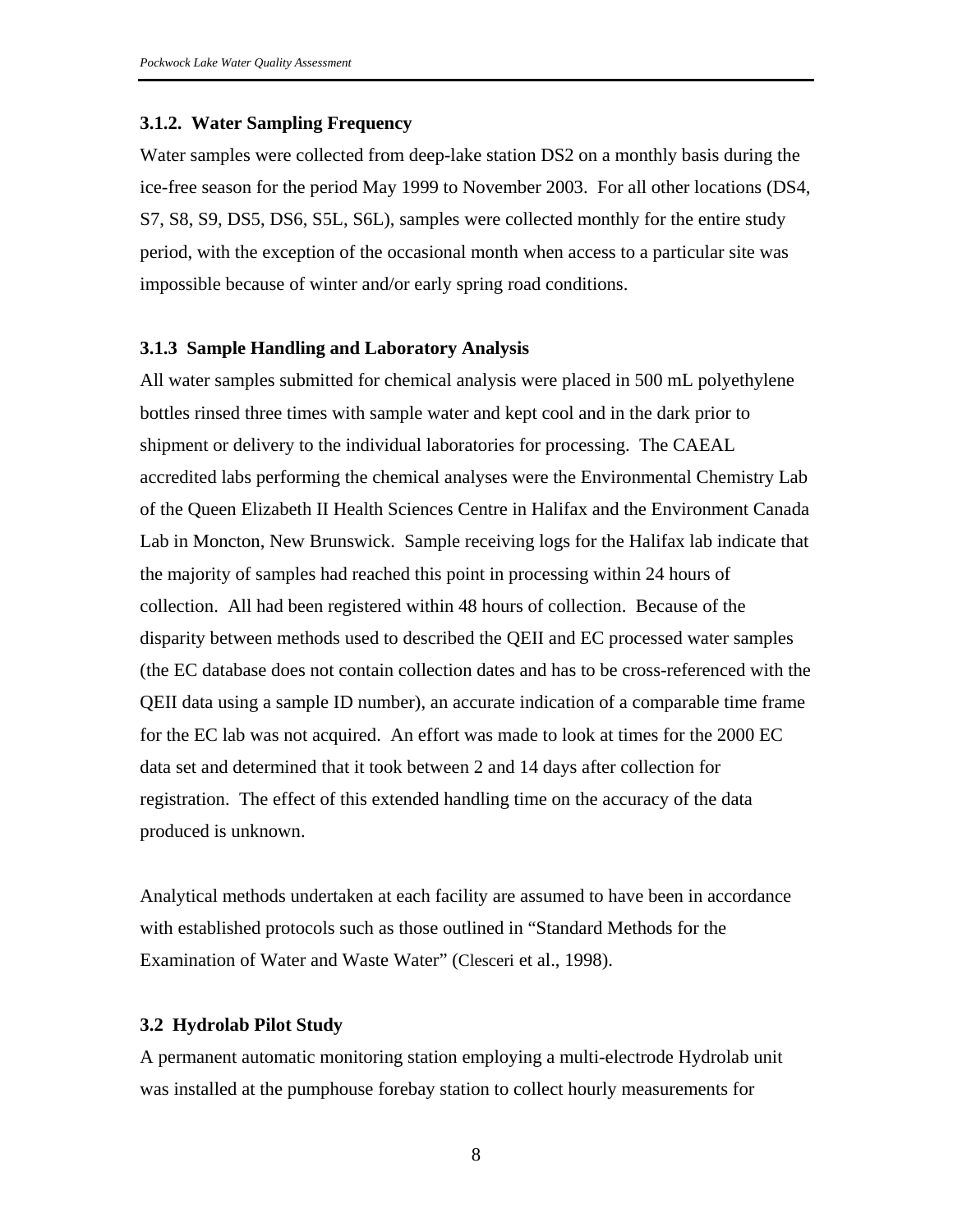temperature, dissolved oxygen, pH, specific conductance and turbidity (Figure 2). A Datasonde Model 4 installed at the start of the pilot was replaced in 2003 with a Datasonde Model 4a. A Sutron data logger was used to store the Hydrolab data until such time that it was down-loaded and taken back to the NSEL office for entry into the main database.

### **3.3 Surface Water Quality Database**

Water quality data gathered by NSEL is stored in a data management system using ACCESS software, and was subsequently used by CWRS in EXCEL spreadsheet format. Data were received in files that were sub-divided by year and source of information, being either the Halifax or Moncton lab. These files were cross-referenced by sample identification numbers.

### **3.3.1 Lake and Stream Water Quality Data Manipulation**

The first step in the manipulation of data was to reorganize and compile the EXCEL files by station. A single worksheet per sampling station containing water quality data for the entire study period was the result.

Due to the brevity of the data records for in-lake stations DS1 and DS3 and their limited usefulness for this review, information for these two sites was not considered in this report.

Treatment of water quality data for the two remaining in-lake deep stations (DS2 and DS4), in-lake shoreline stations (S6L and S5L), stream stations (S7, S8 and S9), and stream-lake confluence stations (S5C and S6C) varied and shall be explained separately in the following sections.

### **3.3.1.1 In-Lake Deep Stations DS2 and DS4**

Stations DS2 and DS4 were used to represent water quality in Pockwock Lake. To facilitate the reporting and interpretative process, the data from DS2 were volumeweighted by date for each parameter measured to produce a single volume-weighted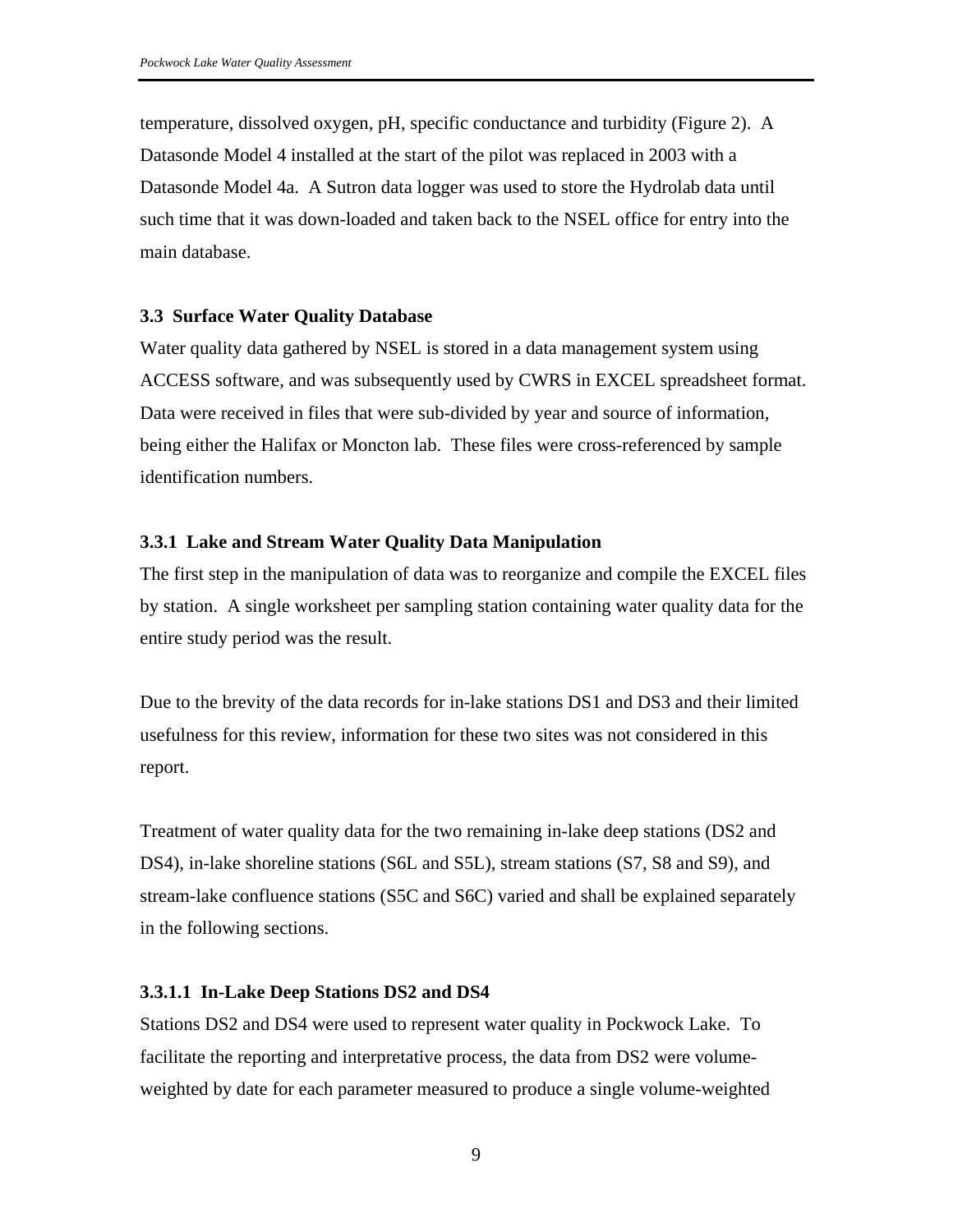mean value for comparison with the other lake and stream stations. Whole-lake stratum volumes from Table AI.3 in Appendix I were used in the weighting calculation. The fact that only a single sample was collected at DS4 on each sampling date negated the need for this step. Temperature and dissolved oxygen profiles indicated that the water column at this location was in a mixed state. Water samples retrieved from the 5m depth were therefore considered to be representative of the entire water column at this location. This assumption was supported by analytical testing performed during the early stages of the study.

#### **3.3.1.2 Stream Stations S7, S8 and S9**

Water quality monitoring stations were established on Peggy Brook and Moose Cove Brook, two waterways emptying into Pockwock Lake. The Moose Cove Brook subwatershed was the site of forest harvesting activity and its drainage the focus of the potential surface water quality effects. Runoff from the Peggy Brook sub-watershed, an area void of forest harvesting, was to act as the control. Forest harvesting in the Moose Cove Brook watershed occurred between June 28 and October 17, 2001 totalling 18.8 hectares (ha) (McCurdy et al., 2003), or approximately 16.7 percent of the watershed. As previously stated, a small area in the Peggy Brook watershed was thinned during the summer of 2002.

## **3.3.1.3 Stream-Lake Confluence Stations S5C and S6C and In-Lake Shoreline Stations S5Land S6L**

Water chemistries for stream-lake confluence stations S5C and S6C for Peggy Brook and in-lake shoreline stations S5Land S6L for Moose Cove Brook were considered to be transition chemistries between streamflow and deep station in-lake locations. For these locations, annual arithmetic means were calculated for all parameters for comparison with arithmetic or volume-weighted annual means of in-stream and in-lake locations. A summary of means is available in Table AII.1 in Appendix II.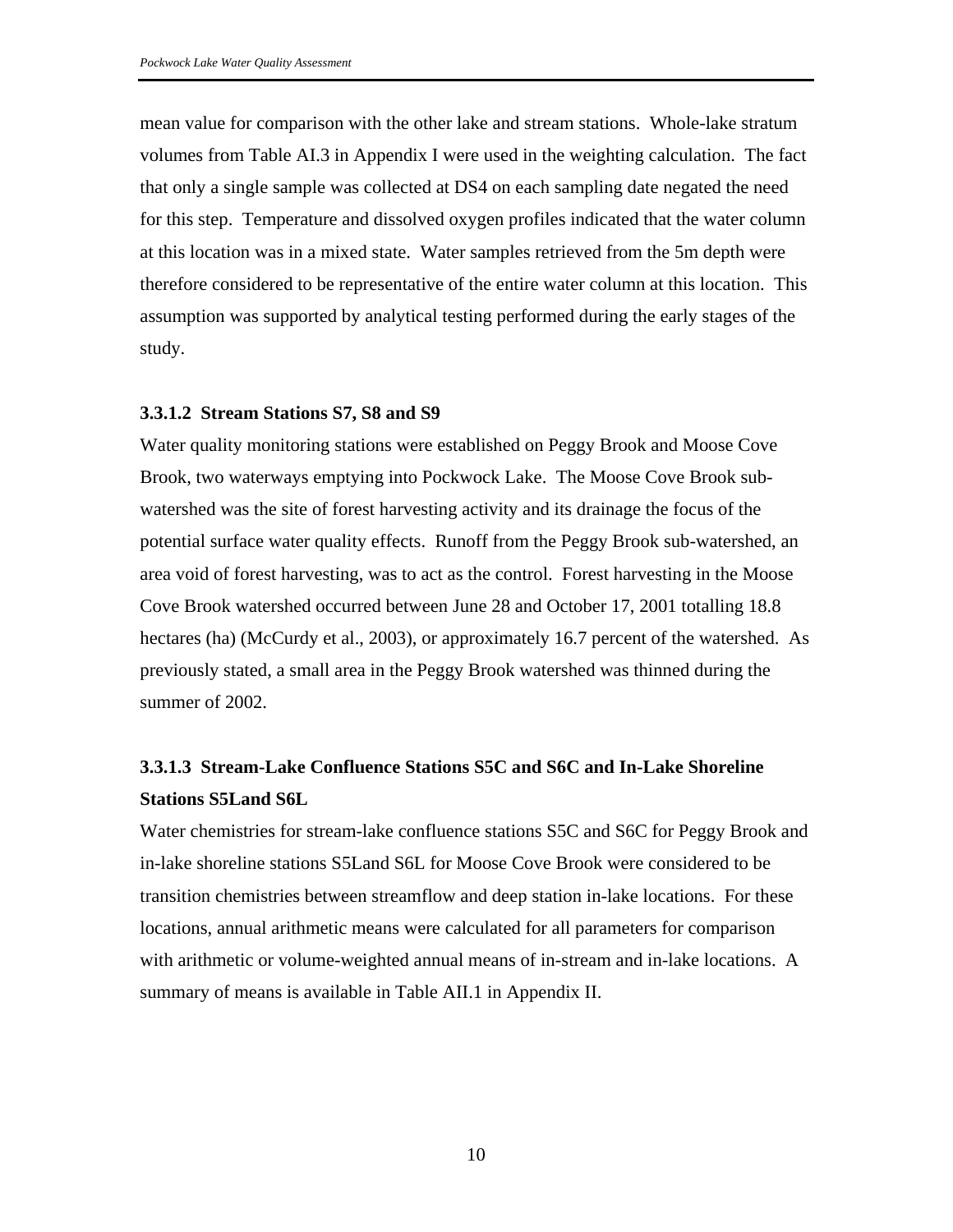### **3.4 Volume-Weighting of Water Quality Data**

To facilitate the presentation and interpretation of lake and stream water quality, volumeweighting of data was carried out in two ways. The first applied the volume-weighting technique to deep-station data to generate single values for each chemical parameter measured to represent the entire water column at the time of sample collection. A detailed description of the technique used for these calculations is presented in Appendix I, Section AI.2.

The second way related to the calculation of chemical loads for Peggy Brook. At the time of report preparation, Environment Canada flow data for this brook for the years 1999-2002 were all that was available. The annual load, or total amount of each chemical constituent exported by the brook over a 12-month period, is the product of the concentration times the volume of water being discharged by the brook in a year. Where several quality measurements are available, the method used for volume-weighting is as follows. Each measured quality value in a specific water year (to maximize the usefulness of the data set available in this study, August to July was used), was multiplied by a specific volume of water. The volume equalled the amount of water flowing by the gauged site during the period of time bounded by the mid-points of the observed chemical measurements immediately preceding and following the concentration in question. The sum of these individual loads during the water year equals the total annual load. This load can then be expressed as a unit area load which is simply obtained by dividing the total annual load (i.e. kg  $yr^{-1}$ ) by the area of the watershed (i.e.  $km^2$ ).

#### **3.5 Precipitation Water Quality**

A precipitation study was initiated by NSEL in 1999 to assess trends in precipitation quality over time related to both acidifying substances and nutrients. Although a separate and independent study, linkages with the lake study were to help interpret any recognizable trends in lake water quality. That is, precipitation data was intended in part to provide a basis of separating atmospheric influences from watershed influences.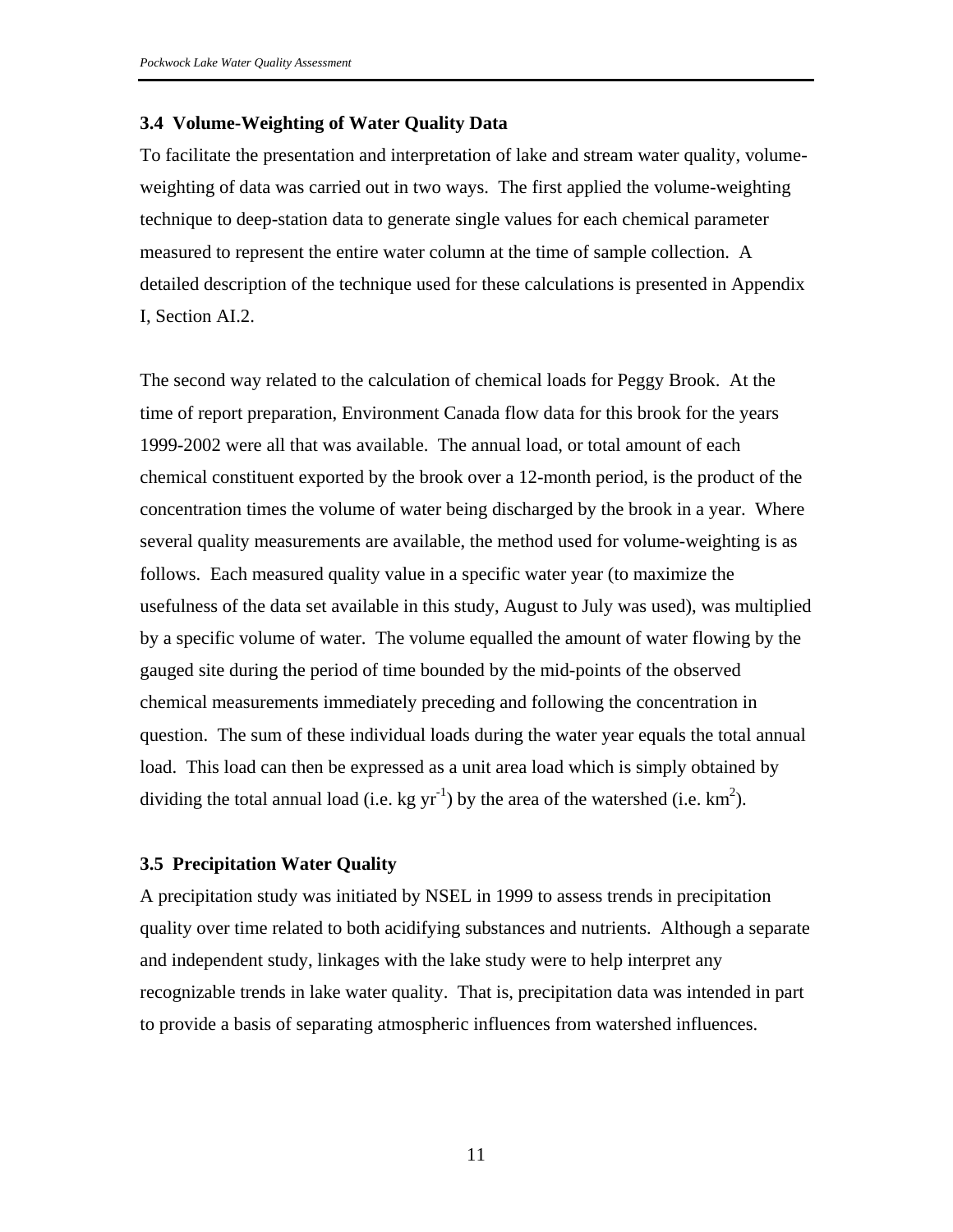Manipulation of the data to address the mass balance approach to impacts of forest harvesting on receiving water quality was not possible due to the presence of missing data in the precipitation record, a procedure beyond the scope of this review. Any further review of the precipitation data set should address this issue.

## **3.5.1 Precipitation Study and Data Collection**

## **3.5.1.1 Sampling Equipment**



Figure 3. Precipitation collector.

Precipitation was collected using an automated system (Figure 3) with samples prepared and submitted for analysis on a weekly basis. On occasion, complete analysis was not possible due to insufficient sample volume. A list of the parameters tested are presented in Table 2

Calculations of deposition loading

rates were based on a collection area of  $0.0814m^2$  (collection vessel diameter 32.2 cm.) (Di Cesare, 2004).

Table 2. Precipitation monitoring program analytical parameter list.

Acidity Alkalinity Aluminum Ammonia Calcium

Chloride **Conductivity** Magnesium **Nitrate** pH

Potassium pH Sodium Sulfate Total Phosphorus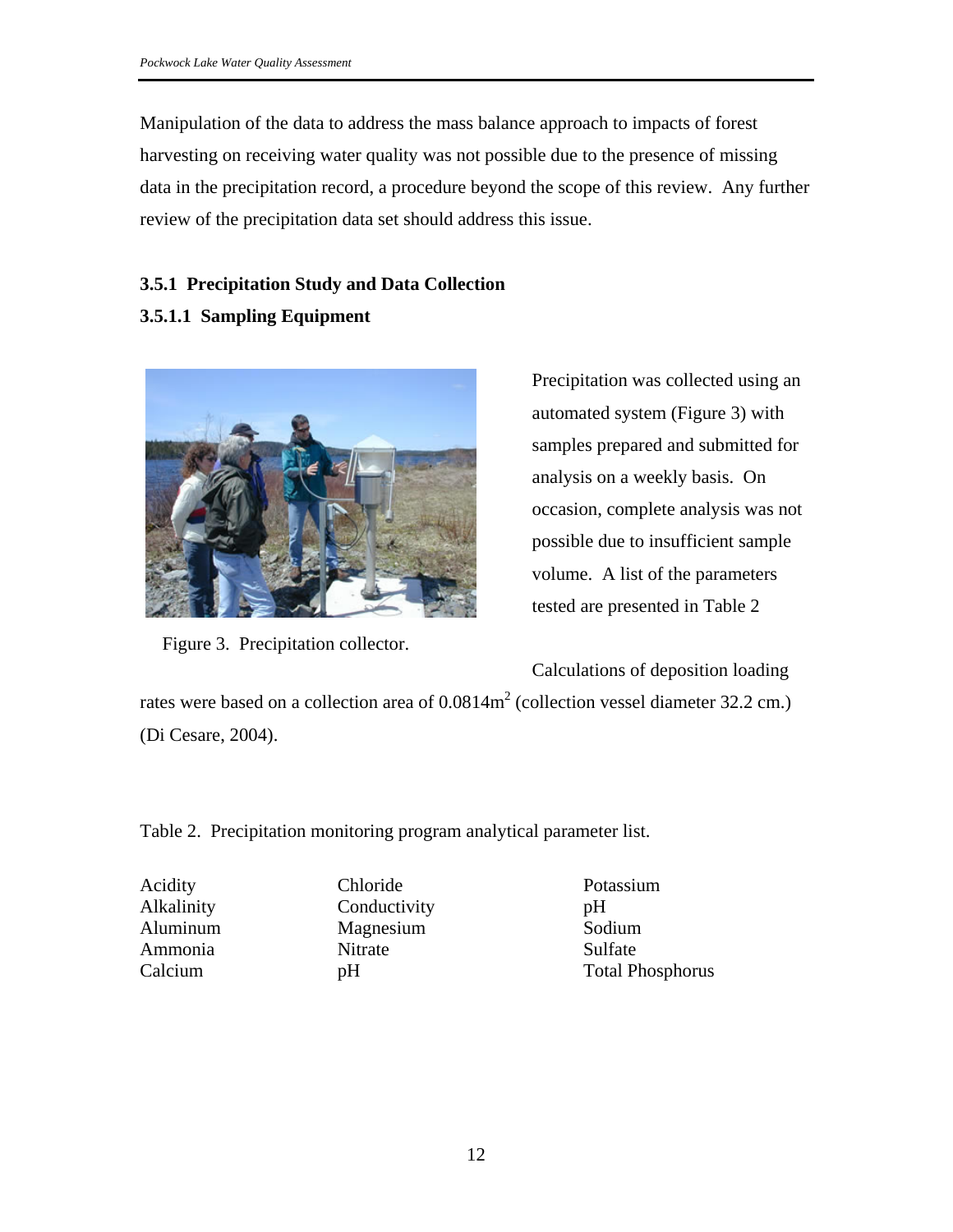### **4.0 RESULTS AND DISCUSSION**

Section 4.1 to 4.6 deal with the surface water component of the study. Section 4.7 reviews preliminary findings of the precipitation study.

Water quality data was compiled and analyzed for 9 of the 11 sites monitored during the study period. The two stations excluded from the review were deep-lake stations DS1 and DS3, which were dropped from the monitoring program during its early stages.

Monitoring sites were visited between 18 and 48 times over the 55-month study period with levels of twenty-six chemical and physical characteristics being documented.

Data is presented either in tabular or figure format that is relevant to each of the following sections. Because of the number of tables and figures related to the section that describes the effects of forestry operations on water quality, these have been included in Appendix II. Specifically, Table AII.1 in Appendix II contains annual means for each of the 26 parameters. Figures AII.1-16, AII.17-32, AII.33-48, AII.49- 64 and AII.65 – 78 are time plots for selected parameters representing stations S7, S8, S9, DS2, and DS4, respectively.

A major weakness of the quantity data available for this review is the absence of mean daily flows for Moose Cove Brook. These were only available for Peggy Brook where an automated hydrometric station was in operation. Flow data for Moose Cove Brook was limited to instantaneous flows at the time of water sample collection. A rating curve developed for the site was used to convert manual staff gauge readings to instantaneous flow. At no other time were staff gauge readings taken. The quality of the flow record available for this tributary stream was insufficient to permit the estimation of annual chemical loads. The calculations were only possible for Peggy Brook given the more extensive flow history.

Water quality station S7 is located on Peggy Brook. The data from this site were expressed in two ways – in a time series as a concentration and as an annual load. In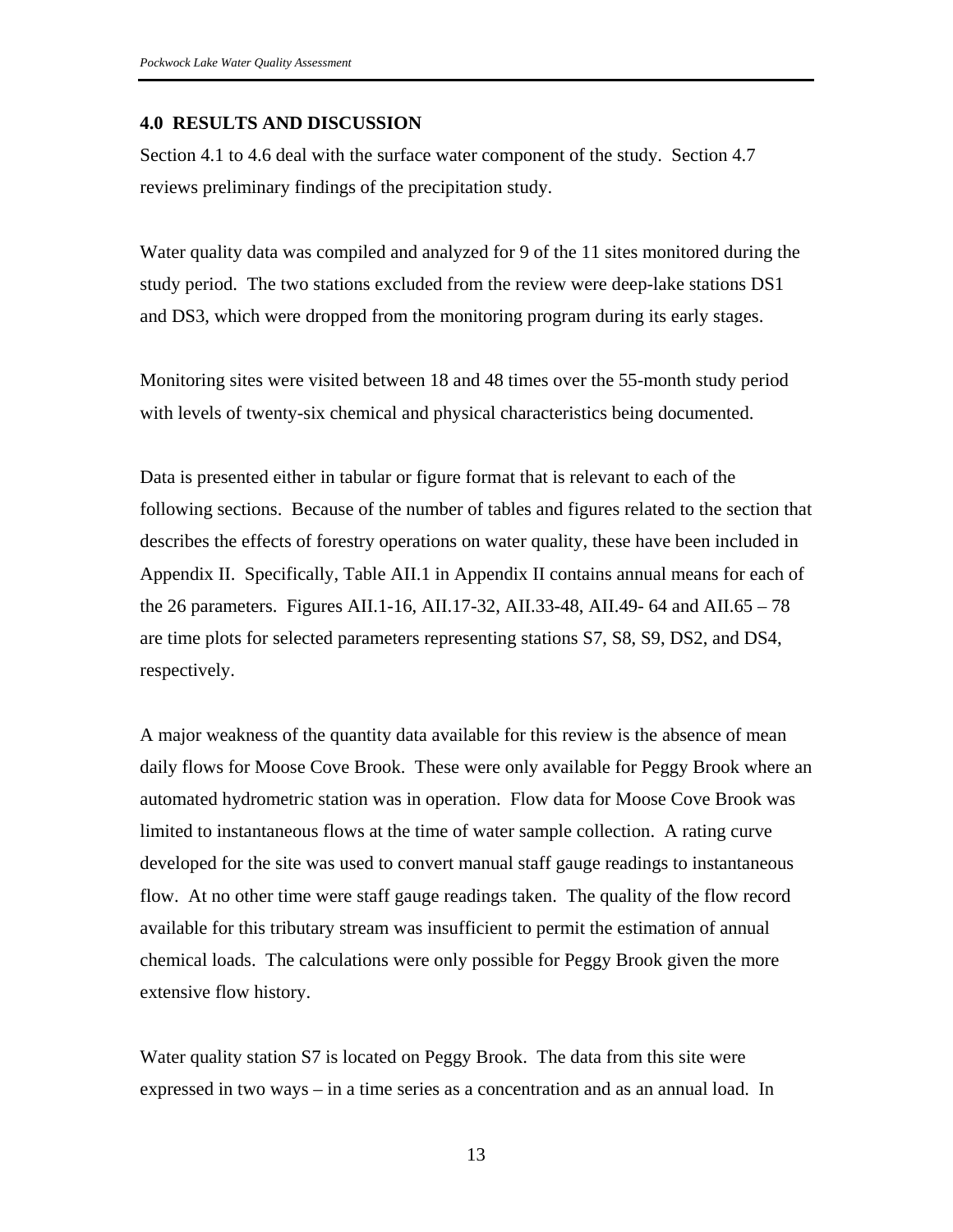addition, unit area loading figures for total phosphorus were calculated and presented. Quantity data used to estimate loading figures were obtained as daily flows from Environment Canada, a PBWP partner. The area of the watershed draining to the gauged section of the brook is 226 hectares (Smith, 2004). This value was used to calculate the unit area loading of total phosphorus. Loadings for Moose Cove Brook could not be determined since similar quantity data was not available at the time of report preparation.

Water quality stations S8 (edge of pond located upstream of S9) and S9 (in-stream) are located on Moose Cove Brook. In the absence of continuous flow data, data from these two stations was presented as a series of time plots and annual arithmetic means only. Water quality data collection began in July 1999 at S8, while monitoring at S9 started about a year later in August 2000. In addition to the different of start-up dates, sampling frequencies at the two stations also differed. For the period when both stations were operational (August 2000 to November 2003), 31 samples were collected at Station S9, 15 more than for S8. It was rare that either of the two locations were sampled between January and May, due to access difficulties (poor road conditions and travel distance).

Water chemistries for stations S8 and S9 were treated separately in this report. It was suggested that because of their close proximity to each other on the watercourse, it might be possible to combine the data sets as one to generate a more complete record. However, this would not be a reasonable approach to take since the sites represent two physically different sections of the brook, one lotic (moving), the other, lentic (standing). A quick review of the data revealed chemical differences between samples collected on the same date, some considerable. It would be in error to combine both data sets into one without first evaluating the significance of those differences. This action was not undertaken in this review.

### **4.1 Effects of Forest Harvesting on Surface Water Quality**

Water quality of runoff from two Pockwock Lake sub-watersheds, Peggy Brook and Moose Cove Brook, were used to assess the potential impacts from forest harvesting. Of the two, Peggy Brook served as the control watershed, while the Moose Cove Brook sub-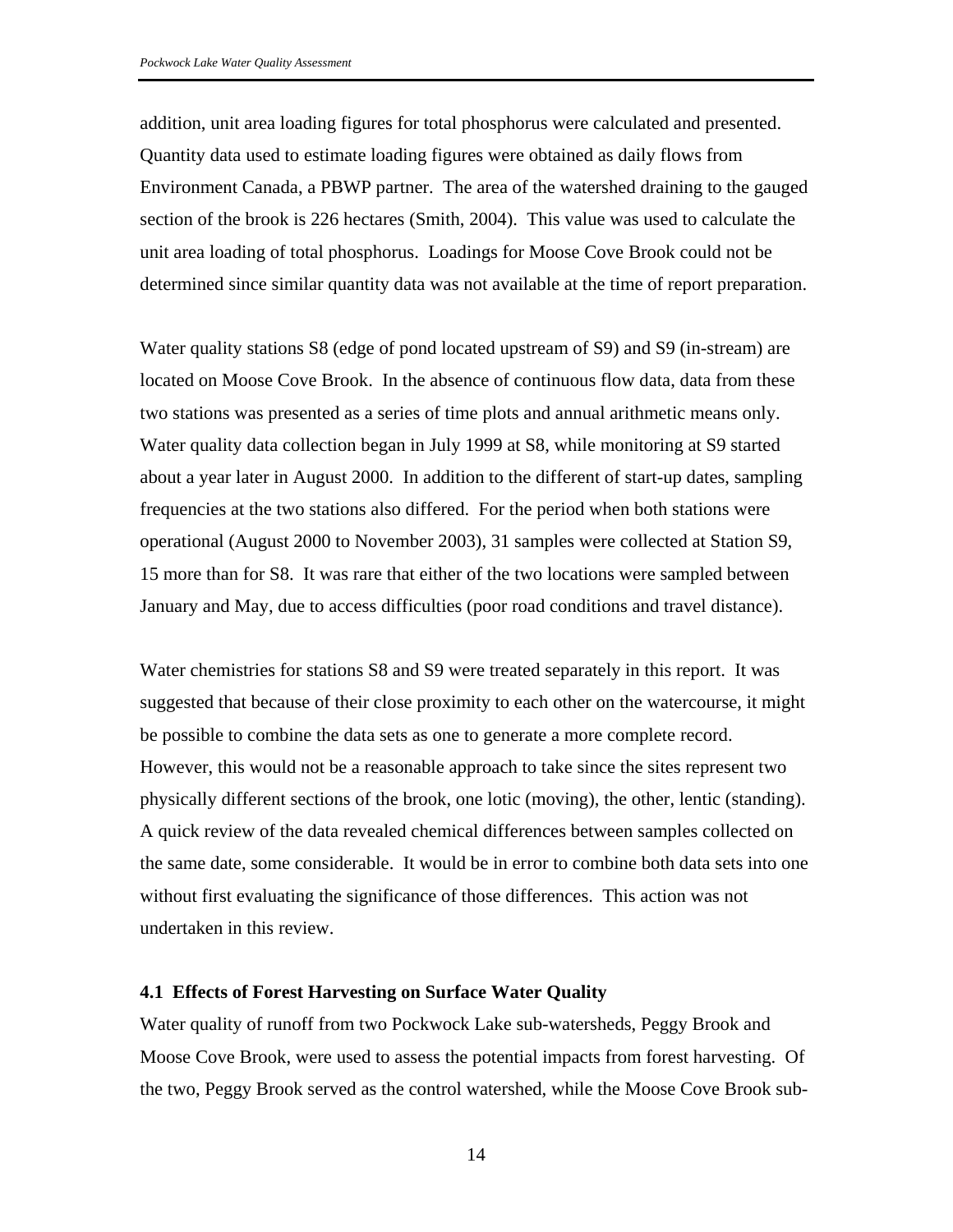watershed was the site of forest harvesting. Specific details of the harvesting activity taking place in the Pockwock Lake watershed during the period of record have been described by McCurdy et al. (2003). In brief, 18.8 hectares, or approximately 16.7 percent of the total Moose Cove Brook sub-watershed area was harvested between June 28 and October 17, 2001.

It was expected that any effect on water quality attributable to the harvesting should first be detected in Moose Cove Brook at either Station S8 and/or Station S9. The first step was to review the time plots for changes in water quality around the time of forest harvesting. The plots (Appendix II, Figures AII.17-32 (S8) and AII.33-49 (S9)) revealed an increase in concentrations above seasonal or longterm trend levels for certain parameters at some time during or within three months following the period of forest harvesting, namely alkalinity, hardness, turbidity, TOC, colour, and calcium. In the absence of chemical data for Peggy Brook, it might have been logical to consider attributing these changes to the forest harvesting. However, the changes in water quality observed in Moose Cove Brook were consistent with those changes also observed in Peggy Brook (S7), the control watershed. Exact reasons for the similarities are unknown but one factor that may have played a role is hydrology.

The hydrograph for Peggy Brook (Figure 4) indicates that flows during the entire harvesting period were minimal, between 0 and 3  $L<sup>sec</sup>$ , quite different than flows observed during periods during pre- and post-harvest. During this period of baseflow conditions, it is suspected that the influence of groundwater chemistry on stream flow water quality would have been greatest. It would be interesting to compare findings of the groundwater component of the PBWP with stream chemistry at this time. Another occasion when constituent levels were seen to increase occurred when flows near the conclusion of harvesting (October 18, 2001) were seen to dramatically rise from baseflow levels to approximately 393 L<sup>-sec</sup>. The timing of the response in stream flow is consistent with NSEL precipitation records which documented 68mm of rainfall between October 16 and 23, 2001. It is possible that the temporary shifts in water quality observed for both brooks at this time in 2001 were in response to the increased flows. The rate at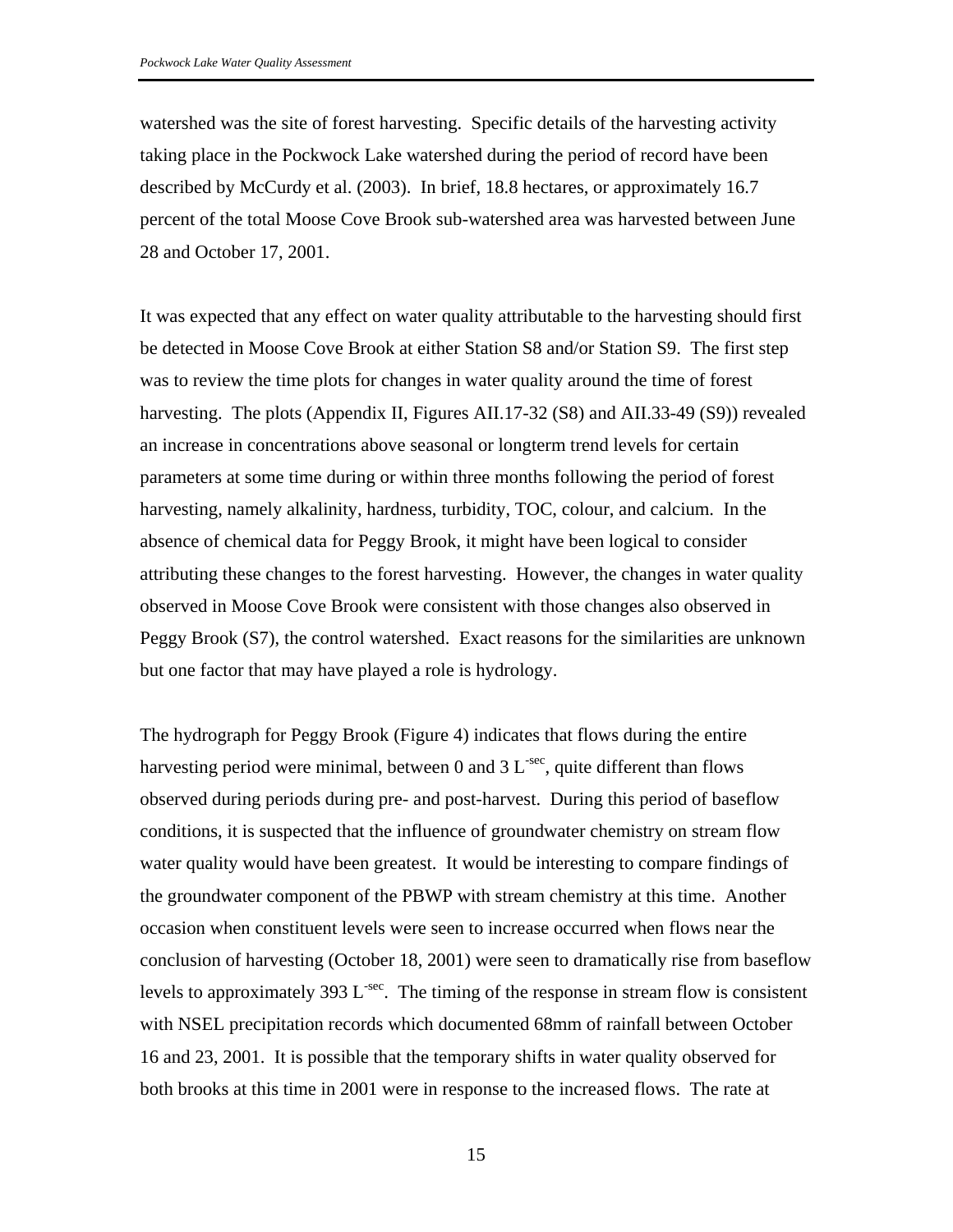which flows rebound during the fall of each year may also be a factor in the degree to which water quality is affected. For example, a flow pattern similar to that which occurred in 2001 also occurred in 2002, however, without the same response in water quality. The exact reason for this is unknown but the transition from baseline to fall flow conditions appeared to be a more gradual one in 2002 than in 2001. A question arises, what role did the combination of type of rainfall events (quantity and intensity) and antecedent soil moisture conditions occurring in the fall of 2001, as compared to those characteristic of 2002, contribute to the overall effects on stream water quality? Does the rate at which fall streamflows increase contribute to the degree to which water quality is affected? Elevated levels recorded during the October 2001 freshet were reported for pH, conductivity, hardness, turbidity, calcium, magnesium and sulfate.



Figure 4. Peggy Brook hydrograph for the study period.

Comparison of pre-, harvest, and post-harvest annual mean values presented in Table AII.1 in Appendix II for Stations S7, Peggy Brook, and S9, Moose Cove Brook, reveals a similar shift in water quality to that seen in the time series plots. The short monitoring record (4-5 years) and sampling frequency, however, makes it extremely difficult to attribute these changes in water chemistry to specific causes, especially in a stream environment where water quality is forever changing. Because of the predominance of baseflow conditions during the harvest period and the similarity between water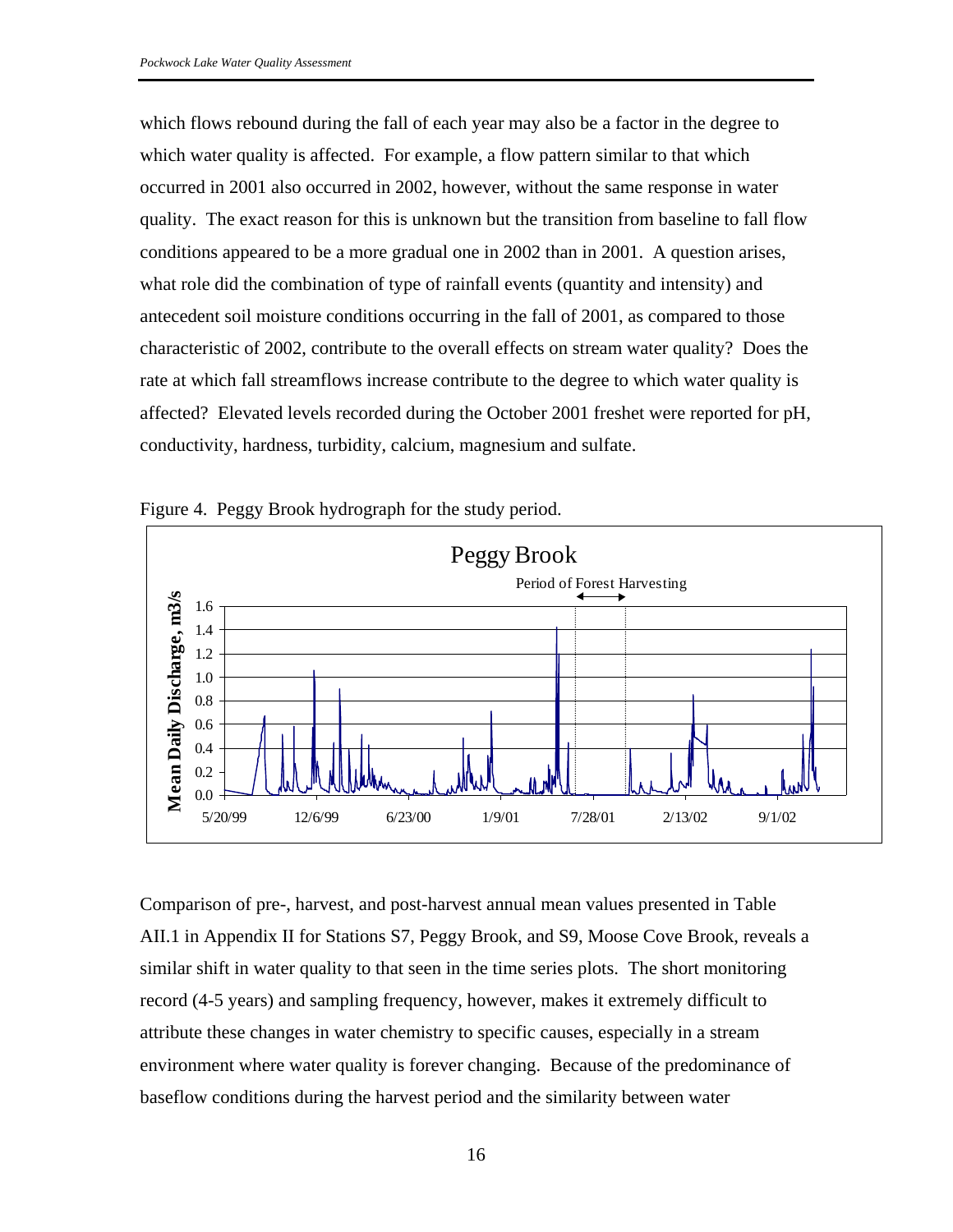chemistries in both the control and treated watershed streams, suspicions are that the changes in water quality are more likely a reflection of normal seasonal and annual variation.

### **4.2 Lake Eutrophication and Trophic Status**

Eutrophication and trophic status for this review are considered in terms of nutrient enrichment, i.e. phosphorus, biological indicators, i.e. chlorophyll<sub>a</sub>, and water transparency, i.e. Secchi Disk, using measurements from deep-lake stations only.

The fixed-boundary classification system for the three indicators selected are presented in Table 3.

Table 3. Trophic classification based on annual mean values for total phosphorus, chlorophylla, and Secchi depth (after Environment Canada, 2004).

| Trophic Level | <b>Total Phosphorus</b><br>ug I | Chlorophylla<br>$\lg L^{-1}$ | Secchi Depth<br>m, |
|---------------|---------------------------------|------------------------------|--------------------|
|               |                                 |                              |                    |
| Oligotrophic  | ≤10                             | $<$ 2.5                      |                    |
| Mesotrophic   | $10-35$                         | $2.5 - 8$                    | $6 - 3$            |
| Eutrophic     | >35                             |                              |                    |

Pockwock Lake (Station DS2) total phosphorus mean annual concentrations ranged from 0.005 to 0.010 mg  $L^{-1}$  (or  $5-10$  ug  $L^{-1}$ ) (Appendix II, Table AII.1). Using the fixedboundary system (Table 3) to classify the trophic status of Pockwock Lake, the lake is considered to be at or below the oligotrophic trophic boundary (<0.010 mg  $L^{-1}$  or 10 ug  $L^{-1}$ ). Based on results for DS4 where mean annual total phosphorus ranged from 0.005 to 0.009 mg  $L^{-1}$ ,  $(5 - 9$  ug  $L^{-1}$ ) the trophic category is oligotrophic.

Pockwock Lake is also considered to be in the oligotrophic category when using chlorophylla results from both DS2 (0.4 – 0.7 mg m<sup>3</sup> of 0.4 – 0.7 ug L<sup>-1</sup>) and 0.5 – 0.9 mg  $m^3$  of 0.5 – 0.9 ug L<sup>-1</sup>).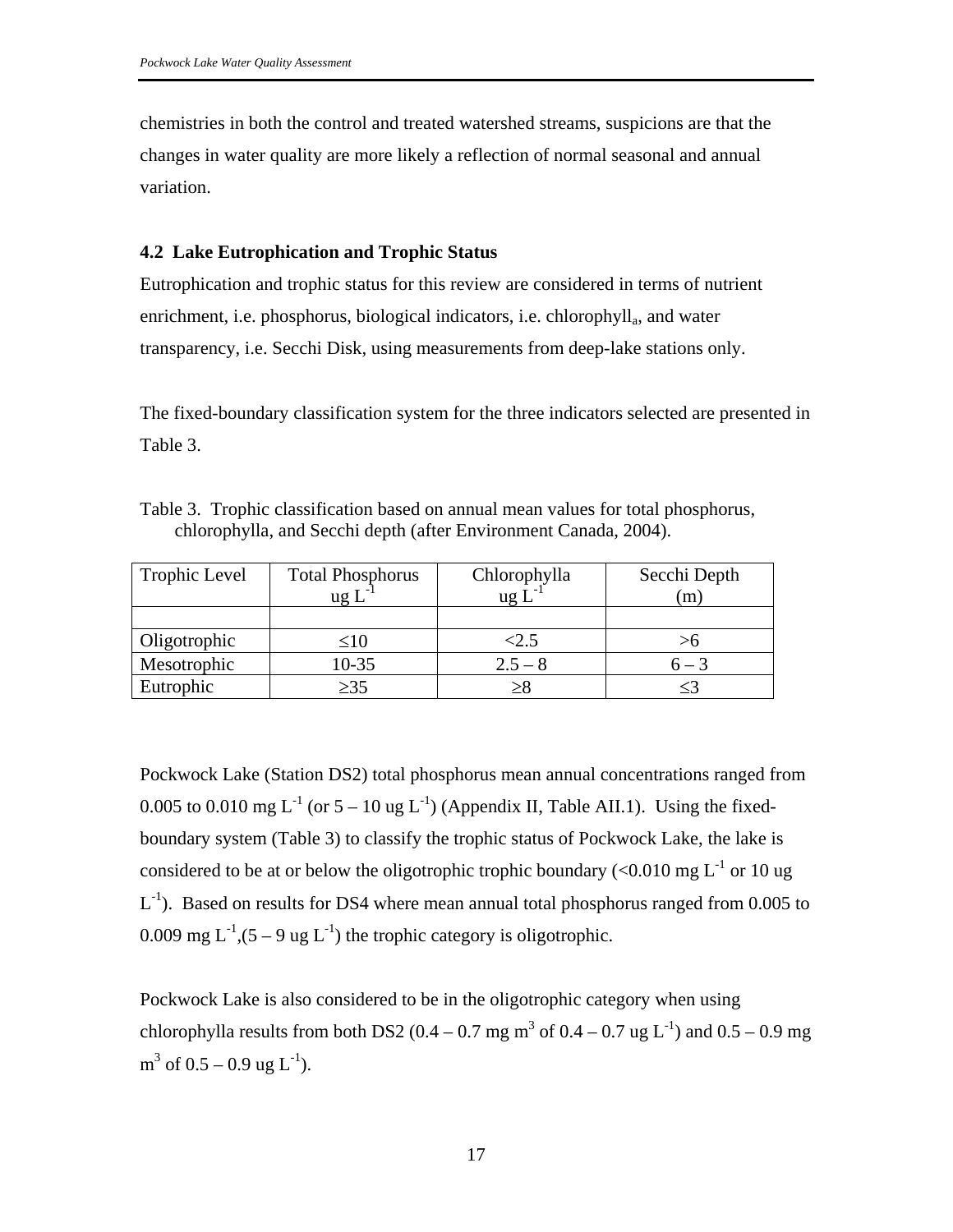Secchi depth was only measured at Pockwock Lake deep-station DS2. Based on an annual mean depth ranging from 6.0 to 7.2 metres, the trophic level of the lake is oligotrophic.

When looking at the potential impact of the harvesting on the trophic status of Pockwock Lake, phosphorus data from Moose Cove Brook (harvested watershed) indicates that the annual mean stream concentration was actually lower during the harvesting year (0.017 mg  $L^{-1}$ ) when compared with both pre- (0.021 mg  $L^{-1}$ ) and post-harvest (0.018 and 0.022  $mg L^{-1}$ ) years. This suggests that no additional export of phosphorus occurred as the result of forest harvesting in the Moose Cove Brook sub-watershed. This comparison is however better served using loads and not concentrations, a detail not possible for this review since adequate flow records for the brook were unavailable. It is recommended that for future studies of this nature, a daily record of flow is available for all stream locations where water quality measurements are being taken.

Although it is not considered to be relevant to the main objective of this study, ancillary information made possible from available data, are phosphorus export coefficients. The coefficient itself is an integral part of the phosphorus loading model approach to watershed management. Export coefficients for Peggy Brook for the periods 1999-00, 2000-01, and 2001-02 were determined to be 0.282, 0.160, and 0.144 kg ha<sup>-1</sup> yr<sup>-1</sup>, respectively (Table 4), with a mean of 0.195 kg ha<sup>-1</sup> yr<sup>-1</sup>. These loading rates can also be expressed more commonly as 28.2, 16.0 and 14.4, and 19.5 mg  $m<sup>-2</sup> yr<sup>-1</sup>$ , respectively.

According to a study by Scott et al. (2000), in which runoff from a series of Nova Scotia watersheds with varying land use and geology was monitored for flow and total phosphorus concentration, the range of phosphorus export from similarly classified watersheds (assuming that the Peggy Brook watershed can be considered forested and overlies an igneous bedrock) was 0.042 to 0.132 kg ha<sup>-1</sup> yr<sup>-1</sup> (based on results from 4 watersheds). Although the values for Peggy Brook are outside the range observed for that study, they are still valid and can be used to expand on that previously documented.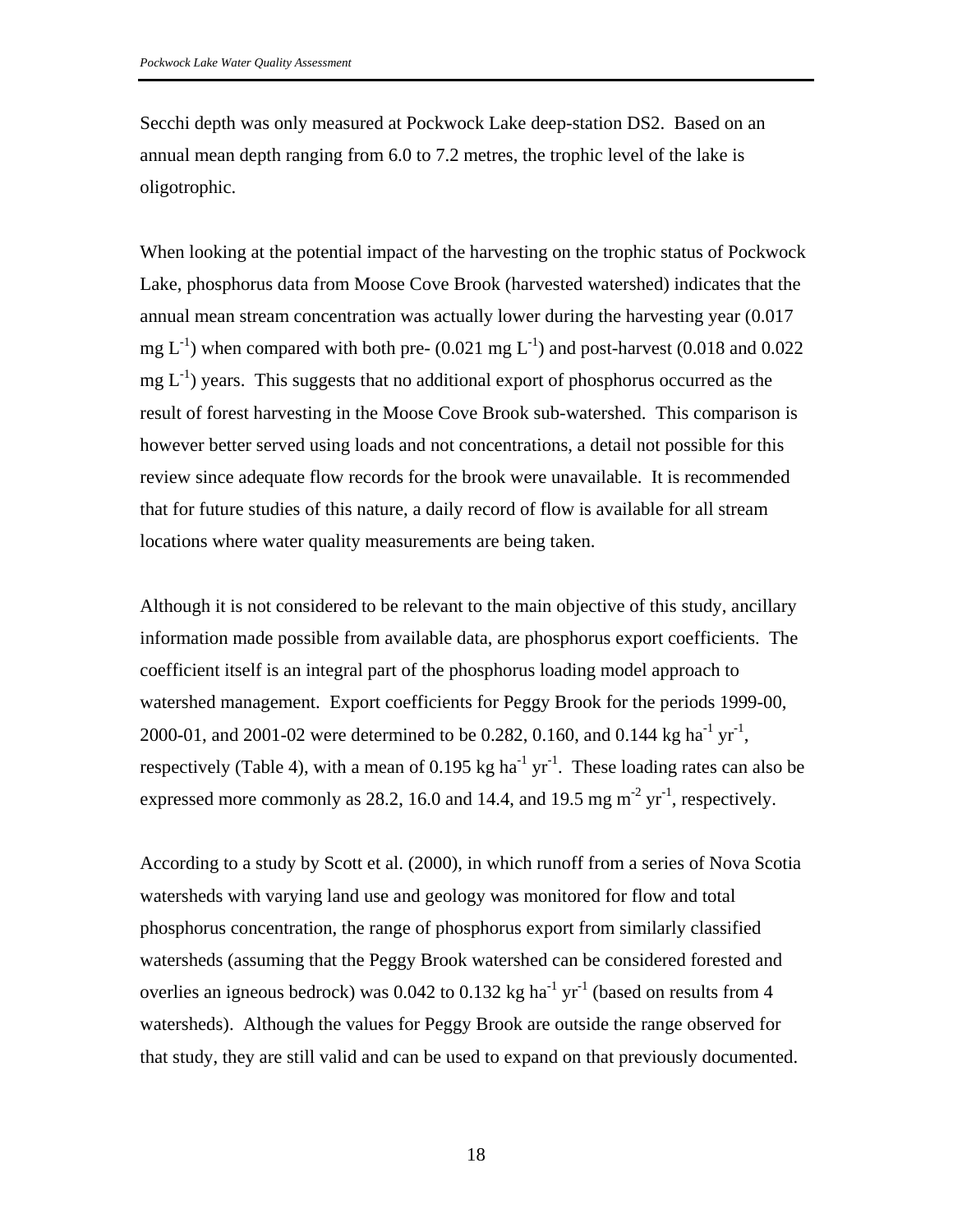Examples of the phosphorus models applied in Nova Scotia are described in Scott et al. (2003) and Brylinsky (2004).

Table 4. Average volume-weighted annual concentrations (mg  $L^{-1}$ ) and input (tonne) of dissolved substances from Peggy Brook (S7) to Pockwock Lake for the years 1999- 00 through 2001-02 (Water Year: August - July). Units of bracketed values for TP are kg ha<sup>-1</sup> yr<sup>-1</sup> (multiplying by 100 will convert values to mg m<sup>-2</sup> yr<sup>-1</sup>).

|                      | Peggy Brook Watershed (Area = 22.6 ha.) at Env. Canada Gauging Station |         |                           |         |         |         |
|----------------------|------------------------------------------------------------------------|---------|---------------------------|---------|---------|---------|
|                      | 1999-00                                                                | 2000-01 | 2001-02                   | 1999-00 | 2000-01 | 2001-02 |
| <b>Substance</b>     | $mg\overline{L}^1$                                                     |         | tonne $(1000 \text{ kg})$ |         |         |         |
|                      |                                                                        |         |                           |         |         |         |
| $\mathrm{Ca}^{2+}$   | 0.9                                                                    | 0.8     | 1.0                       | 2.92    | 1.72    | 2.40    |
| $Mg^{2+}$            | 0.42                                                                   | 0.35    | 0.43                      | 1.36    | 0.76    | 1.06    |
| $K^+$                | 0.3                                                                    | 0.2     | $0.2\,$                   | 0.98    | 0.45    | 0.55    |
| $Na+$                | 2.4                                                                    | 2.7     | 2.0                       | 7.78    | 5.81    | 4.93    |
| $H^+$                | 0.02934                                                                | 0.02025 | 0.03255                   | 0.094   | 0.044   | 0.081   |
| $SO_4^2$             | 4.9                                                                    | 4.2     | 4.0                       | 15.61   | 9.14    | 9.89    |
| $Cl^{-}$             | 4.6                                                                    | 3.2     | 3.3                       | 14.87   | 6.89    | 8.25    |
| <b>TP</b>            | 0.020                                                                  | 0.017   | 0.013                     | 0.064   | 0.036   | 0.032   |
|                      |                                                                        |         |                           | (0.282) | (0.160) | (0.144) |
| <b>TOC</b>           | 11.8                                                                   | 13.2    | 12.3                      | 37.97   | 28.54   | 30.47   |
| pH                   | 4.5                                                                    | 4.7     | 4.5                       |         |         |         |
| TN                   | 0.22                                                                   | 0.20    | 0.22                      | 0.70    | 0.43    | 0.56    |
| Dissolved Si         | 4.5                                                                    | 4.1     | 3.3                       | 14.55   | 8.80    | 8.27    |
| $Al^{3+}$            | 0.47                                                                   | 0.49    | 0.45                      | 1.52    | 1.05    | 1.11    |
| $\text{Fe}^{2+}$     | 0.20                                                                   | 0.24    | 0.17                      | 0.70    | 0.52    | 0.41    |
| $Mn^{2+}$            | 0.03                                                                   | 0.03    | 0.03                      | 0.11    | 0.07    | 0.07    |
| Water $(m^3 x 10^3)$ | 3215                                                                   | 2161    | 2465                      | -       |         | -       |

### **4.3 Siltation**

The two parameters considered from the data set to examine the topic of siltation and forest harvesting and its associated impairment of surface water quality were total suspended solids (TSS) and turbidity. The TSS test was performed only on an occasional basis, and the majority of measurements taken were reported as less than values, ranging from <1 to <5 mg/L. At these levels, the potential short-term and long-term effects on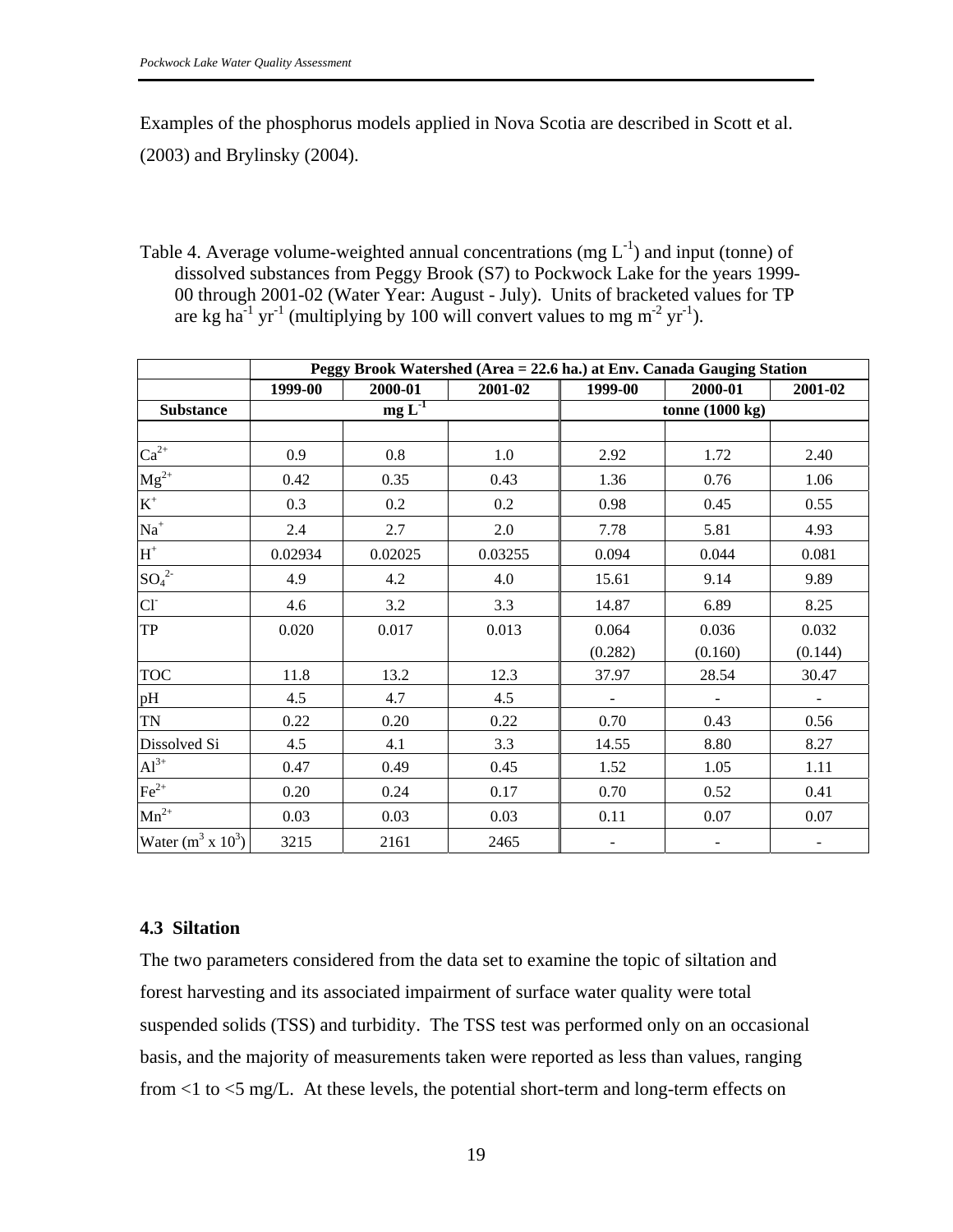instream fish and fish habitat is considered negligible. TSS levels observed at shoreline stations S5L and S6L, deep-lake station DS2 and lake station DS4 were also observed to be at or below detection, which suggests the following. The TSS loads in these two tributary streams draining to Pockwock Lake have no impact on the TSS levels observed at all in-lake stations, implying no negative impact on the drinking water supply.

The frequency of turbidity measurements offered a better means of examining the issue. Table AII.1 in Appendix II contains annual means for each of the monitoring sites. It is clear when looking at these data, that the clarity of surface water in the Pockwock Lake watershed is excellent. All nine stations posted mean turbidity levels below 1 NTU. Only rarely did discrete measurements exceed this limit and seldom for two consecutive sampling dates. Data for Moose Cove Brook produced an increase in turbidity levels during the harvesting period (6.17 NTU). However, as discussed and suggested earlier, this increase can likely be attributed to the hydrology rather than to the harvesting, since a similar response was observed to occur in Peggy Brook (the control watershed).

It has been reported by Beal (2004) that fines from the main road in the vicinity of the Peggy Brook bridge are observed to enter the brook in runoff on a seasonal basis, typically in the spring of the year. An on-going road maintenance program has attempted to isolate and eliminate the problem. In March of 2003, one of two culverts near the main road crossing washed out during a precipitation event. It was replaced in May 2003. Any effects of these events on stream water quality were not detected by the roughly monthly sample collection frequency of the water quality monitoring program. It is likely that any impact would have been isolated to periods of precipitation, a time when water sample collection would probably not have taken place.

### **4.4 Acidification**

For the purposes of evaluating the potential acidifying impacts of forest harvesting on surface waters, pH measurements were used. As previously mentioned in the introduction, several other studies have reported seeing an increase in pH as a result of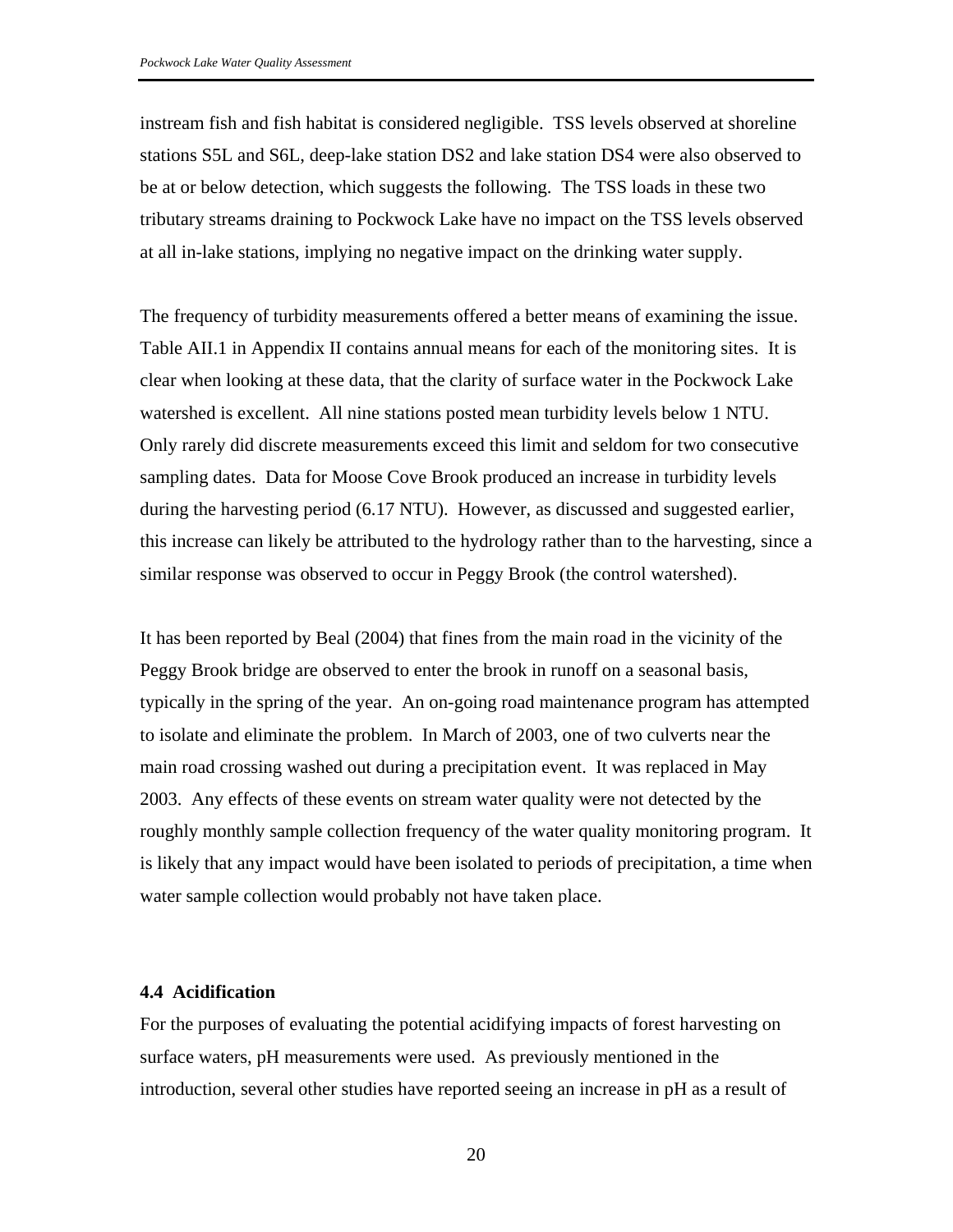this activity. Results from this study, represented by pH measurements gathered from both sampling locations on Moose Cove Brook and the single site on Peggy Brook, expressed as annual means, indicate no effect. In fact, pH levels at each location remained constant during the entire study period.

### **4.5 CCME Water Quality Guidelines**

Surface water quality at lake stations DS2 and DS4 were used for comparison with guidelines established by the CCME for drinking water use and freshwater aquatic life (Health Canada, 2003). Table 5 lists selected parameters and corresponding frequency of exceedences.

With the exceptions of aluminum, pH, manganese, and turbidity, all measured values at the two lake stations were below CCME limits in both categories. The majority of aluminum, pH and manganese measurements taken during the study were above the limits and the exceedences evenly distributed throughout the study period. This suggests that the elevated values are a normal occurrence and not a reflection of the harvesting activity. While none of the readings taken at DS2 exceeded the drinking water limit for turbidity, only 4 of 46 turbidity readings at Station DS4 were seen to exceed that limit.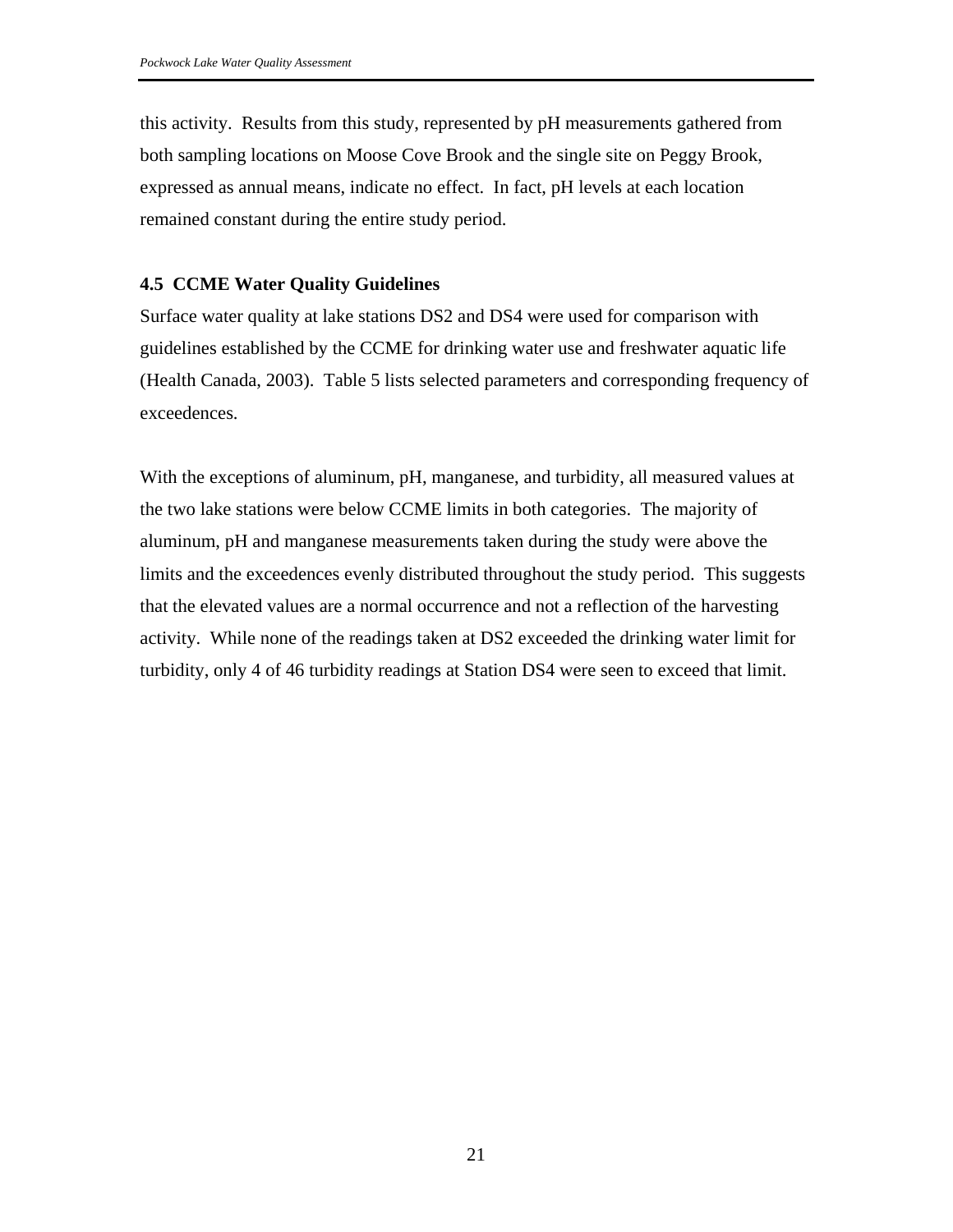| Table 5. Frequency of exceedences when comparing Pockwock Lake water quality to   |
|-----------------------------------------------------------------------------------|
| CCME water quality guidelines for drinking water use and freshwater aquatic life. |
| Excedences have been reported where limits are established.                       |

| <b>Parameter</b>                 | <b>Units</b> | <b>CCME</b>          | DS <sub>2</sub>    | DS4      | <b>CCME</b>   | DS <sub>2</sub>        | DS4      |
|----------------------------------|--------------|----------------------|--------------------|----------|---------------|------------------------|----------|
|                                  |              |                      | Drinking Water Use |          |               | Freshwater Aquatic Use |          |
| Aluminum                         | mg/L         | $0.1^3$              | 27 of 33           | 37 of 47 | $0.005 \ @$   | 33 of 33               | 47 of 47 |
|                                  |              |                      |                    |          | $pH \leq 6.5$ |                        |          |
| <b>Barium</b>                    | mg/L         | $1.0^{3}$            | 0 of 21            | 0 of 16  |               |                        |          |
| Boron                            | mg/L         | 5.0                  | 0 of 13            | 0 of 17  |               |                        |          |
| Cadmium                          | mg/L         | 0.005                | 0 of 13            | 0 of 17  | 0.2           | 0 of 13                | 0 of 17  |
| Chloride                         | mg/L         | $<$ 250              | 0 of 33            | 0 of 46  |               |                        |          |
| Chromium                         | mg/L         | 0.05                 | 0 of 12            | 0 of 16  | 0.02          | 0 of 13                | 0 of 17  |
| Colour                           | <b>TCU</b>   | $\leq 15^2$          | 0 of 33            | 0 of 46  |               |                        |          |
| Copper                           | mg/L         | $\leq 1.0^2$         | 0 of 32            | 0 of 46  | 0.002         | 0 of 10                | 3 of 26  |
| Iron                             | mg/L         | $\leq 0.3^2$         | 0 of 33            | 0 of 35  | 0.3           | 0 of 33                | 0 of 35  |
| Lead                             | mg/L         | 0.01                 |                    | 0 of 16  | 0.001         |                        | 0 of 16  |
| Manganese                        | mg/L         | $\leq 0.05^2$        | 33 of 33           | 44 of 46 |               |                        |          |
| Nitrate                          | mg/L         | 45.0                 | 0 of 33            | 0 of 47  |               |                        |          |
| pH                               |              | $6.5 - 8.5^2$        | 33 o 34            | 39 of 46 | $6.5 - 9.0$   | 33 of 34               | 39 of 46 |
| Selenium                         | mg/L         | 0.01                 | 0 of 13            | 0 of 17  | 0.001         |                        |          |
| Sodium                           | mg/L         | $<$ 200 <sup>2</sup> | 0 of 33            | 0 of 46  |               |                        |          |
| Sulfate                          | mg/L         | $\leq 500^2$         | 0 of 33            | 0 of 46  |               |                        |          |
| Turbidity                        | <b>NTU</b>   | 1.0 <sup>1</sup>     | 0 of 33            | 4 of 46  |               |                        |          |
| Zinc                             | mg/L         | $\leq 5.0^2$         | 0 of 32            | 0 of 46  | 0.03          | 0 of 32                | 0 of 46  |
| Maximum Acceptable Concentration |              |                      |                    |          |               |                        |          |

<sup>2</sup> Aesthetic Objective

<sup>3</sup> "A health-based guideline for aluminum in drinking water has not been established. However, water treatment plants using aluminum-based coagulants should optimize their operations to reduce residual aluminum levels in treated water to the lowest extent possible as a precautionary measure. Operational guidance values of less than 100 µg/L total aluminum for conventional treatment plants and less than 200 µg/L total aluminum for other types of treatment systems are recommended. Any attempt to minimize aluminum residuals must not compromise the effectiveness of disinfection processes or interfere with the removal of disinfection by-product precursors." (Health Canada 2003)

<sup>4</sup> Measured to 0.002 only

#### **4.6 Hydrolab Pilot Study**

The Hydrolab unit installed at Pockwock Lake station DS4 was intended to record continuous real-time levels of pH, temperature, turbidity, conductivity and dissolved oxygen. The data record generated was sporadic prior to the harvesting period offering no useful baseline for comparison with post-harvest conditions. Data normalization, a procedure beyond the scope of this review, had not been carried out. For these reasons, the information gathered was not incorporated into this review.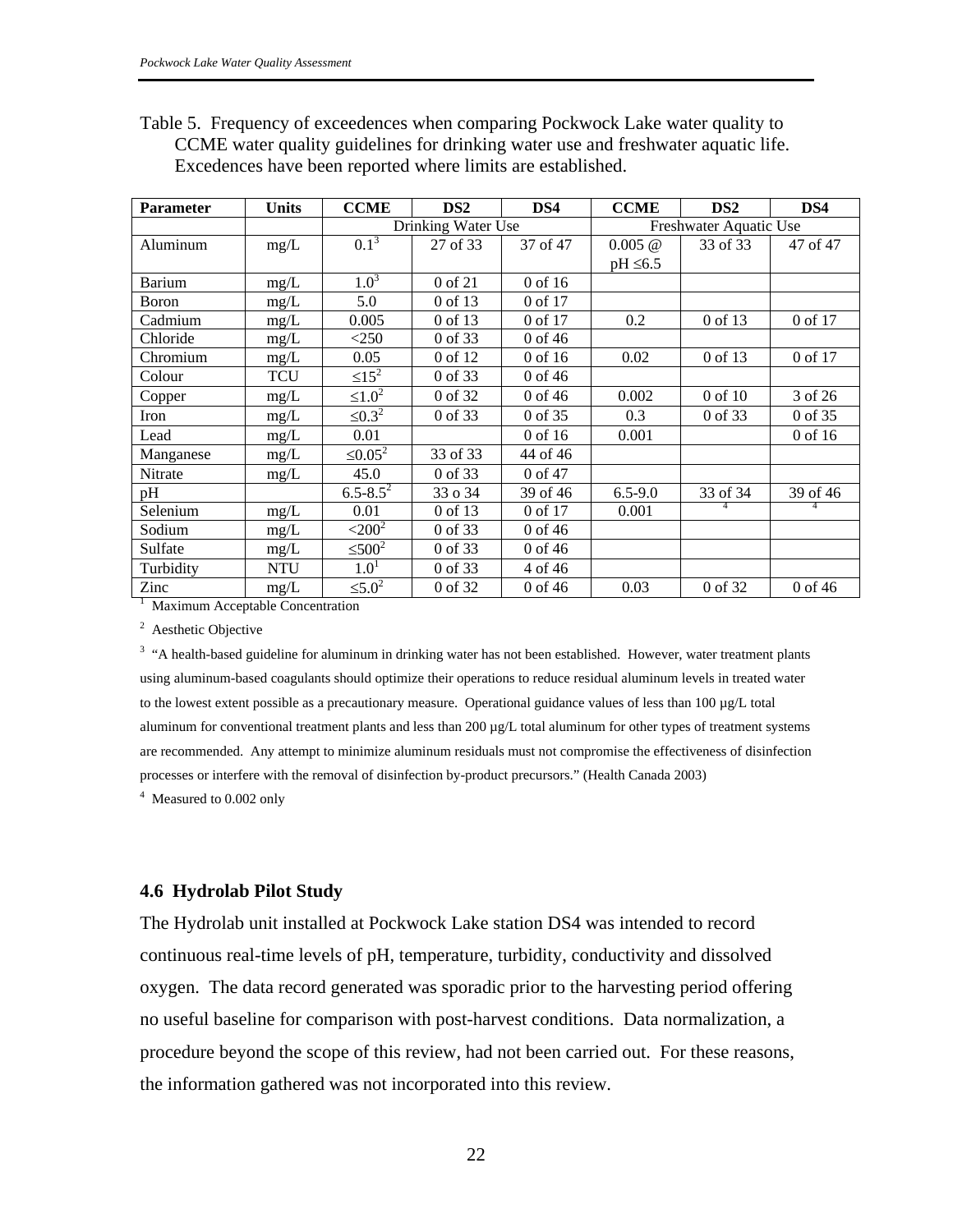### **4.7 Precipitation**

The data gathered by NSEL as part of the precipitation monitoring program is summarized in Appendix III, Table AIII.1. For comparison, mean annual concentrations and loads for three additional monitoring sites maintained by Environment Canada, are presented in Appendix III, Table AIII.2.

### **4.7.1 Raw Data and Data Screening**

The raw data supplied in EXCEL format by NSEL documented a total of 164 precipitation events for the period May 2000 to November 2003. Precipitation amounts were recorded for all 164 events, while only 131 of the events reported chemical results for one or more of the 15 water quality parameters selected for testing. Data representing 16 of these 131 events was later eliminated from the data set that under went the review. Reasons for the exclusion are explained in the following.

The raw data was screened to identify and exclude questionable results. Operator field notes, specific conductance measurements, and chemical outliers were the factors applied in the sample screening process.

In all, 16 samples were considered to be contaminated and in turn rejected from the data set - 1 for the presence of leaves, 1 for insects, 2 for particulate matter, 1 for grass clippings, 8 for plant material, 1 for seeds, and 2 for elevated conductivity. An additional sample was excluded that had a total phosphorus measurement that was unusually high when compared with the rest of the phosphorus results. Sample identification numbers for those samples excluded are given in Table 6.

Table 6. Sample numbers of those samples rejected from the data set.

| 20000620c | 20010320a                                                                  | 20011009a | 20031028a |
|-----------|----------------------------------------------------------------------------|-----------|-----------|
| 20000711a | 20010619a                                                                  | 20011113a | 20031117a |
| 20000718b | 20010807a                                                                  | 20020409a |           |
| 20001024a | 20010828a                                                                  | 20020702a |           |
| 20001219a | 20011002a                                                                  | 20030506b |           |
|           | Desig for rejection a debries b elevated conductivity a elevated phoenhome |           |           |

Basis for rejection: a - debris; b - elevated conductivity; c - elevated phosphorus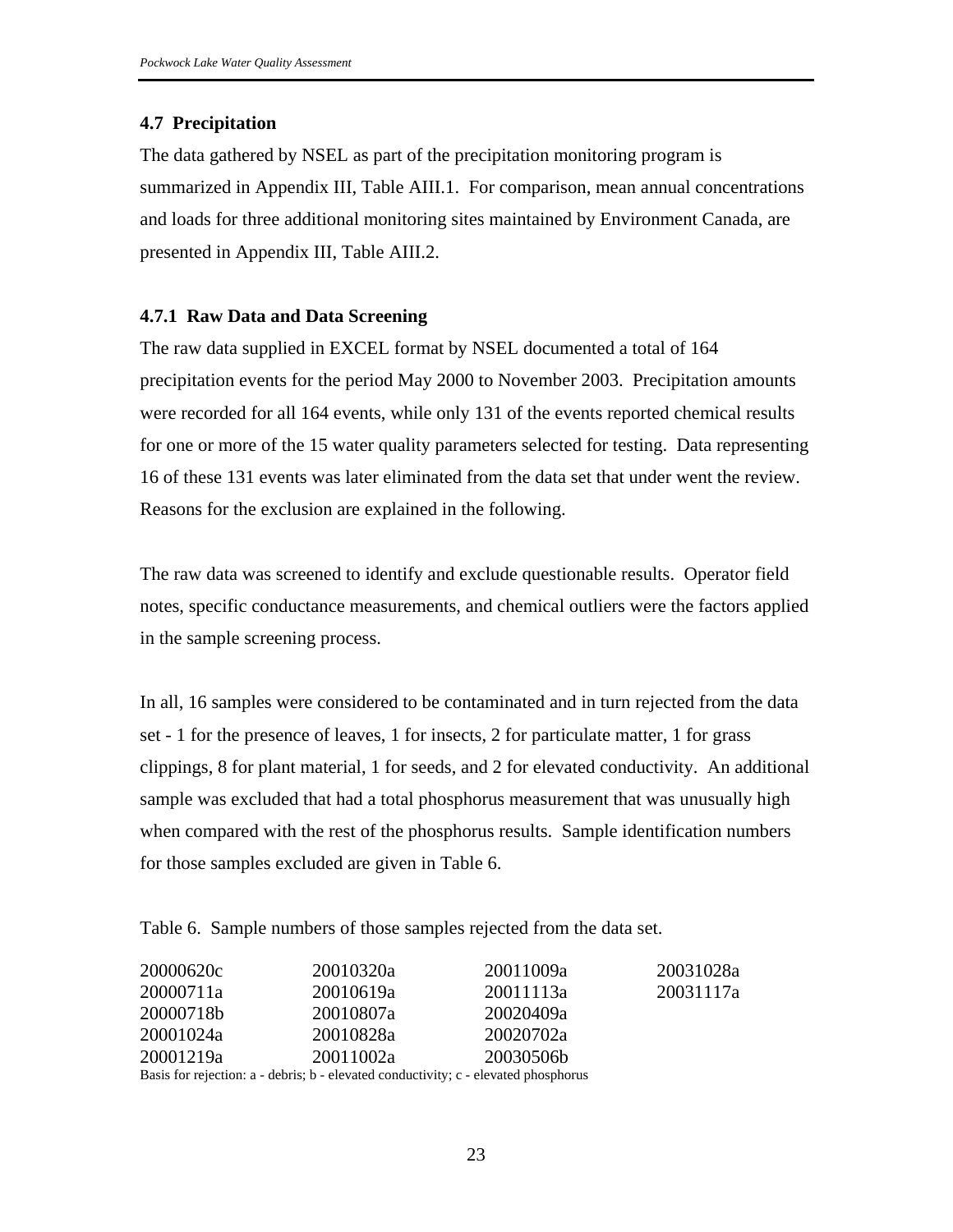Of the 115 sets of water quality data making up the final data set, 109 represented wet deposition (precipitation) and 6 represented bulk (precipitation + dry fallout) deposition. The significance of wet versus bulk deposition for a study of this nature rests with the need to distinguish between what is deposited on the watershed via precipitation (wet) and that via atmospheric dust and aerosols (dry). For any chemical mass balance, documentation of both sources would be necessary.

#### **4.7.2 Missing or Rejected Data**

There are several instances in the final working data set where water chemistry is missing, either as a result of it missing from the original data records received from NSEL or as the result of the data screening process. In cases where one or more measurements for a specific parameter in a month are absent, the value present, be it preceding or following the missing value in that month, was assumed to be representative of chemistry for the entire period. Then to normalize the data, the total amount of precipitation for the corresponding events was used for the calculation of loading values. Because of the specialized and time consuming data manipulation techniques used when dealing with missing data, no attempt was made to generate missing values. Although this form of data manipulation is standard practice when determining annual loading figures, the process is beyond the scope of this review. As a result, these months were ignored in the calculations.

The precipitation data set should undergo this form of treatment if a more detailed review of the data is performed.

#### **4.7.3 Data Manipulation**

From the screened data set, equivalents and mass and equivalent loadings were calculated; annual means were calculated for pH using both pH and hydrogen ion  $(H<sup>+</sup>)$ concentration; non-marine values for selected ions  $(Na, K, Mg, Ca, and SO<sub>4</sub>)$  were calculated using chloride ratios (see Section 5.1.5).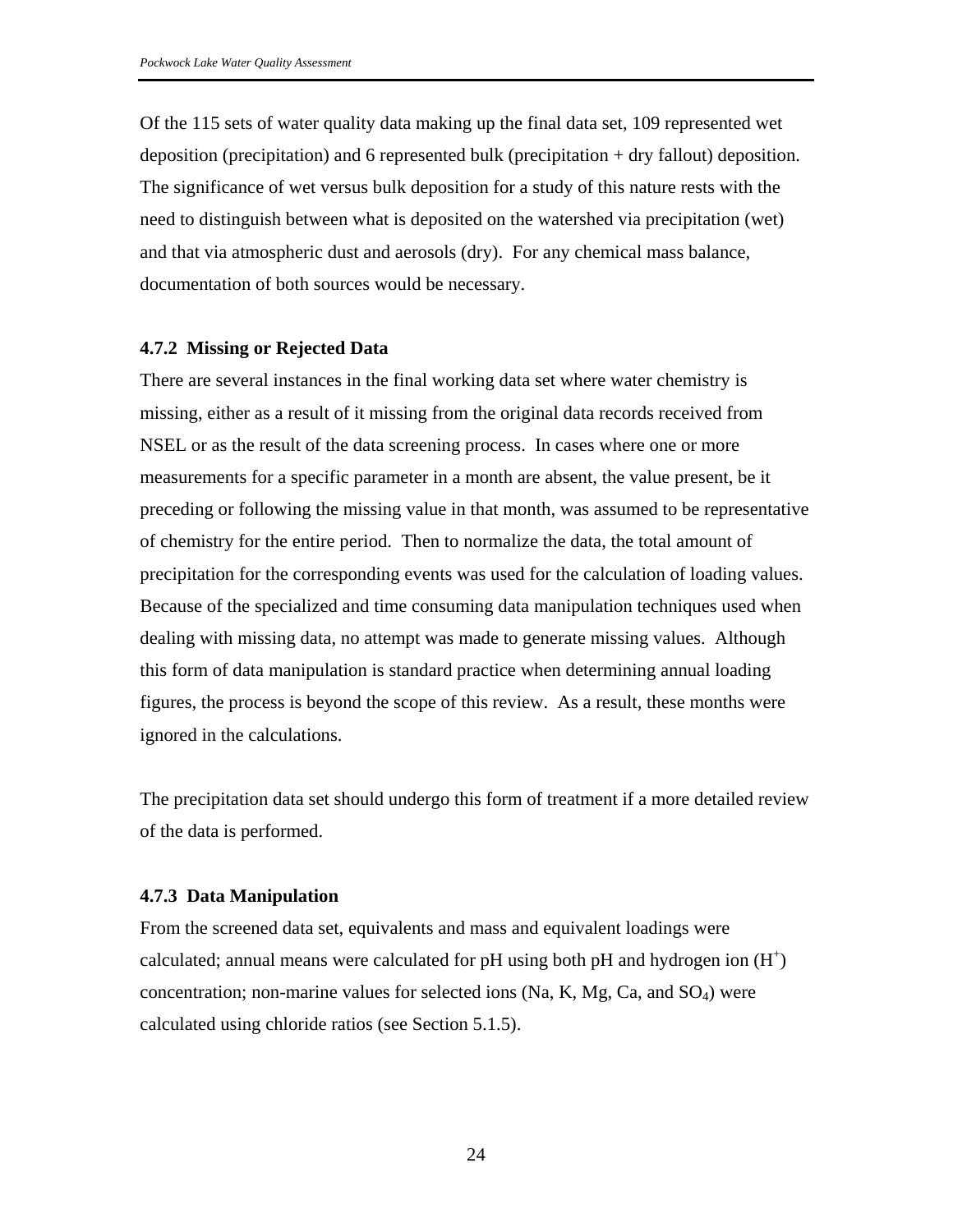Data collected from the standard rain gauge on site were used to volume-weight the data when calculating loading. Sample weights reported in the NSEL "Precip Notes" file were not used as it was decided that the actual technique applied would provide more reliable estimates. No attempt was made to determine the catch efficiency of the precipitation collector.

### **4.7.4 Sea-Salt Correction**

The influence of natural terrestrial or anthropogenic sources on precipitation chemistry can be examined if the effects of sea-salt are first separated from the ion pool. The nonmarine component for specific ions was determined using milli-equivalent (meq) values of chloride (Underwood, 1984). The formulae, which consider the ratio of the ion to chloride in sea water, are as follows:

| nm Na              | $= Na - (Cl x 0.858)$        |
|--------------------|------------------------------|
| nmK                | $= K - (Cl x 0.019)$         |
| nm Ca              | $= Ca - (Cl x 0.038)$        |
| nmMg               | $= Mg - (Cl x 0.194)$        |
| nm SO <sub>4</sub> | $= SO_4 - (Cl \times 0.103)$ |

### *Conversions*

mg/L x mm precipitation = mg m<sup>-2</sup> mg m<sup>-2</sup> x milliequivalents = meq m<sup>-2</sup> mg m<sup>-2</sup>/100 = kg ha<sup>-1</sup>

"Factor"

Milligrams per liter to milliequivalents per litre  $=$  mg/L x "Factor"

| Cations   |         |
|-----------|---------|
| $Na+$     | 0.0435  |
| $K^+$     | 0.02558 |
| $Ca^{2+}$ | 0.0499  |
| $Mg^{2+}$ | 0.08229 |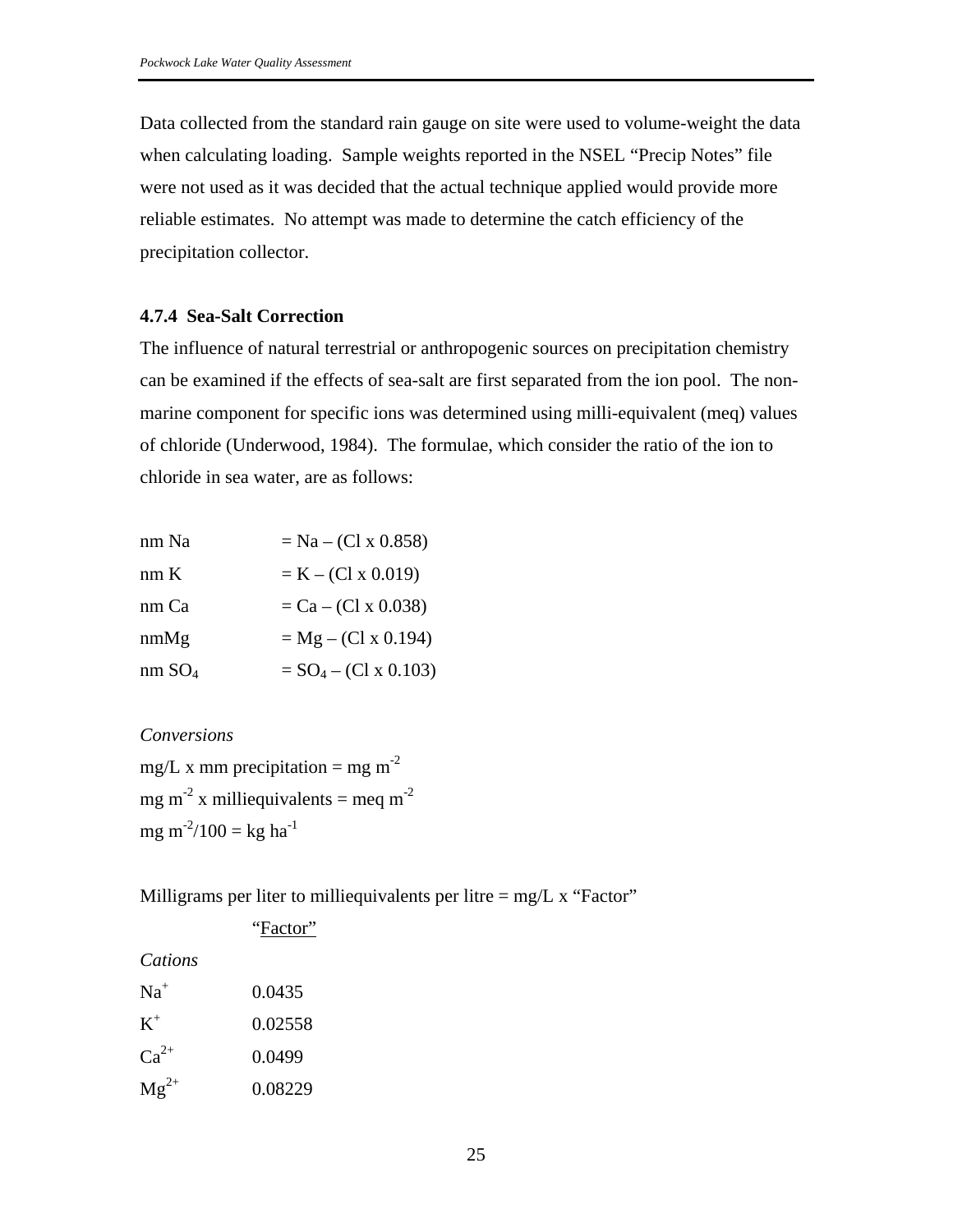| $H^+$    | 0.9921 |
|----------|--------|
| $NH_4-N$ | 0.0714 |

### *Anions*

| CF.         | 0.02821 |
|-------------|---------|
| $SO_4^{2-}$ | 0.02082 |
| $NO3-N$     | 0.0714  |

### **4.7.5 Comparative Precipitation Data**

Although there is no direct benefit to this study, precipitation records from three additional locations in Nova Scotia were obtained from Environment Canada to give the reader an appreciation of the spatial variability in precipitation chemistry and respective loading rates. The three sites included Jackson, Cumberland County; Sherbrooke, Guysborough County; and Kejimkujik National Park, Annapolis County. The reader must be cautioned that the techniques used to generate the annual concentrations and loadings in both data sets are not identical and therefore direct comparisons should be avoided until such time that the Pockwock data is treated similarly.

A description of the Environment Canada summary data and the technique used to estimate non-sea-salt sulfate is provided in Appendix III.

### **4.8 Data Management Issues**

The use of two laboratories for sample analyses has meant that there is some duplication of parameter results found in the database for same date/same location samples. Users of the database should be aware of this when using the data.

This method of data storage i.e. results from each lab stored in separate databases, proved somewhat troublesome. The major complaint rests with the fact that a considerable amount of time is required to sort and arrange the data for simple interpretative functions. To make the system more efficient, it is recommended that the databases be combined into one.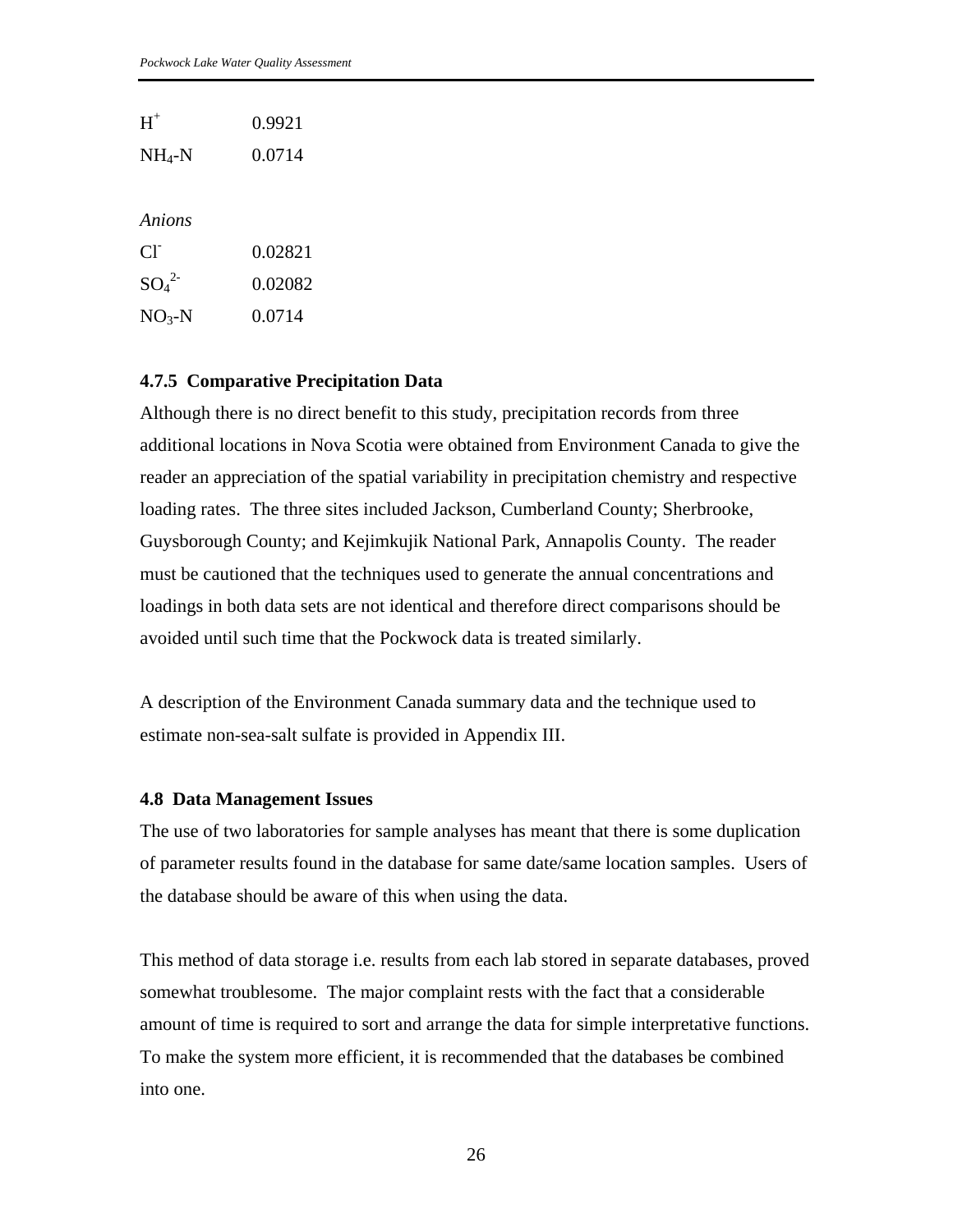It was discovered during the processing of data that the original data set transferred from NSEL contained alphanumeric values which were not being recognized when executing any mathematical function in Excel. As a consequence, it was necessary to repeat the process and by first converting all of the compiled data to numeric values. It is unclear why data from the NSEL data management system (Access) ended up being stored in the Excel files in this form. It is recommended that NSEL staff examine this shortcoming of the current data transfer process.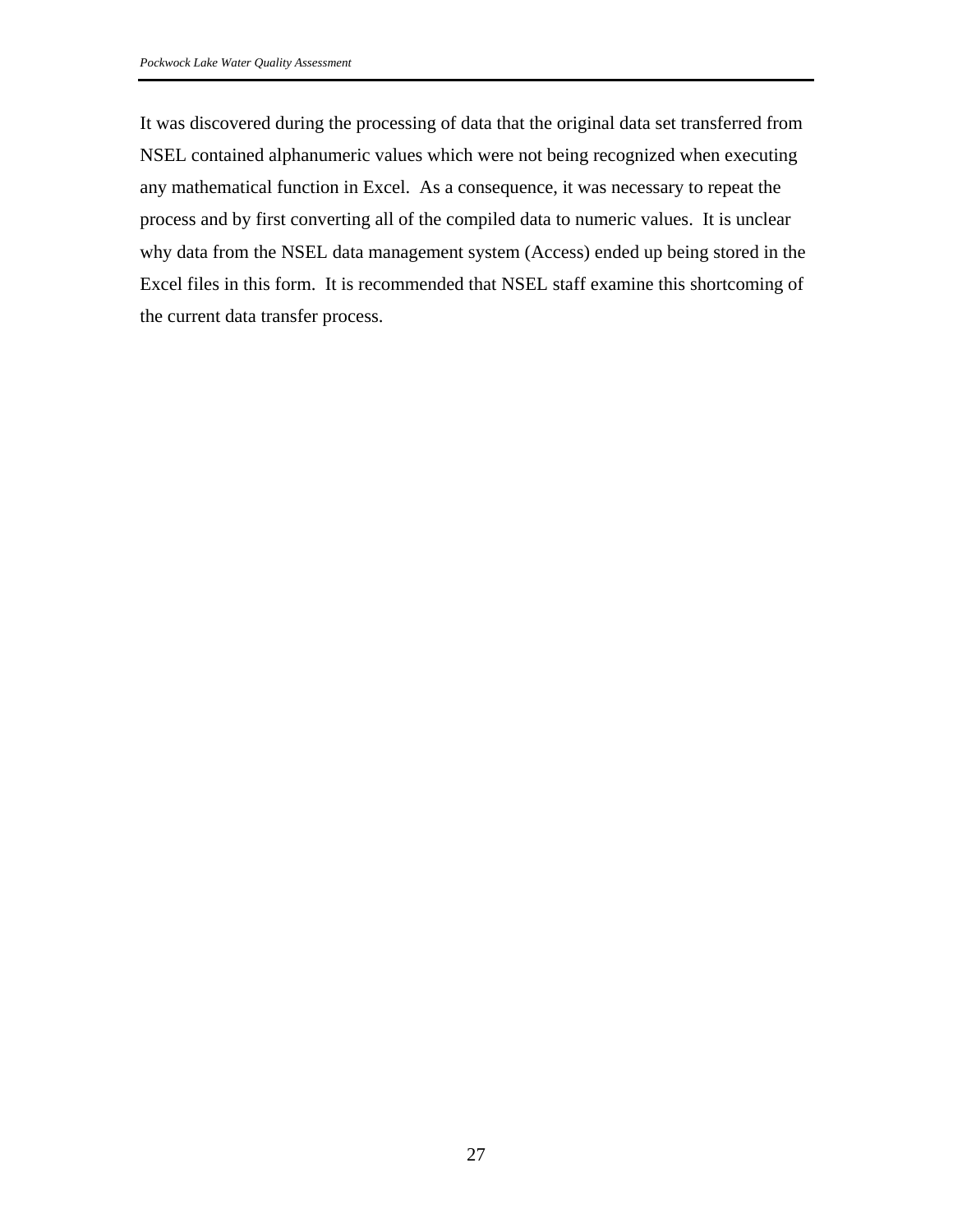### **5.0 CONCLUSIONS AND RECOMMENDATIONS**

### **Conclusions**

- 1. Water quality changes were observed for Moose Cove Brook and Peggy Brook during and immediately following forest harvesting.
- 2. These water quality changes appear to be related to changes in surface water hydrology and not the forest clearing activity.
- 3. Weak seasonal and annual trends were observed for conductivity at mid-lake station DS2. These trends are typical of water bodies exposed to a maritime climate.
- 4. Water quality data collected does not indicate that the forest harvesting taking place between June 28 to October 17, 2001 impacted on the water quality of Pockwock Lake.
- 5. With the exception of aluminum, pH, manganese, and turbidity, water quality at the two deep-lake stations in Pockwock Lake is within limits set by CCME for both drinking water use and freshwater aquatic life.
- 6. Observed CCME exceedences for the two deep-lake stations are considered to be a reflection of typical lake water quality and not an impact of forest harvesting activity.
- 7. Water quality sampling at Pockwock Lake deep-lake station DS2 was performed in the ice-free season only representing the months of May to November.
- 8. Water quality sampling at Pockwock Lake station DS4 was more frequent than that for DS2 on an annual basis, but still did not cover the entire 12-month period.
- 9. Water quality observed at Pockwock Lake stations DS2 and DS4 were similar.

### **Recommendations**

- 1. Integrate findings of all studies carried out in the Pockwock Lake watershed in a summary report.
- 2. Examine reason why EXCEL files generated from the water quality database contain alphanumeric values.
- 3. Address the issue of missing data in the NSEL precipitation database.
- 4. Address the issue of duplicate data in the NSEL water quality database.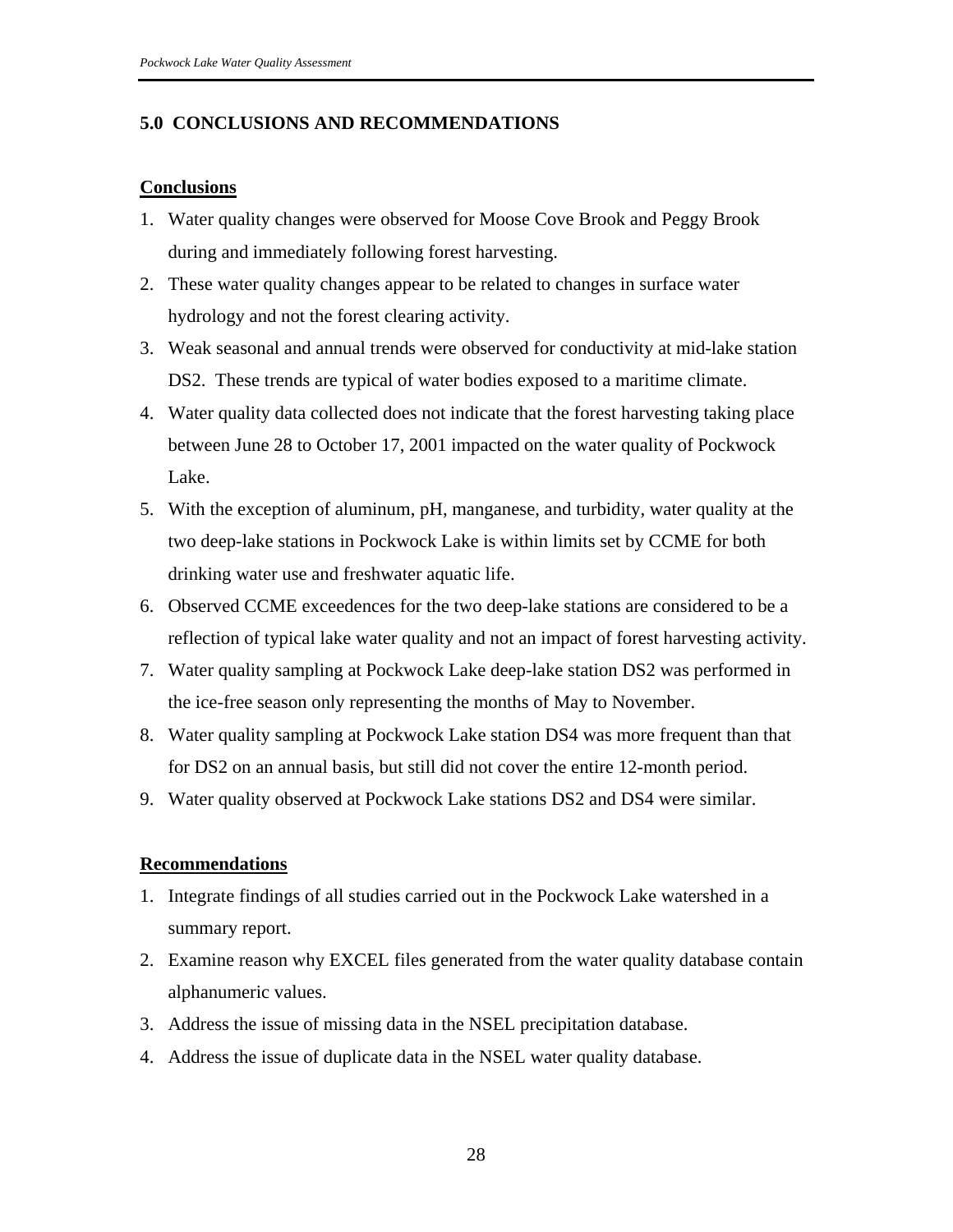- 5. With safety in mind, attempt to collect water quality data from Pockwock Lake deeplake station DS2 at sometime during the period of ice cover, preferably in February.
- 6. Expand water quality monitoring program to include monthly sampling for Pockwock Lake at either DS2 or DS4, or a combination of both. The purpose of this is to maintain an on-going surveillance of the drinking water resource.
- 7. Install a hydrologic metering station on Moose Cove Brook to document daily flows.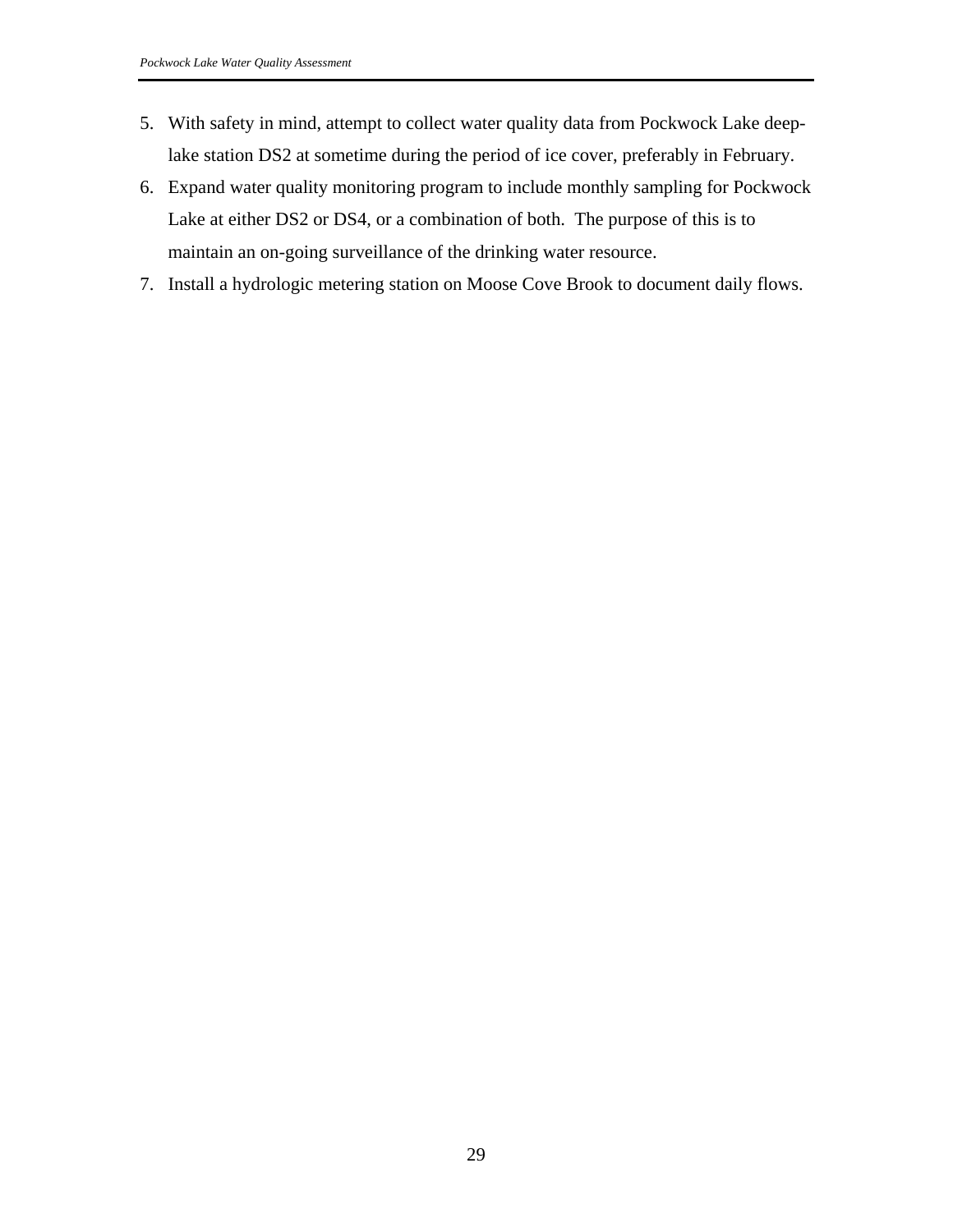#### **6.0 REFERENCES**

Annual Report. 2003. Pockwock-Bowater Watershed Project.

Beal, J.. 2004. Personal communication (E-mail dated March 3 through Mr. Darrell Taylor, NSEL) regarding harvesting activity in Peggy Brook sub-watershed.

Bormann, F.H., G.E. Likens, D.W. Fisher, and R.S. Pierce. 1968. Nutrient Loss Accelerated by Clear-Cutting of a Forest Ecosystem. Science 159: 882-884.

Brylinsky, M.. 2004. User's Manual for Prediction of Phosphorus Concentration in Nova Scotia Lakes: A Tool for Decision Making. Version 1.0. Report to NS Water Quality Objective and Model Development Steering Committee and NSEL.

Chul-Un Ro, National Atmospheric Chemistry Database Meteorological Service of Canada, Environment Canada. The Senior Scientist supplied precipitation data and supporting information for the three reference locations used in the report. Contact information: 4905 Dufferin St. Toronto Ontario Canada M3H 5T4. Tel: (416) 739-4455; Fax: (416) 739-5704; e-mail: chul-un.ro@ec.gc.ca

Clesceri, L.S., A.E. Greenberg & A.D. Eaton, eds. 1998. Standard Methods for the Examination of Water and Wastewater, 20th ed. American Public Health Assoc., American Water Works Assoc., & Water Environment Fed., Washington, D.C

Di Cesare, F.. 2004. Personal communication.

Environment Canada. 2004. Canadian Guidance Framework for the Management of Phosphorus in Freshwater Systems. Prepared and published by Nat. Guidelines and Stds. Ofice, Water Policy and Coordination Directorate. Ottawa. Report No. 1-8. ISSN 1497- 2689.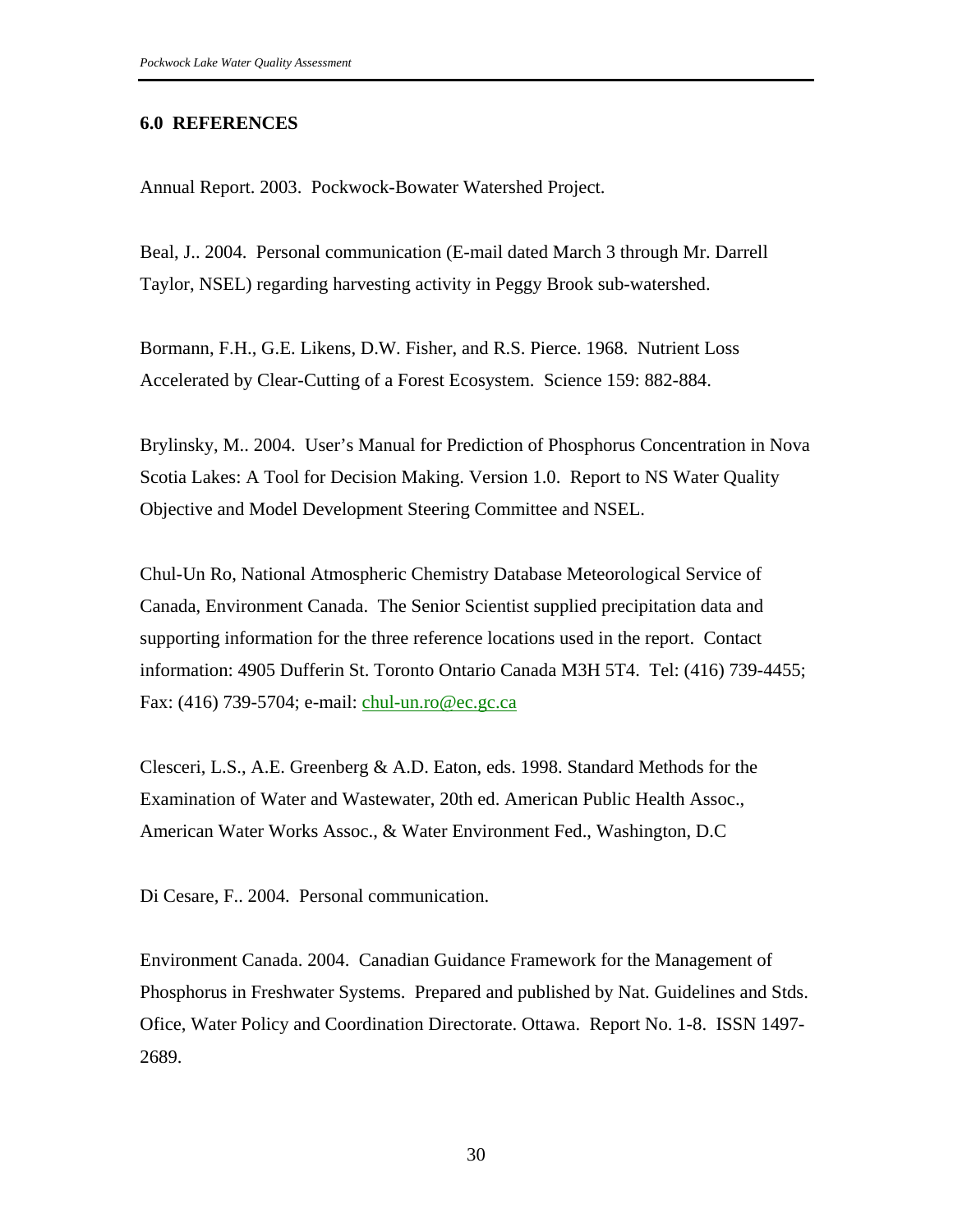Freedman, B.. 1980. Intensive Forest Harvest – A Review of Nutrient Budget Considerations. I.R.E.S. Manuscript Report 80-4. Report submitted to the Maritimes Forest Research Centre, C.F.S.,

Health Canada. 2003. Guideline for Drinking Water Quality.

Hornbeck, J.W., C.W. Martin, R.S. Pierce, G.E. Likens, S.J. Eaton and F.H. Bormann. 1982. Impacts of Even-Age Management on Nutrient and Hydrologic Cycles of Northern Hardwood Forests. Bull. Ecol. Soc. Amer.63(2):158.

Likens, G.E., F.H. Bormann and N.M. Johnson. 1969. Nitrification: Importance to Nutrient Losses from a Cutover Forested Ecosystem. Science 163: 1205-1206.

Likens, G.E.. 1985. An Ecosystem Approach to Aquatic Ecology – Mirror Lake and Its Environment. Springer-Verlag, N.Y..

McCurdy, D, B. Stewart, P. Neily, E. Quigley, and K. Keys. 2003. Soil Harvesting During Harvesting at the Pockwock & Bowater Watersheds. A report submitted as part of the Pockwock-Bowater Watershed Project.

Scott, R.S., W.C. Hart and G. Patterson. 2000. Phosphorus Export from Stream Catchments in Nova Scotia. Centre for Water Resources Studies, Dalhousie University, Halifax, N.S., Internal Report Series No. 99-3.

Scott, R., W. Hart, S. Mandaville, and J. Lowe. 2003. Selection of a Phosphorus Loading Model for Nova Scotia. Phase I. Report to NS Water Quality Objective and Model Development Steering Committee and NSEL. CWRS Internal Report 03-02.

Smith, T.. 2004. Personal communication.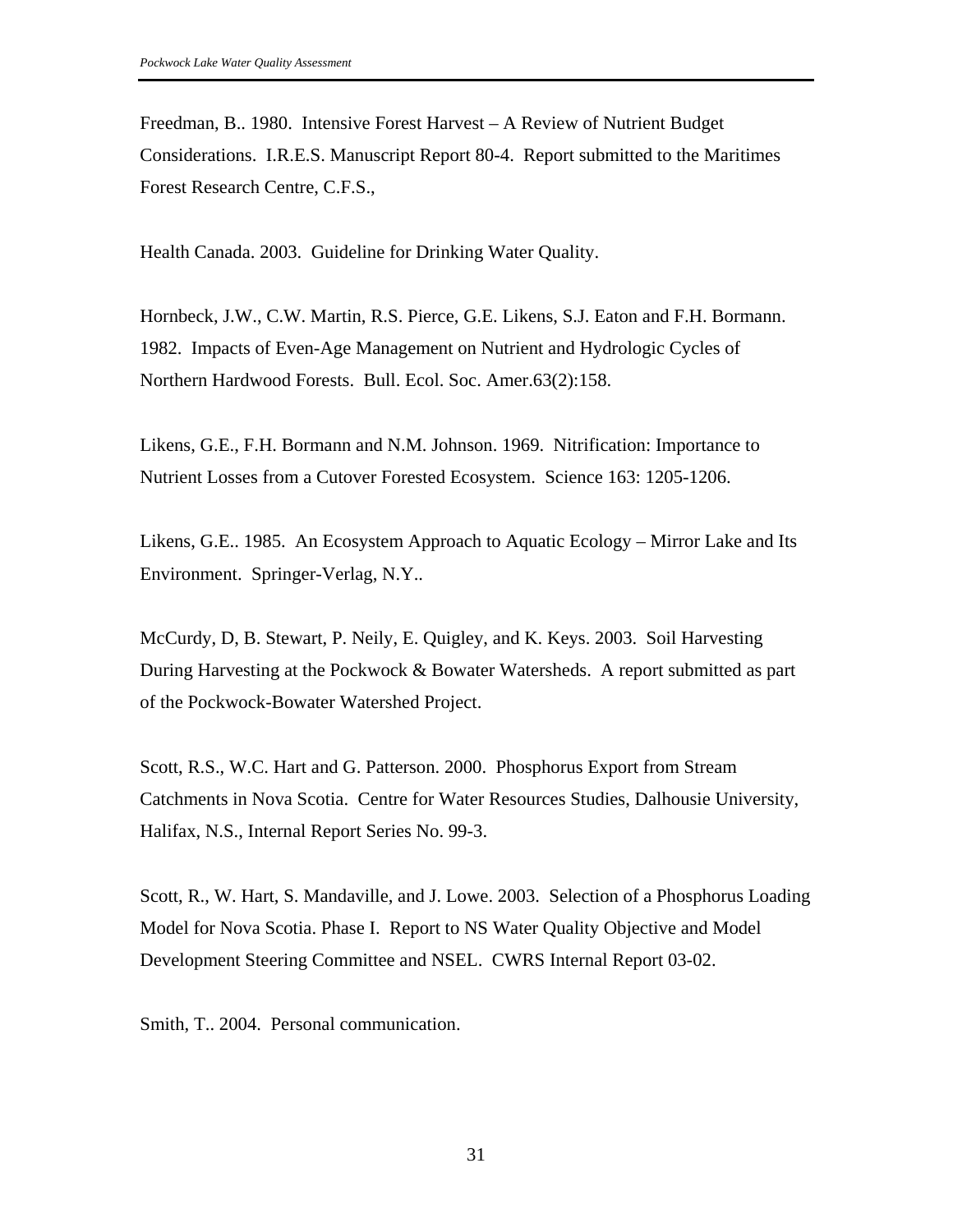Underwood, J.K.. 1984. An analysis of the chemistry of precipitation in Nova Scotia 1977-80. PhD Thesis, Technical University of Nova Scotia. 264p.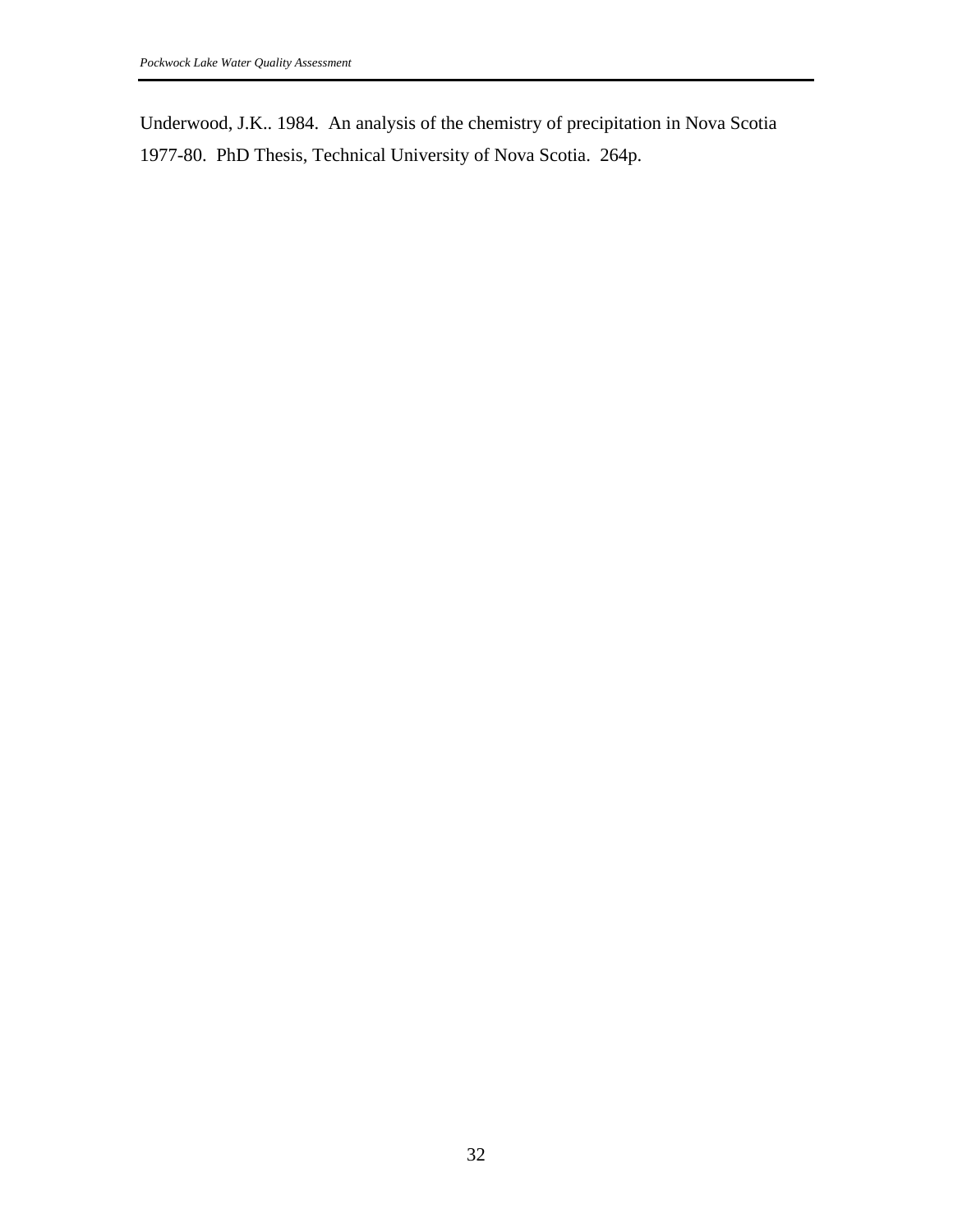## **APPENDIX I**

## **AI.1 NSEL Water Quality Monitoring Program Parameter List**

**and** 

## **AI.2 Estimation of Lake and Stratum Areas and Volumes**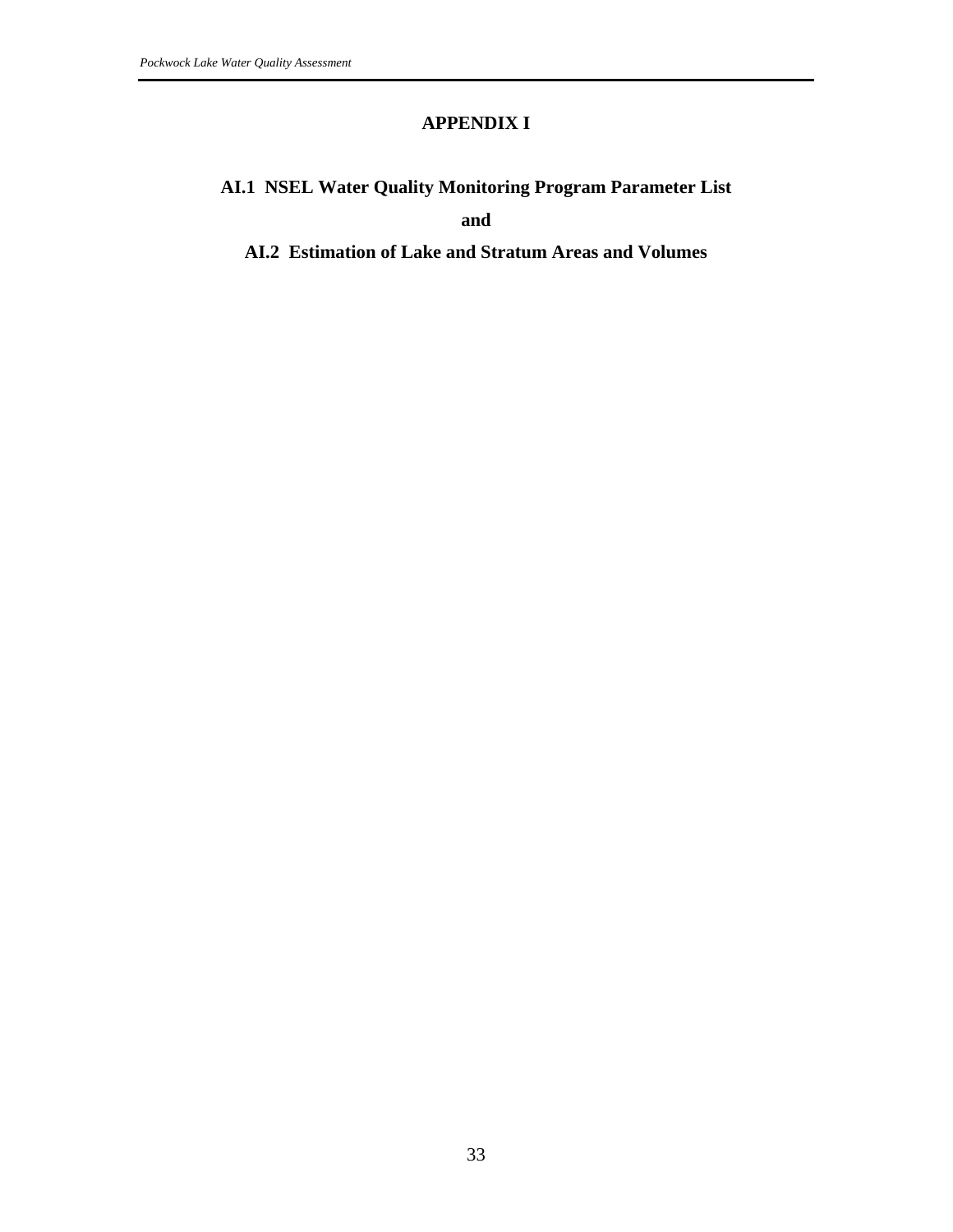### **AI.1 NSEL Water Quality Monitoring Program Parameter List**

The following table identifies the various chemical and biological parameters incorporated into the NSEL monitoring program for the Pockwock Lake Watershed study. Although all data has been reviewed for this report, not all have been mentioned.

| Carbonate    | Magnesium        | Sulfate                     |
|--------------|------------------|-----------------------------|
| Chloride     | Manganese        | Suspended Solids            |
| Chlorophylla | Nickel           | <b>Total Nitrogen</b>       |
| Chromium     | Nitrate-Nitrite  | <b>Total Organic Carbon</b> |
| Cobalt       | Ortho-Phosphorus | <b>Total Phosphorus</b>     |
| Colour       | pH               | Turbidity                   |
| Conductivity | Pheophytin       | Vanadium                    |
| Copper       | Potassium        | Zinc                        |
| Hardness     | Selenium         |                             |
| Iron         | Silica           |                             |
| Lead         | Sodium           |                             |
|              |                  |                             |

Table AI.1. Water Quality Parameter List

### **AI.2. Estimation of Lake and Stratum Areas and Volumes**

### **Methodology**

A bathymetric map of Pockwock Lake, made available by the Halifax Regional Water Commission (HRWC), was the source document for lake depth contours. The map, recovered from HRWC files, appeared to be a reproduction of a map originally produced by CBCL in the early to mid-1970's as part of the planning and design phase for the existing water treatment plant.

Verification of the map scale was performed using 1:10,000 topographical mapping obtained from the Nova Scotia Land Information Service. This information was based on 1997 aerial photography.

There were discrepancies in water surface and island areas for the two maps. These differences may be explained by varying water levels on the dates that aerial photography was flown upon which each map was based. Water level, however, cannot explain why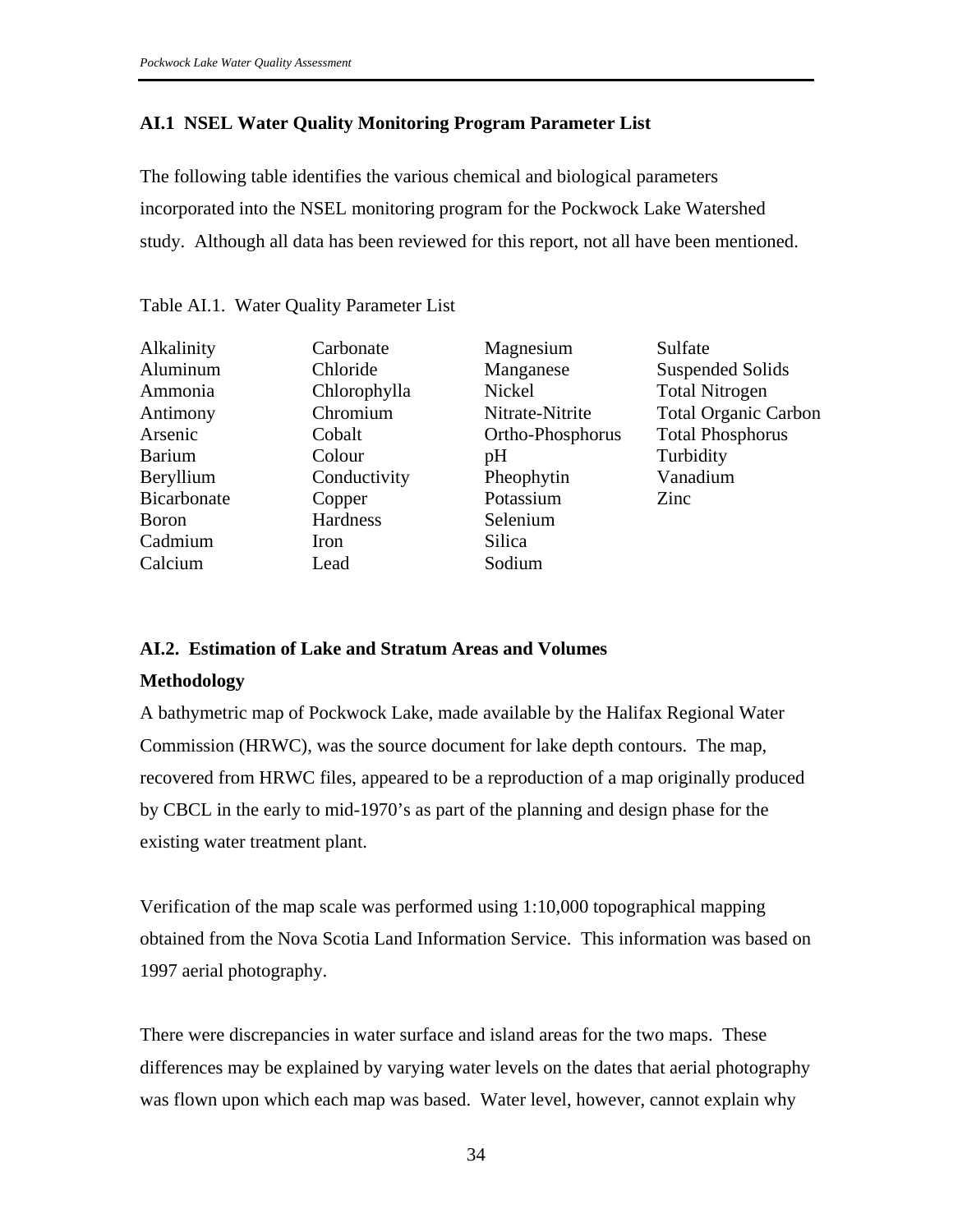the total lake areas differed between maps, the value of lake area for the HRWC being greater (Table AI.2). If an elevated water level is used to explain the greater total lake area seen for the HWRC bathymetric map, then it would follow that the island area should be smaller and the water surface area higher for the topographic map. This is not the case. One possible explanation for the discrepancy is a distortion of the true lake shape, as recorded on the original map, through the duplication process. It's possible that through countless duplications a slight stretching of map lines occurred, which does happen when using some techniques. This stretching of lines would be magnified with each subsequent reproduction.

|                              | <b>HRWC</b><br><b>Bathymetric Map</b> | <b>LIS 1:10,000</b><br><b>Topographic Map</b> | <b>Percent Difference</b><br>Bath./Topo. |
|------------------------------|---------------------------------------|-----------------------------------------------|------------------------------------------|
|                              |                                       |                                               |                                          |
| Total Lake Area, ha          | 1003.9                                | 989.8                                         | $+1.4$                                   |
|                              |                                       |                                               |                                          |
| Island Area, ha              | 119.8                                 | 87.0                                          | $+27.4$                                  |
|                              |                                       |                                               |                                          |
| Water Surface Area, ha       | 884.1                                 | 902.8                                         | $-2.1$                                   |
|                              |                                       |                                               |                                          |
|                              |                                       |                                               |                                          |
| Island Area by Sub-Basin, ha |                                       |                                               |                                          |
| DS1                          | 86.3                                  | 68.7                                          | $+20.4$                                  |
| DS <sub>2</sub>              | 7.6                                   | 2.2                                           | $+71.1$                                  |
| DS3                          | 25.9                                  | 16.1                                          | $+37.8$                                  |

Table AI.2. A comparison of HRWC bathymetric map and LIS 1:10,000 topographic map lake and island areas.

It was decided that the lake area (989.8 hectares), water surface area (902.8 hectares) and island area (87.0 hectares) derived from the 1:10,000 topographic map would be more accurate and therefore should be used for the calculations. As a result of this decision, it was necessary to adjust the stratum interface areas below 0 metres from the bathymetric map by the same percentage difference observed between the total lake areas for the two maps. From these adjusted areas, stratum and total lake volumes were calculated. These data are presented in Table AI.3.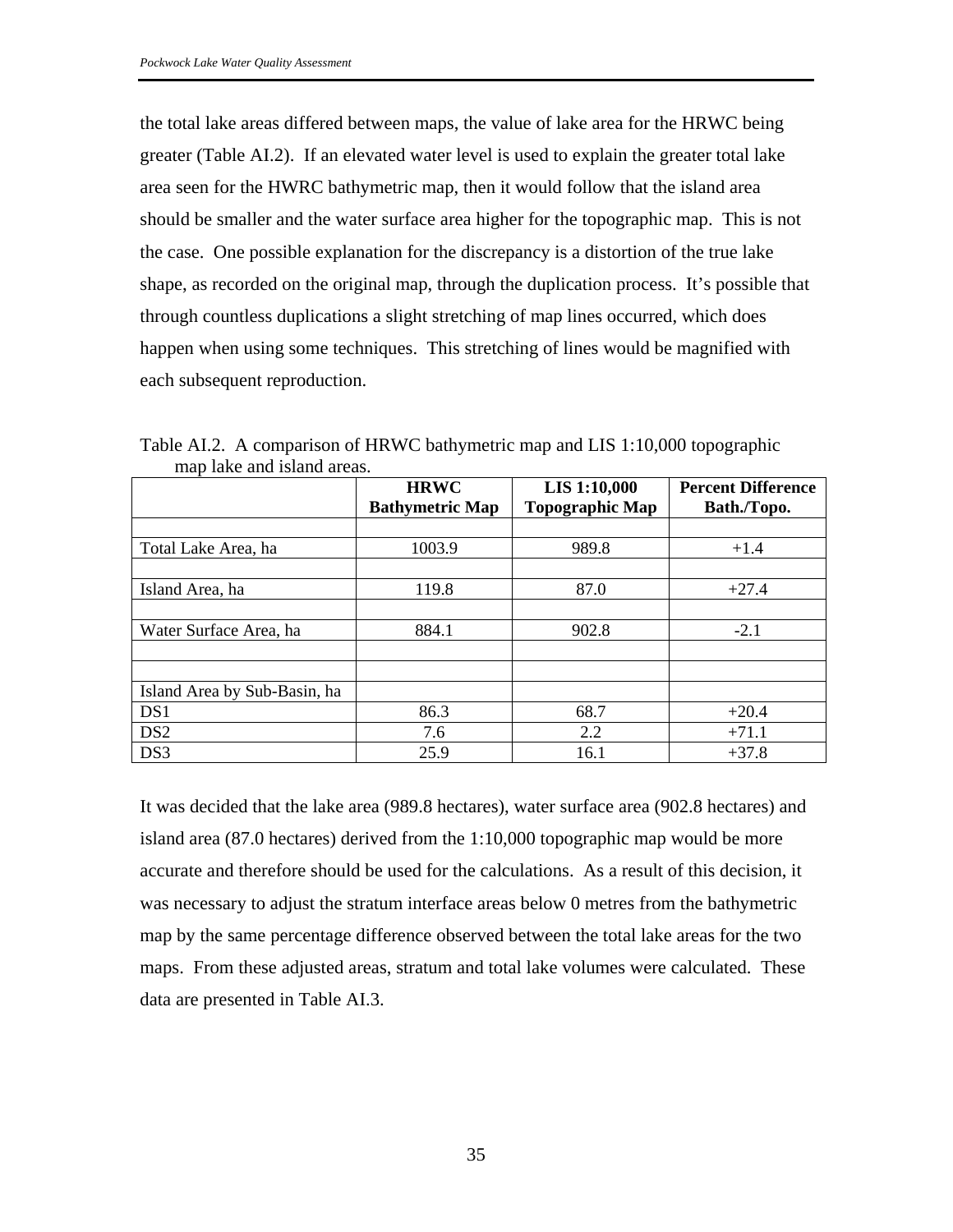| Depth, ft      | Depth, $m$ | Water Surface Area, ha |       |                 |       | %Total Water Surface Area |       |                 |        | Volume, $x 104m3$ |      |                 |      |
|----------------|------------|------------------------|-------|-----------------|-------|---------------------------|-------|-----------------|--------|-------------------|------|-----------------|------|
|                |            | <b>Whole Lake</b>      | DS1   | DS <sub>2</sub> | DS3   | <b>Whole Lake</b>         | DS1   | DS <sub>2</sub> | DS3    | <b>Whole Lake</b> | DS1  | DS <sub>2</sub> | DS3  |
| $\overline{0}$ | 0.0        | 902.8                  | 249.4 | 321.7           | 331.7 | 100.0                     | 100.0 | 100.0           | 100.0  |                   |      |                 |      |
| 10             | 3.05       | 764.9                  | 226.4 | 288.7           | 249.8 | 84.7                      | 90.8  | 89.7            | 75.3   | 2538              | 725  | 930             | 883  |
| 20             | 6.10       | 625.6                  | 187.9 | 252.2           | 185.5 | 81.8                      | 83.0  | 87.4            | 74.3   | 2115              | 630  | 824             | 661  |
| 30             | 9.14       | 494.0                  | 150.6 | 199.4           | 144.0 | 79.0                      | 80.1  | 79.1            | 77.6   | 1702              | 515  | 687             | 501  |
| 40             | 12.19      | 392.4                  | 111.7 | 171.0           | 109.7 | 79.4                      | 74.2  | 85.8            | 76.2   | 1348              | 398  | 564             | 385  |
| 50             | 15.24      | 283.9                  | 74.6  | 132.8           | 76.5  | 72.3                      | 66.8  | 77.7            | 69.7   | 1026              | 282  | 462             | 282  |
| 70             | 21.34      | 154.4                  | 34.3  | 82.7            | 37.4  | 54.4                      | 46.0  | 62.3            | 48.9   | 1315              | 324  | 651             | 340  |
| 90             | 27.43      | 59.9                   |       | 35.8            | 11.4  | 38.8                      |       |                 | 30.5   | 630               | 138  | 351             | 141  |
|                |            |                        | 12.7  |                 |       |                           | 37.0  | 43.3            |        | 227               | 49   | 152             | 26   |
| 110            | 33.53      | 19.9                   | 4.2   | 15.6            | 0.1   | 33.2                      | 33.1  | 43.6            | 0.9    | 39                | 5    | 34              |      |
| 120            | 36.58      | 7.1                    | 0.1   | 7.0             |       | 35.7                      | 2.4   | 44.9            |        | 11                |      | 11              |      |
| 130            | 39.62      | 1.2                    |       | 1.2             |       | 16.9                      |       | 17.1            |        | $\mathfrak{2}$    |      | 2               |      |
| 140            | 42.67      | 0.1                    |       | 0.1             |       | 8.3                       |       | 8.3             | Totals | 10953             | 3067 | 4667            | 3220 |

Table AI.3. Pockwock Lake surface and stratum interface areas, stratum volumes and sub-basin and whole lake volumes.

| <b>Total Water Surface Area</b>                    | <b>Hectares</b><br>902.8 | Acres<br>2230.9 |
|----------------------------------------------------|--------------------------|-----------------|
| <b>Island Area</b>                                 | 87.0                     | 215.0           |
| <b>Total Lake Area</b>                             | 989.8                    | 2445.9          |
| <b>Total Lake Volume</b><br>in cubic metres, $104$ | 10953                    |                 |
| in imperial gallons, 10 <sup>6</sup>               | 24106                    |                 |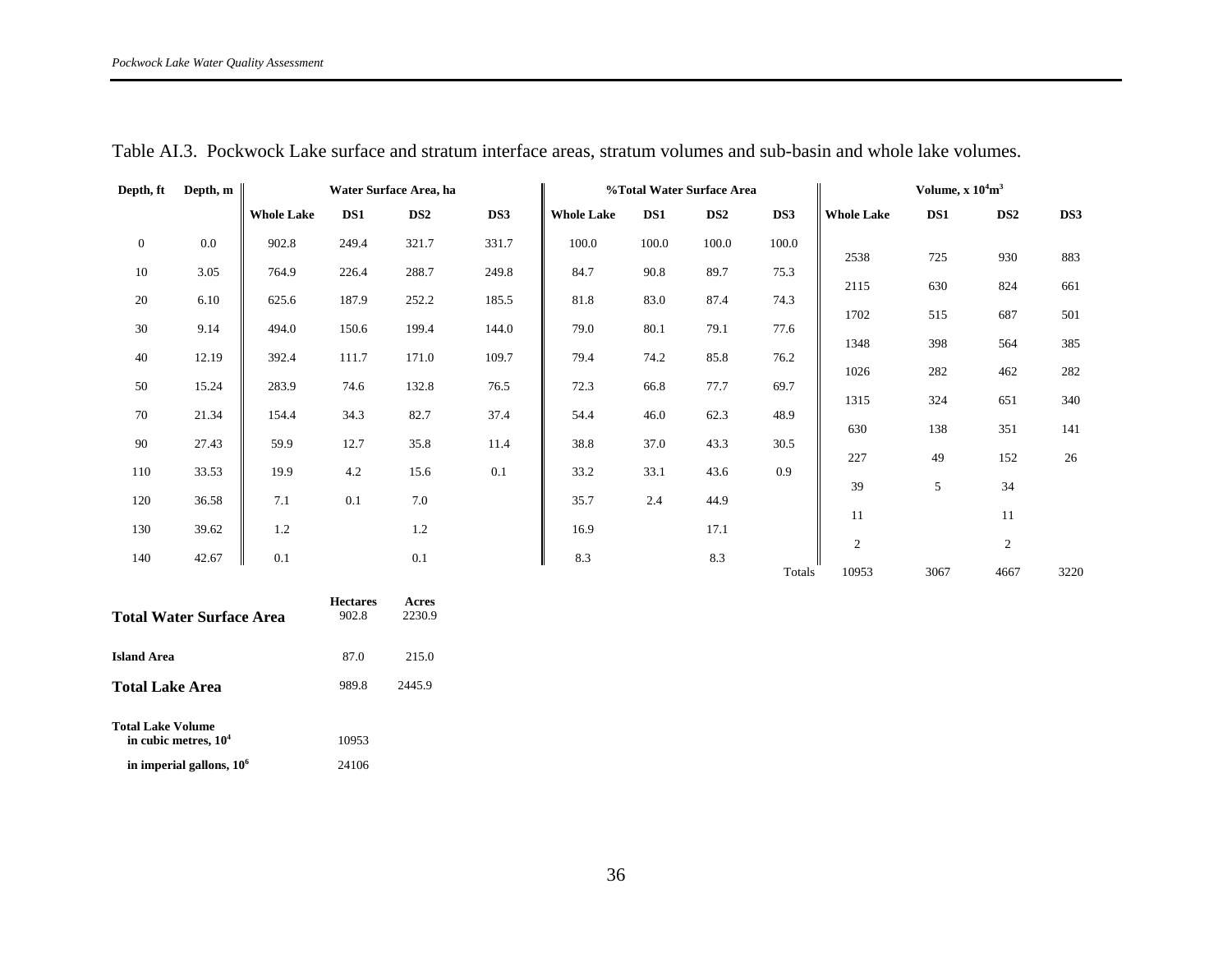## **APPENDIX II**

## **Water Quality Summaries**

**and** 

**Time plots of Selected Parameters**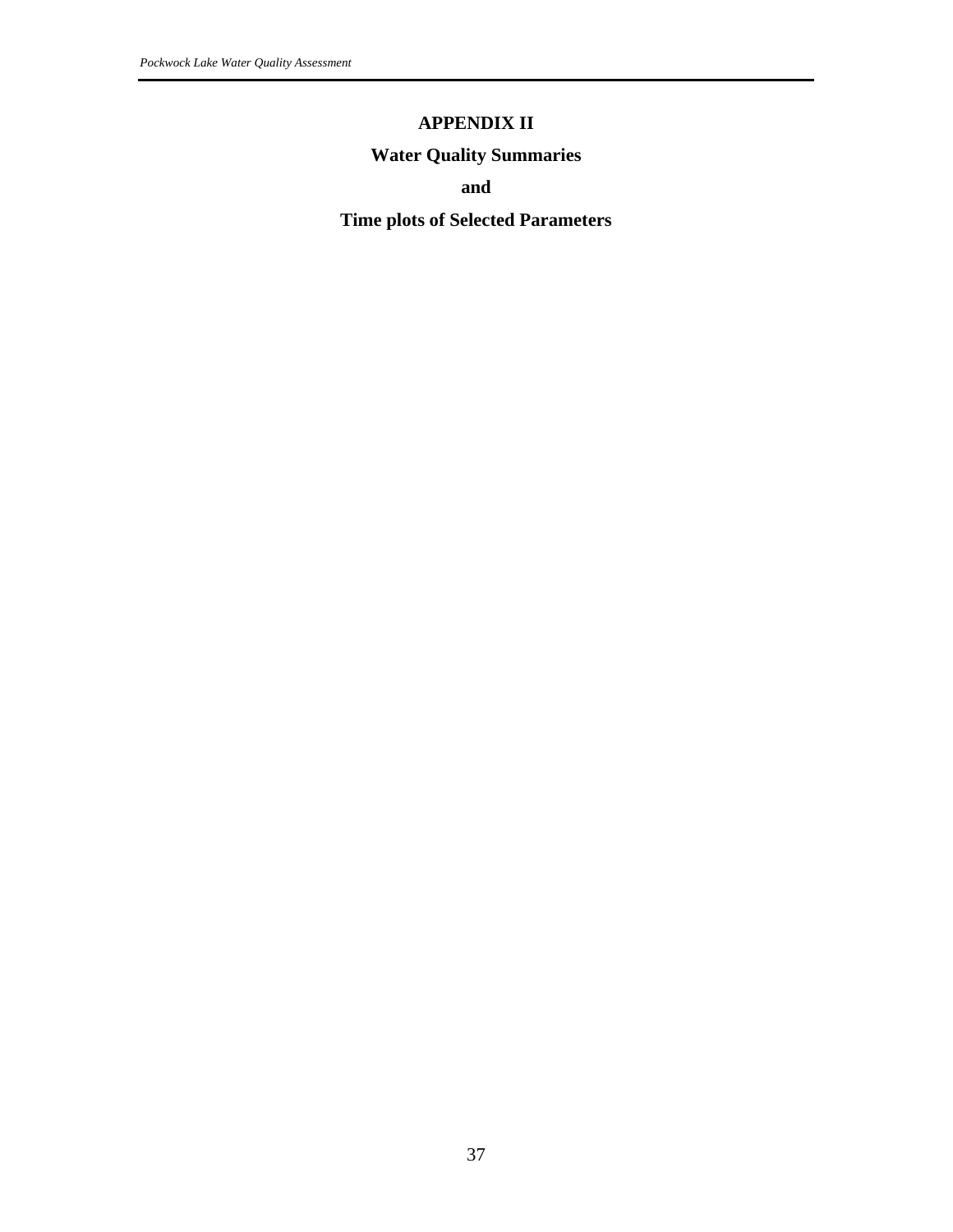| Table AII.1. Annual means of selected parameters for the period 1999 to 2003. Pre- |                     |  |  |  |                                                                                   |
|------------------------------------------------------------------------------------|---------------------|--|--|--|-----------------------------------------------------------------------------------|
|                                                                                    |                     |  |  |  | harvest years are 1999 and 2000; post-harvest years are 2002 and 2003. Harvesting |
|                                                                                    | took place in 2001. |  |  |  |                                                                                   |

| Year            | pH             | Alk<br>mg/L | <b>Gran Alk</b><br>mg/L | Conductivity<br>umhos/cm  | <b>Hardness</b><br>mg/L | Color<br><b>TCU</b> | <b>Turbidity</b><br><b>NTU</b> | <b>Total P</b><br>mg/L |
|-----------------|----------------|-------------|-------------------------|---------------------------|-------------------------|---------------------|--------------------------------|------------------------|
| Peggy Brook, S7 |                |             |                         |                           |                         |                     |                                |                        |
| 1999            | 4.6            | 0.5         | $-1.62$                 | 42.5                      | 4.1                     | 80                  | 0.27                           | 0.019                  |
| 2000            | 4.6            | 0.6         | $-1.56$                 | 34.8                      | 3.5                     | 103                 | 0.43                           | 0.017                  |
| 2001            | 4.6            | 0.8         | $-1.21$                 | 35.9                      | 4.5                     | 63                  | 0.60                           | 0.011                  |
| 2002            | 4.6            | 0.4         | $-1.38$                 | 32.7                      | 3.6                     | 90                  | 0.59                           | 0.016                  |
| 2003            | 4.6            | 0.1         | $-1.94$                 | 33.7                      | 4.6                     | 97                  | 0.48                           | 0.019                  |
|                 | <b>Total N</b> | Chl A       | <b>TOC</b>              | <b>OrthoP</b>             | <b>NO3+N02</b>          | NH <sub>3</sub>     | <b>Na</b>                      | $\mathbf K$            |
|                 | mg/L           | mg/m3       | mg/L                    | ${\bf m} {\bf g}/{\bf L}$ | mg/L                    | mg/L                | mg/L                           | mg/L                   |
| 1999            | 0.27           | 0.3         | 14.7                    | 0.0005                    | 0.02                    | 0.01                | 2.7                            | 0.3                    |
| 2000            | 0.24           | 0.2         | 13.5                    | 0.0007                    | 0.02                    | 0.01                | 2.7                            | 0.2                    |
| 2001            | 0.29           | 0.7         | 10.9                    | 0.0007                    | 0.02                    | 0.01                | 2.9                            | 0.2                    |
| 2002            | 0.26           | 0.3         | 14.0                    | 0.0005                    | 0.02                    | 0.01                | 2.2                            | 0.1                    |
| 2003            | 0.29           | 0.3         | 16.4                    | 0.0006                    | 0.02                    | 0.01                | 2.4                            | 0.3                    |
|                 | Ca             | Mg          | SO <sub>4</sub>         | $CI$                      | <b>Si</b>               | Al                  | Fe                             | Mn                     |
|                 | $\rm mg/L$     | mg/L        | mg/L                    | mg/L                      | mg/L                    | mg/L                | mg/L                           | mg/L                   |
| 1999            | 0.9            | 0.44        | 5.5                     | 4.7                       | 4.4                     | 0.53                | 0.28                           | 0.04                   |
| 2000            | 0.8            | 0.37        | 3.9                     | 4.2                       | 3.7                     | 0.50                | 0.24                           | 0.03                   |
| 2001            | 1.0            | 0.48        | 5.1                     | 3.5                       | 2.9                     | 0.37                | 0.17                           | 0.04                   |
| 2002            | 0.8            | 0.36        | 3.2                     | 3.1                       | 3.5                     | 0.46                | 0.21                           | 0.02                   |
| 2003            | 0.7            | 0.29        | 2.7                     | 3.5                       | 3.5                     | 0.52                | 0.33                           | 0.03                   |

| Year | pH                          | <b>Alk</b> |         | <b>Gran Alk</b> Conductivity<br>umhos/cm | <b>Hardness</b><br>mg/L | <b>Color</b><br><b>TCU</b> | <b>Turbidity</b><br><b>NTU</b> | <b>Total P</b><br>mg/L |
|------|-----------------------------|------------|---------|------------------------------------------|-------------------------|----------------------------|--------------------------------|------------------------|
|      | <b>Moose Cove Brook, S8</b> |            |         |                                          |                         |                            |                                |                        |
| 1999 | 4.4                         | 0.1        | $-2.40$ | 47.3                                     | 3.8                     | 81                         | 0.30                           | 0.020                  |
| 2000 | 4.4                         | 0.1        | $-1.95$ | 36.2                                     | 3.1                     | 86                         | 0.40                           | 0.025                  |
| 2001 | 4.4                         | 0.4        | $-1.83$ | 44.9                                     | 5.0                     | 118                        | 1.72                           | 0.017                  |
| 2002 | 4.4                         | 0.1        | $-1.77$ | 38.3                                     | 3.3                     | 87                         | 0.34                           | 0.018                  |
| 2003 | 4.4                         | 0.1        | $-2.34$ | 40.6                                     | 4.1                     | 99                         | 0.53                           | 0.025                  |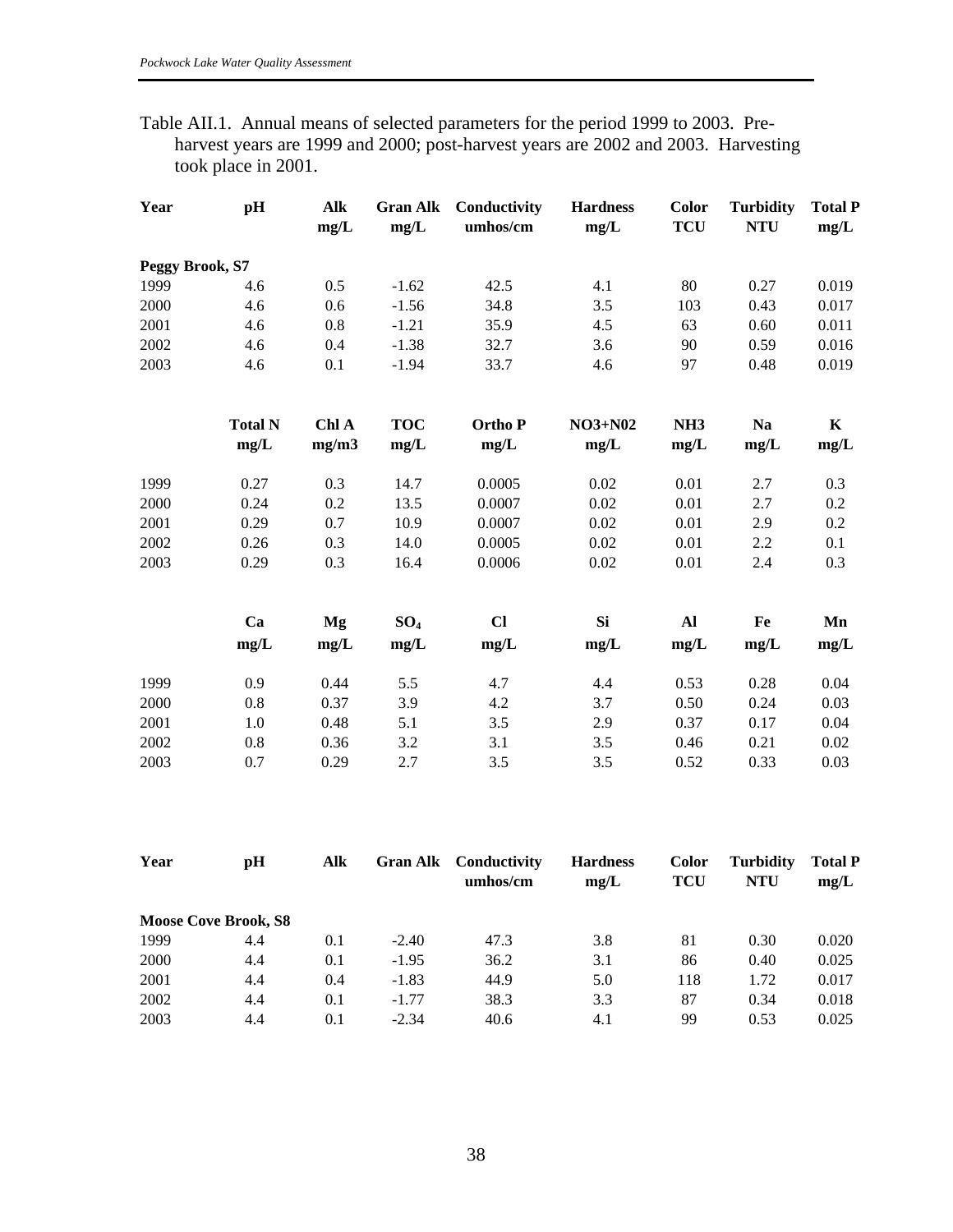### **Moose Cove Brook, S8**

|      | <b>Total N</b><br>mg/L | Chl A<br>$mg/m^3$ | <b>TOC</b><br>mg/L | <b>Ortho</b> P<br>mg/L | $NO3+N02$<br>mg/L | NH <sub>3</sub><br>mg/L | <b>Na</b><br>mg/L | $\mathbf K$<br>mg/L |
|------|------------------------|-------------------|--------------------|------------------------|-------------------|-------------------------|-------------------|---------------------|
| 1999 | 0.28                   | 0.22              | 17.2               | 0.0005                 | 0.01              | 0.01                    | 2.8               | 0.2                 |
| 2000 | 0.23                   | 0.16              | 11.4               | 0.0005                 | 0.01              | 0.01                    | 2.5               | 0.2                 |
| 2001 | 0.43                   | 5.75              | 15.5               | 0.0005                 | 0.01              | 0.01                    | 3.0               | 0.2                 |
| 2002 | 0.21                   | 0.11              | 14.4               | 0.0005                 | 0.01              | 0.01                    | 2.5               | 0.2                 |
| 2003 | 0.29                   | 4.28              | 17.6               | 0.0006                 | 0.01              | 0.01                    | 2.8               | 0.4                 |
|      | Ca                     | Mg                | SO <sub>4</sub>    | $CI$                   | Si                | <b>S</b> Solids         | Al                | Fe                  |
|      | mg/L                   | mg/L              | mg/L               | mg/L                   | mg/L              | mg/L                    | mg/L              | mg/L                |
| 1999 | 0.8                    | 0.42              | 5.3                | 5.2                    | 5.4               | 0.7                     | 0.66              | 0.29                |
| 2000 | 0.7                    | 0.34              | 3.2                | 4.6                    | 4.1               | 1.8                     | 0.47              | 0.24                |
| 2001 | 1.1                    | 0.54              | 5.2                | 4.9                    | 4.0               | 3.3                     | 0.54              | 0.32                |
| 2002 | 0.8                    | 0.34              | 3.3                | 3.8                    | 5.2               | 1.1                     | 0.51              | 0.22                |
| 2003 | 0.7                    | 0.29              | 2.6                | 4.3                    | 5.3               | 3.0                     | 0.63              | 0.39                |

|      | Mn   |
|------|------|
|      | mg/L |
|      |      |
| 1999 | 0.05 |
| 2000 | 0.03 |
| 2001 | 0.05 |
| 2002 | 0.04 |
| 2003 | 0.04 |

| Year | Secchi<br>m                 | pH                     | Alk<br>mg/L    | <b>Gran Alk</b><br>mg/L | Conductivity<br>umhos/cm | <b>Hardness</b><br>mg/L | <b>Color</b><br><b>TCU</b> | <b>Turbidity</b><br><b>NTU</b> |
|------|-----------------------------|------------------------|----------------|-------------------------|--------------------------|-------------------------|----------------------------|--------------------------------|
|      | <b>Moose Cove Brook, S9</b> |                        |                |                         |                          |                         |                            |                                |
| 2000 |                             | 4.5                    | 0.4            | $-2.40$                 | 43.2                     | 3.4                     | 151                        | 0.52                           |
| 2001 |                             | 4.5                    | 0.6            | $-1.70$                 | 42.6                     | 6.2                     | 84                         | 0.83                           |
| 2002 |                             | 4.5                    | 0.3            | $-1.93$                 | 39.2                     | 3.5                     | 86                         | 0.47                           |
| 2003 |                             | 4.5                    | 0.1            | $-2.40$                 | 38.5                     | na                      | 98                         | 0.39                           |
|      | <b>Total P</b><br>mg/L      | <b>Total N</b><br>mg/L | Chl A<br>mg/m3 | <b>TOC</b><br>mg/L      | <b>Ortho</b> P<br>mg/L   | $NO3+N02$<br>mg/L       | NH <sub>3</sub><br>mg/L    | <b>Na</b><br>mg/L              |
| 2000 | 0.021                       | 0.30                   | 0.2            | 19.0                    | 0.0009                   | 0.01                    | 0.01                       | 3.3                            |
| 2001 | 0.017                       | 0.23                   | 2.4            | 12.2                    | 0.0007                   | 0.01                    | 0.01                       | 3.2                            |
| 2002 | 0.018                       | 0.22                   | 0.2            | 14.6                    | 0.0005                   | 0.01                    | 0.01                       | 2.6                            |
| 2003 | 0.022                       | 0.28                   | 0.3            | 16.6                    | 0.0006                   | 0.01                    | 0.01                       | 2.6                            |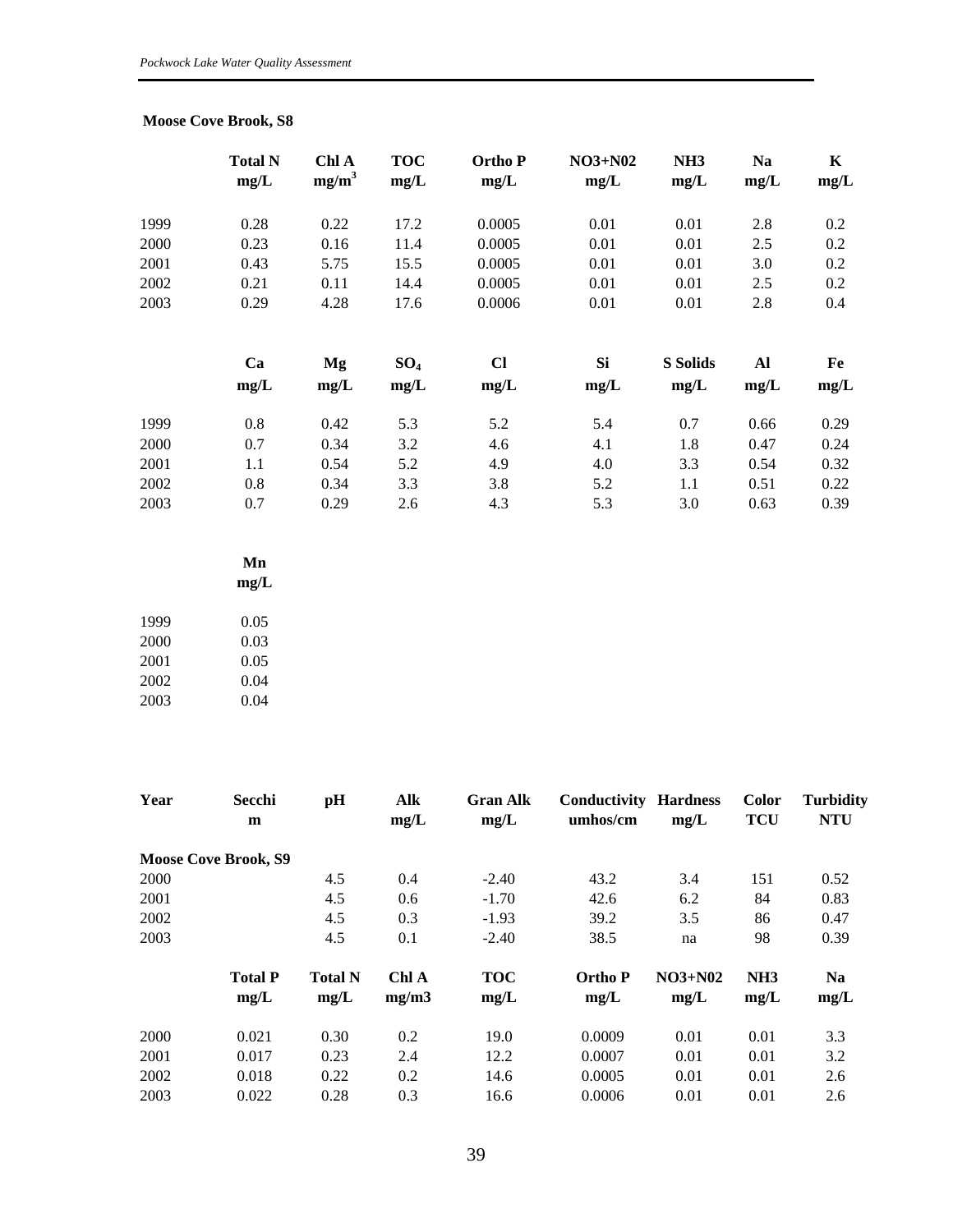#### **Moose Cove Brook, S9**

|      | $\mathbf K$ | Ca   | Mg   | $SO_4$ | $CI$ | <b>Si</b> | Al   | Fe   |
|------|-------------|------|------|--------|------|-----------|------|------|
|      | mg/L        | mg/L | mg/L | mg/L   | mg/L | mg/L      | mg/L | mg/L |
| 2000 | 0.2         | 0.7  | 0.37 | 4.7    | 4.1  | 6.6       | 0.75 | 0.36 |
| 2001 | 0.2         | 1.5  | 0.57 | 5.7    | 4.0  | 5.3       | 0.50 | 0.25 |
| 2002 | 0.2         | 0.8  | 0.36 | 3.3    | 4.4  | 4.9       | 0.52 | 0.19 |
| 2003 | 0.3         | 0.7  | 0.25 | 3.3    | 3.9  | 4.8       | 0.59 | 0.31 |
|      | Mn<br>mg/L  |      |      |        |      |           |      |      |
| 2000 | 0.04        |      |      |        |      |           |      |      |

| 2001 | 0.04 |
|------|------|
| 2002 | 0.04 |
| 2003 | 0.03 |

| Year | pH                    | Alk                        |                   | <b>Gran Alk</b> Conductivity<br>umhos/cm | <b>Hardness</b><br>mg/L             | <b>Color</b><br><b>TCU</b>  | <b>Turbidity</b><br><b>NTU</b> | <b>Total P</b><br>mg/L |
|------|-----------------------|----------------------------|-------------------|------------------------------------------|-------------------------------------|-----------------------------|--------------------------------|------------------------|
| S5C  |                       |                            |                   |                                          |                                     |                             |                                |                        |
| 1999 | 4.5                   | na                         | na                | 73.0                                     | 4.3                                 | 70                          | 0.25                           | 0.022                  |
| 2000 | 4.7                   | na                         | na                | 36.5                                     | 3.7                                 | 98                          | 0.44                           | 0.014                  |
| 2001 | 4.6                   | 0.6                        | $-1.61$           | 43.2                                     | 5.6                                 | 72                          | 0.53                           | 0.018                  |
| 2002 | 4.5                   | 0.1                        | $-1.92$           | 35.5                                     | 3.6                                 | 69                          | 0.65                           | 0.015                  |
| 2003 | 4.7                   | 0.3                        | $-1.81$           | 21.8                                     | na                                  | 61                          | 0.53                           | 0.005                  |
|      | <b>Total N</b><br>maH | Chl A<br>ma/m <sup>3</sup> | <b>TOC</b><br>maH | $NO3+NO2$<br>m <sub>0</sub>              | NH <sub>3</sub><br>$maa/\mathbf{T}$ | <b>Na</b><br>m <sub>0</sub> | K<br>maH                       | Ca<br>$maa/\mathbf{T}$ |

|      | mg/L | mg/m <sup>3</sup> | mg/L | mg/L      | mg/L | mg/L | mg/L | mg/L |
|------|------|-------------------|------|-----------|------|------|------|------|
| 1999 | 0.25 | 0.25              | 15.7 | 0.01      | 0.01 | 2.7  | 0.2  | 0.9  |
| 2000 | 0.23 | 0.14              | 13.6 | 0.01      | 0.01 | 2.7  | 0.2  | 0.8  |
| 2001 | 0.27 | 0.31              | 12.5 | 0.01      | 0.01 | 3.1  | 0.3  | 1.3  |
| 2002 | 0.23 | 0.10              | 11.9 | 0.01      | 0.01 | 2.6  | 0.1  | 0.8  |
| 2003 | 0.27 | 0.20              | 9.1  | 0.01      | 0.01 | 1.5  | 0.3  | 0.3  |
|      | Mg   | SO <sub>4</sub>   | $CI$ | <b>Si</b> | Al   | Fe   | Mn   |      |
|      | mg/L | mg/L              | mg/L | mg/L      | mg/L | mg/L | mg/L |      |
| 1999 | 0.47 | 6.0               | 5.3  | 5.9       | 0.60 | 0.27 | 0.05 |      |
| 2000 | 0.40 | 3.8               | 4.2  | 4.3       | 0.51 | 0.22 | 0.03 |      |
| 2001 | 0.59 | 5.6               | 4.0  | 5.2       | 0.50 | 0.18 | 0.05 |      |
| 2002 | 0.37 | 2.9               | 3.6  | 4.7       | 0.49 | 0.16 | 0.03 |      |
| 2003 | 0.25 | 4.0               | 1.5  | 3.0       | 0.33 | 0.12 | 0.01 |      |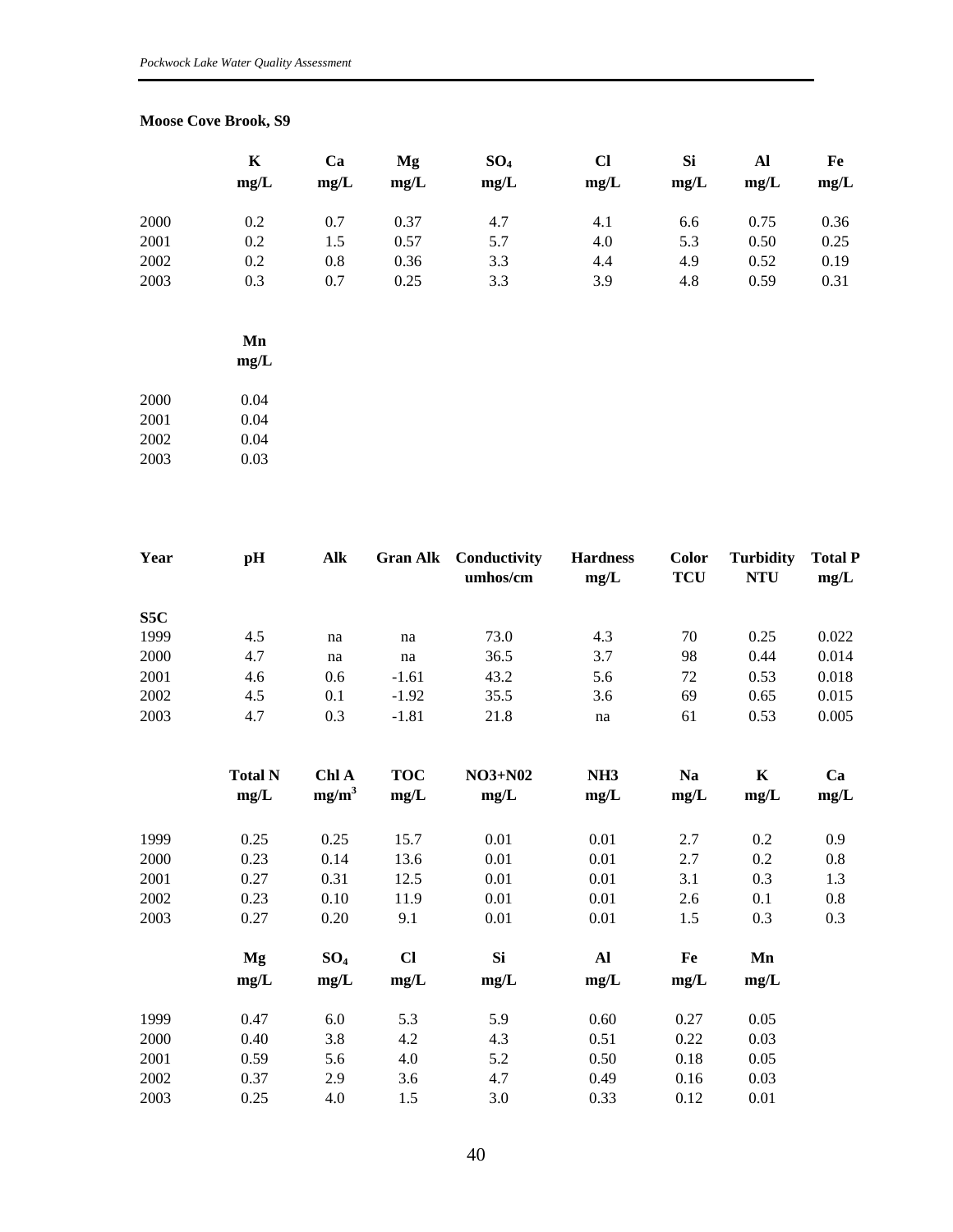*Pockwock Lake Water Quality Assessment* 

| Year | pH             | Alk                 | <b>Gran Alk</b>     | Conductivity<br>umhos/cm | <b>Hardness</b><br>mg/L | <b>Color</b><br><b>TCU</b> | <b>Turbidity</b><br><b>NTU</b> | <b>Total P</b><br>mg/L |
|------|----------------|---------------------|---------------------|--------------------------|-------------------------|----------------------------|--------------------------------|------------------------|
| S5L  |                |                     |                     |                          |                         |                            |                                |                        |
| 1999 | 5.7            | $\operatorname{na}$ | na                  | 35.9                     | 4.0                     | $8\,$                      | 0.30                           | 0.004                  |
| 2000 | 4.9            | $\operatorname{na}$ | $\operatorname{na}$ | 33.6                     | 3.8                     | 46                         | 0.42                           | 0.009                  |
| 2001 | 5.0            | 1.5                 | $-0.95$             | 40.8                     | 5.3                     | 23                         | 0.69                           | 0.007                  |
| 2002 | 5.1            | 1.5                 | $-0.54$             | 38.6                     | 4.9                     | 15                         | 0.36                           | 0.004                  |
| 2003 | 5.1            | 1.3                 | $-1.21$             | 37.4                     | 5.0                     | 16                         | 0.50                           | 0.010                  |
|      | <b>Total N</b> | Chl A               | <b>TOC</b>          | Ortho P                  | <b>NO3+N02</b>          | NH <sub>3</sub>            | <b>Na</b>                      | $\mathbf K$            |
|      | mg/L           | $mg/m^3$            | mg/L                | mg/L                     | mg/L                    | mg/L                       | mg/L                           | mg/L                   |
| 1999 | 0.12           | 0.70                | 2.7                 | 0.0005                   | $0.01\,$                | 0.01                       | 3.3                            | 0.3                    |
| 2000 | 0.20           | 0.46                | 7.3                 | 0.0005                   | 0.01                    | 0.01                       | 3.3                            | $0.2\,$                |
| 2001 | 0.18           | 0.81                | 5.2                 | 0.0008                   | $0.01\,$                | 0.01                       | 4.2                            | 0.3                    |
| 2002 | 0.15           | 0.67                | 3.4                 | 0.0005                   | 0.03                    | 0.01                       | 4.0                            | 0.2                    |
| 2003 | 0.17           | 0.85                | 4.1                 | 0.0006                   | 0.02                    | 0.01                       | 4.0                            | 0.3                    |
|      | Ca             | <b>Mg</b>           | $SO_4$              | $CI$                     | <b>Si</b>               | <b>S</b> Solids            | $\mathbf{A}$                   | Fe                     |
|      | mg/L           | mg/L                | mg/L                | mg/L                     | mg/L                    | mg/L                       | mg/L                           | mg/L                   |
| 1999 | 0.9            | 0.43                | 4.7                 | 6.1                      | $1.0\,$                 | $0.8\,$                    | 0.11                           | $0.07\,$               |
| 2000 | 0.9            | 0.40                | 4.2                 | 5.3                      | 1.7                     | 0.6                        | 0.30                           | 0.15                   |
| 2001 | 1.2            | 0.57                | 5.5                 | $6.0\,$                  | 1.8                     | 1.2                        | 0.22                           | 0.11                   |
| 2002 | 1.1            | 0.50                | 4.4                 | 6.3                      | 1.2                     | $0.8\,$                    | 0.10                           | 0.05                   |
| 2003 | 1.1            | 0.42                | 4.0                 | 6.3                      | 1.5                     | 1.7                        | 0.16                           | 0.07                   |
|      | Mn<br>mg/L     |                     |                     |                          |                         |                            |                                |                        |
| 1999 | $0.06\,$       |                     |                     |                          |                         |                            |                                |                        |
| 2000 | 0.05           |                     |                     |                          |                         |                            |                                |                        |
| 2001 | 0.07           |                     |                     |                          |                         |                            |                                |                        |
| 2002 | 0.05           |                     |                     |                          |                         |                            |                                |                        |
| 2003 | 0.06           |                     |                     |                          |                         |                            |                                |                        |
| Year | pH             | Alk                 | <b>Gran Alk</b>     | Conductivity             | <b>Hardness</b>         | <b>Color</b>               | <b>Turbidity</b>               | <b>Total P</b>         |

|      |     |     |         | umhos/cm | mg/L | <b>TCU</b> | <b>NTU</b> | mg/L  |
|------|-----|-----|---------|----------|------|------------|------------|-------|
| S6C  |     |     |         |          |      |            |            |       |
| 1999 | 4.7 | na  | na      | 40.8     | 4.3  | 43         | 0.32       | 0.013 |
| 2000 | 4.5 | na  | na      | 39.6     | 3.6  | 94         | 0.43       | 0.016 |
| 2001 | 4.4 | 0.1 | $-2.06$ | 48.1     | 5.7  | 69         | 0.55       | 0.019 |
| 2002 | 4.4 | 0.1 | $-2.32$ | 40.4     | 3.5  | 74         | 0.66       | 0.016 |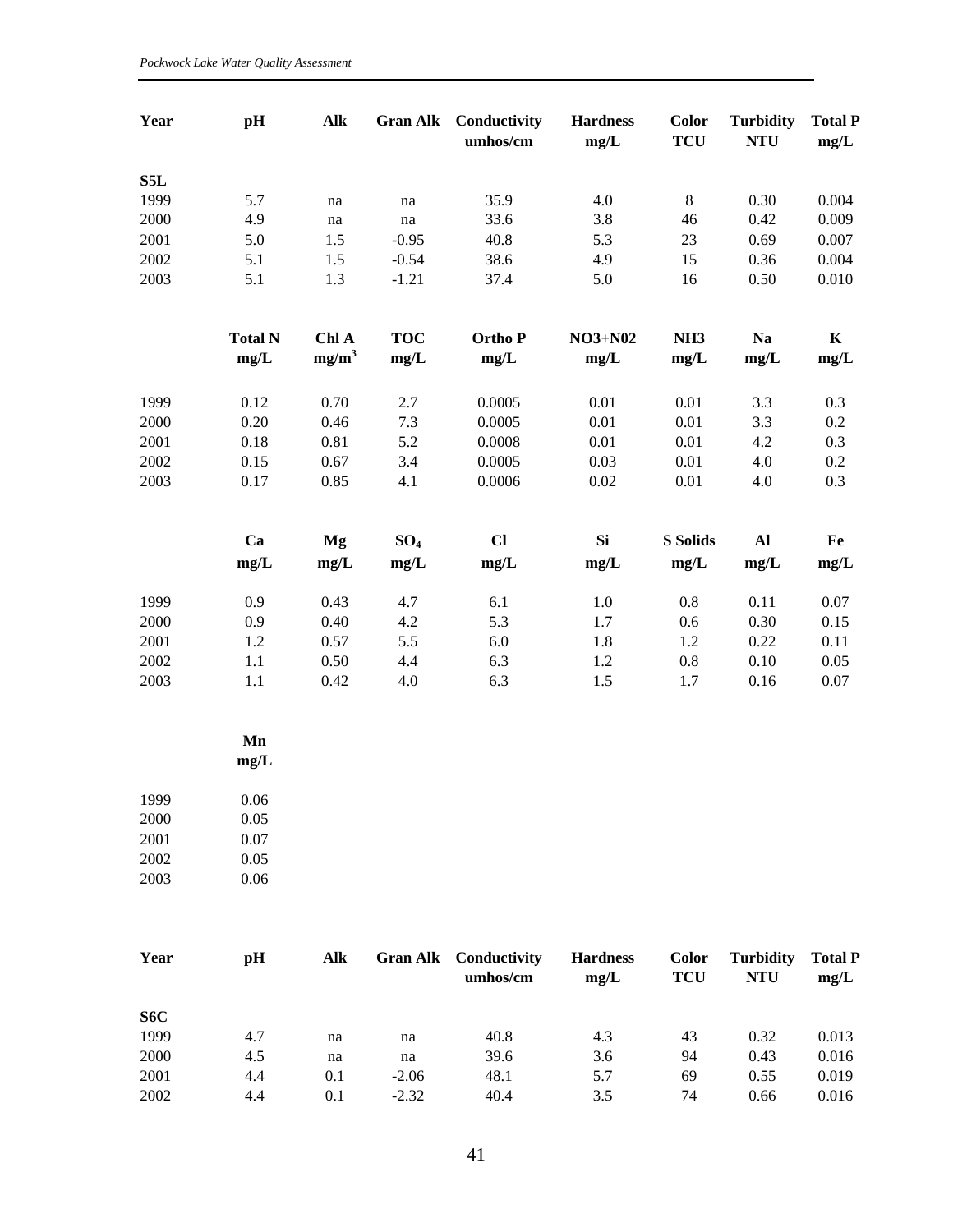|      | <b>Total N</b><br>mg/L | Chl A<br>mg/m <sup>3</sup> | <b>TOC</b><br>mg/L | <b>OrthoP</b><br>mg/L | $NO3+NO2$<br>mg/L | NH <sub>3</sub><br>mg/L | <b>Na</b><br>mg/L | K<br>mg/L |
|------|------------------------|----------------------------|--------------------|-----------------------|-------------------|-------------------------|-------------------|-----------|
| 1999 | 0.19                   | 0.70                       | 8.2                | 0.0005                | 0.01              | 0.02                    | 3.1               | 0.3       |
| 2000 | 0.23                   | 0.67                       | 13.1               | 0.0007                | 0.01              | 0.01                    | 3.1               | 0.2       |
| 2001 | 0.24                   | 0.10                       | 12.4               | 0.0005                | 0.01              | 0.01                    | 3.4               | 0.4       |
| 2002 | 0.21                   | 0.10                       | 13.8               | 0.0005                | 0.01              | 0.01                    | 2.6               | 0.3       |
|      | Ca                     | Mg                         | SO <sub>4</sub>    | $CI$                  | <b>Si</b>         | Al                      | Fe                | Mn        |
|      | mg/L                   | mg/L                       | mg/L               | mg/L                  | mg/L              | mg/L                    | mg/L              | mg/L      |
| 1999 | 1.0                    | 0.45                       | 6.0                | 5.7                   | 3.4               | 0.35                    | 0.16              | 0.07      |
| 2000 | 0.8                    | 0.40                       | 4.2                | 4.6                   | 5.4               | 0.58                    | 0.26              | 0.04      |
| 2001 | 1.3                    | 0.61                       | 6.1                | 4.6                   | 6.5               | 0.60                    | 0.20              | 0.06      |
| 2002 | 0.8                    | 0.38                       | 3.2                | 4.2                   | 4.8               | 0.53                    | 0.18              | 0.04      |

| Year | pH  | Alk |         | <b>Gran Alk</b> Conductivity<br>umhos/cm | <b>Hardness</b><br>mg/L | <b>Color</b><br><b>TCU</b> | <b>Turbidity</b><br><b>NTU</b> | <b>Total P</b><br>mg/L |  |
|------|-----|-----|---------|------------------------------------------|-------------------------|----------------------------|--------------------------------|------------------------|--|
| S6L  |     |     |         |                                          |                         |                            |                                |                        |  |
| 1999 | 5.5 | na  | na      | 35.9                                     | 4.1                     | 8                          | 0.30                           | 0.004                  |  |
| 2000 | 5.2 | na  | na      | 36.0                                     | 4.2                     | 23                         | 0.44                           | 0.007                  |  |
| 2001 | 5.4 | 1.6 | $-0.95$ | 37.7                                     | 4.8                     | 10                         | 0.53                           | 0.005                  |  |
| 2002 | 5.2 | 1.6 | $-0.57$ | 38.5                                     | 5.0                     | 11                         | 0.31                           | 0.006                  |  |
| 2003 | 4.9 | 0.1 | $-2.10$ | 35.2                                     | 4.9                     | 31                         | 0.45                           | 0.010                  |  |

|      | <b>Total N</b><br>mg/L | Chl A<br>$mg/m^3$ | <b>TOC</b><br>mg/L | <b>Ortho</b> P<br>mg/L | $NO3+N02$<br>mg/L | NH <sub>3</sub><br>mg/L | <b>Na</b><br>mg/L | K<br>mg/L |
|------|------------------------|-------------------|--------------------|------------------------|-------------------|-------------------------|-------------------|-----------|
|      |                        |                   |                    |                        |                   |                         |                   |           |
| 1999 | 0.13                   | 0.77              | 2.7                | 0.0005                 | 0.01              | 0.01                    | 3.3               | 0.3       |
| 2000 | 0.14                   | 0.84              | 4.2                | 0.0005                 | 0.01              | 0.01                    | 3.8               | 0.2       |
| 2001 | 0.13                   | 0.86              | 2.8                | 0.0008                 | 0.02              | 0.01                    | 4.2               | 0.2       |
| 2002 | 0.16                   | 0.70              | 2.8                | 0.0005                 | 0.03              | 0.01                    | 4.3               | 0.2       |
| 2003 | 0.17                   | 0.88              | 6.1                | 0.0006                 | 0.01              | 0.01                    | 3.5               | 0.3       |
|      | Ca                     | Mg                | SO <sub>4</sub>    | $CI$                   | Si                | <b>S</b> Solids         | Al                | Fe        |
|      | mg/L                   | mg/L              | mg/L               | mg/L                   | mg/L              | mg/L                    | mg/L              | mg/L      |
| 1999 | 0.9                    | 0.43              | 4.9                | 6.1                    | 1.0               | 0.7                     | 0.14              | 0.06      |
| 2000 | 1.0                    | 0.45              | 4.7                | 5.9                    | 1.6               | 0.7                     | 0.19              | 0.10      |
| 2001 | 1.1                    | 0.50              | 5.0                | 6.2                    | 1.1               | 0.7                     | 0.11              | 0.06      |
| 2002 | 1.2                    | 0.50              | 4.4                | 6.5                    | 1.2               | 0.7                     | 0.11              | 0.05      |
| 2003 | 0.9                    | 0.39              | 4.1                | 5.4                    | 1.9               | 1.3                     | 0.22              | 0.09      |

**S6C**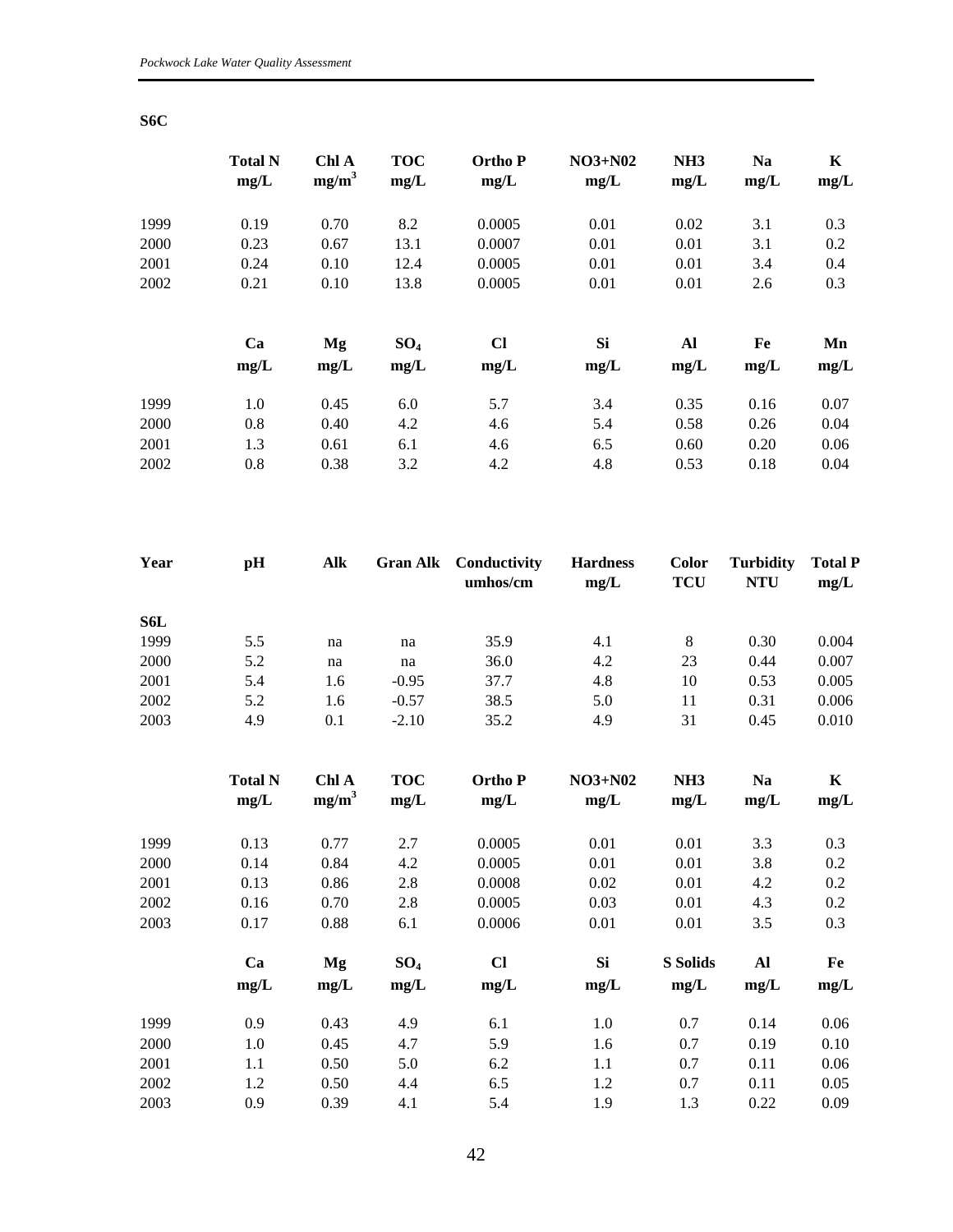#### **S6C**

|      | Mn   |
|------|------|
|      | mg/L |
| 1999 | 0.06 |
| 2000 | 0.06 |
| 2001 | 0.07 |
| 2002 | 0.06 |
| 2003 | 0.05 |
|      |      |

| Year | Secchi<br>$\mathbf{m}$    | pH             | Alk<br>mg/L | <b>Gran Alk</b><br>mg/L | <b>Conductivity Hardness</b><br>umhos/cm | mg/L    | <b>Color</b><br><b>TCU</b> | <b>Turbidity</b><br><b>NTU</b> |
|------|---------------------------|----------------|-------------|-------------------------|------------------------------------------|---------|----------------------------|--------------------------------|
|      | <b>Pockwock Lake, DS2</b> |                |             |                         |                                          |         |                            |                                |
| 1999 | 7.2                       | 5.4            | 1.6         | 0.10                    | 35.8                                     | 4.3     | $\,8\,$                    | 0.30                           |
| 2000 | 6.0                       | 5.4            | 1.6         | $-.074$                 | 36.9                                     | 4.6     | $\,8\,$                    | 0.36                           |
| 2001 | 6.4                       | 5.5            | 1.5         | $-0.94$                 | 37.9                                     | 4.8     | $\overline{9}$             | 0.40                           |
| 2002 | 7.2                       | 5.3            | 1.5         | $-0.52$                 | 39.9                                     | 5.0     | $\,8\,$                    | 0.31                           |
| 2003 | 6.1                       | 5.3            | na          | na                      | 38.3                                     | 5.1     | 9                          | 0.34                           |
|      | <b>Total P</b>            | <b>Total N</b> | Chl A       | <b>TOC</b>              | <b>OrthoP</b>                            | NO3+N02 | NH <sub>3</sub>            | <b>Na</b>                      |
|      | mg/L                      | mg/L           | mg/m3       | mg/L                    | mg/L                                     | mg/L    | mg/L                       | mg/L                           |
| 1999 | 0.005                     | 0.13           | 0.7         | 2.7                     | 0.0005                                   | 0.03    | 0.01                       | 3.4                            |
| 2000 | 0.005                     | 0.13           | 0.8         | 2.3                     | 0.0005                                   | 0.02    | 0.01                       | 3.8                            |
| 2001 | 0.005                     | 0.14           | 0.4         | 2.5                     | 0.0009                                   | 0.03    | 0.01                       | 4.4                            |
| 2002 | 0.008                     | 0.15           | 0.5         | 2.5                     | 0.0005                                   | 0.05    | 0.01                       | 4.2                            |
| 2003 | 0.010                     | 0.15           | 0.7         | 3.2                     | 0.0006                                   | 0.03    | 0.01                       | 4.1                            |
|      | $\mathbf K$               | Ca             | Mg          | SO <sub>4</sub>         | $CI$                                     | Si      | Al                         | Fe                             |
|      | mg/L                      | mg/L           | mg/L        | mg/L                    | mg/L                                     | mg/L    | mg/L                       | mg/L                           |
| 1999 | 0.3                       | 1.0            | 0.4         | 4.8                     | 6.2                                      | 1.2     | 0.13                       | 0.03                           |
| 2000 | 0.3                       | 1.0            | 0.5         | 4.7                     | 6.4                                      | 1.3     | 0.13                       | 0.02                           |
| 2001 | 0.2                       | 1.1            | 0.5         | 4.7                     | 6.2                                      | 1.3     | 0.12                       | 0.04                           |
| 2002 | 0.2                       | 1.2            | 0.5         | 4.7                     | 6.8                                      | 1.3     | 0.11                       | 0.02                           |

2003 0.3 1.1 0.4 4.4 7.1 1.3 0.13 0.04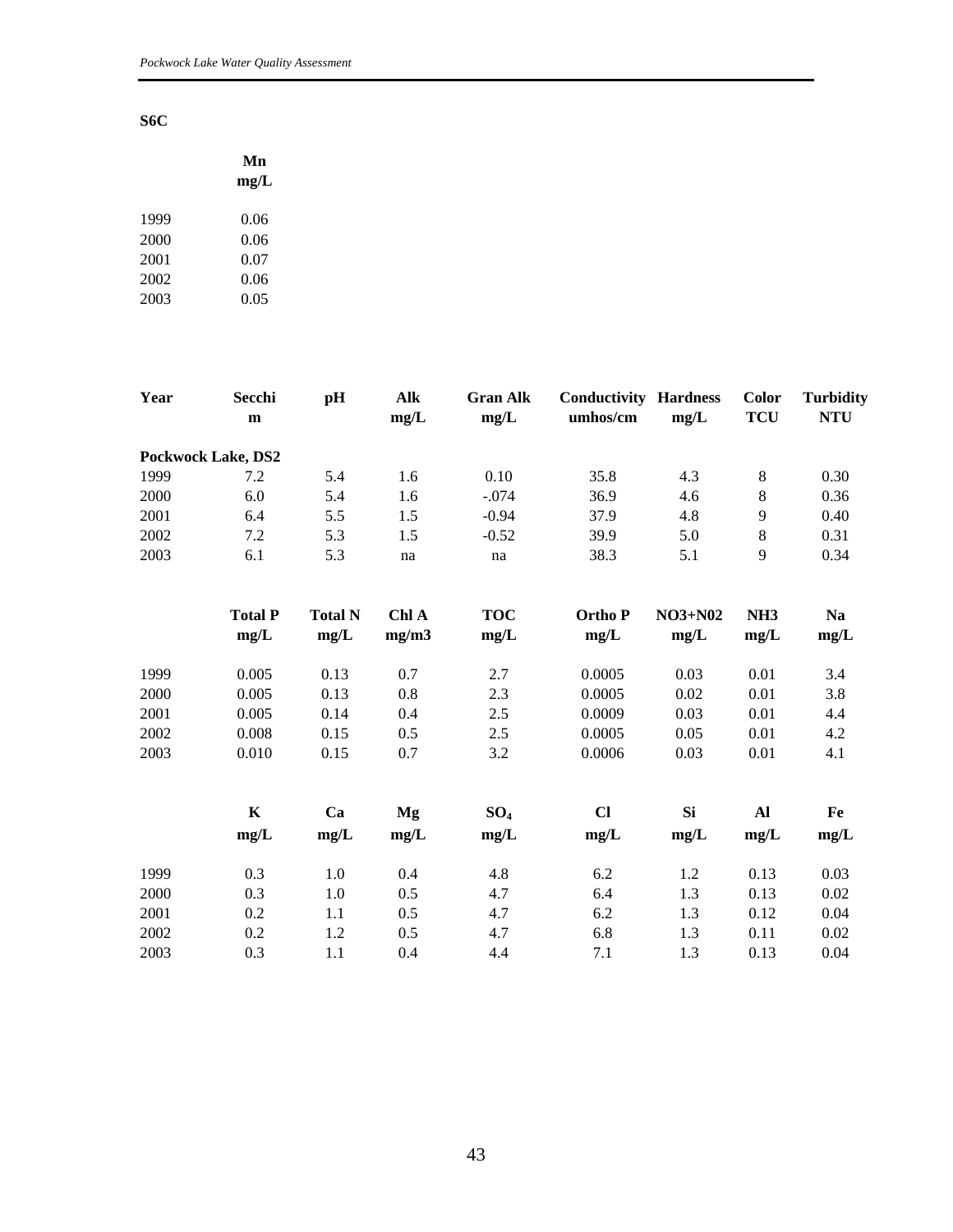#### **Pockwock Lake, DS2**

|      | Mn<br>mg/L | Zn<br>mg/L | Ba<br>mg/L |  |  |
|------|------------|------------|------------|--|--|
| 1999 | 0.06       | 0.006      | 0.0025     |  |  |
| 2000 | 0.07       | 0.005      | na         |  |  |
| 2001 | 0.07       | 0.005      | 0.0025     |  |  |
| 2002 | 0.06       | 0.005      | 0.0060     |  |  |
| 2003 | 0.06       | 0.004      | 0.0053     |  |  |
|      |            |            |            |  |  |

| Year | pH                 | Alk<br>mg/L | <b>Gran Alk</b><br>mg/L | Conductivity<br>umhos/cm | <b>Hardness</b><br>mg/L | <b>Color</b><br><b>TCU</b> | <b>Turbidity</b><br><b>NTU</b> | <b>Total P</b><br>mg/L |  |
|------|--------------------|-------------|-------------------------|--------------------------|-------------------------|----------------------------|--------------------------------|------------------------|--|
|      | Pockwock Lake, DS4 |             |                         |                          |                         |                            |                                |                        |  |
| 1999 | 5.5                | 0.1         | $-2.40$                 | 35.7                     | 4.3                     | $8\,$                      | 0.29                           | 0.005                  |  |
| 2000 | 5.5                | 0.1         | $-1.95$                 | 36.3                     | 4.5                     | 8                          | 0.37                           | 0.009                  |  |
| 2001 | 5.6                | 0.4         | $-1.83$                 | 37.4                     | 4.7                     | $8\,$                      | 0.70                           | 0.007                  |  |
| 2002 | 5.3                | 0.1         | $-1.77$                 | 39.3                     | 4.9                     | 8                          | 0.77                           | 0.005                  |  |
| 2003 | 5.4                | 0.1         | $-2.34$                 | 37.9                     | 5.0                     | 10                         | 0.47                           | 0.007                  |  |
|      | <b>Total N</b>     | Chl A       | <b>TOC</b>              | $NO3+N02$                | NH <sub>3</sub>         | <b>Na</b>                  | $\mathbf K$                    | Ca                     |  |
|      | mg/L               | mg/m3       | mg/L                    | mg/L                     | mg/L                    | mg/L                       | mg/L                           | mg/L                   |  |
| 1999 | 0.12               | 0.8         | 2.7                     | 0.01                     | 0.01                    | 3.4                        | 0.3                            | 1.0                    |  |
| 2000 | 0.14               | 0.9         | 2.4                     | 0.02                     | 0.01                    | 3.7                        | 0.3                            | $1.0\,$                |  |
| 2001 | 0.13               | 0.5         | 2.3                     | 0.02                     | 0.01                    | 4.2                        | 0.2                            | 1.1                    |  |
| 2002 | 0.15               | 0.5         | 3.0                     | 0.04                     | 0.01                    | 4.3                        | 0.3                            | 1.1                    |  |
| 2003 | 0.15               | 0.6         | 3.3                     | 0.02                     | 0.01                    | 4.0                        | 0.3                            | 1.1                    |  |
|      | Mg                 | $SO_4$      | $CI$                    | <b>Si</b>                | Al                      | Fe                         | Mn                             | Zn                     |  |
|      | mg/L               | mg/L        | mg/L                    | mg/L                     | mg/L                    | mg/L                       | mg/L                           | mg/L                   |  |
| 1999 | 0.5                | 4.7         | 6.3                     | 1.1                      | 0.12                    | 0.04                       | 0.06                           | 0.01                   |  |
| 2000 | 0.5                | 4.8         | 6.4                     | 1.2                      | 0.12                    | 0.03                       | 0.06                           | 0.01                   |  |
| 2001 | 0.5                | 4.9         | 6.3                     | 1.2                      | 0.11                    | 0.03                       | 0.06                           | 0.01                   |  |
| 2002 | 0.5                | 4.3         | 6.7                     | 1.2                      | 0.11                    | 0.05                       | 0.06                           | 0.01                   |  |
| 2003 | 0.4                | 4.3         | 6.7                     | 1.4                      | 0.13                    | 0.04                       | 0.06                           | 0.01                   |  |

 **Ba mg/L** 

| 1999 | 0.00 |
|------|------|
| 2000 | 0.01 |
| 2001 | 0.01 |
| 2002 | 0.01 |
| 2003 | 0.01 |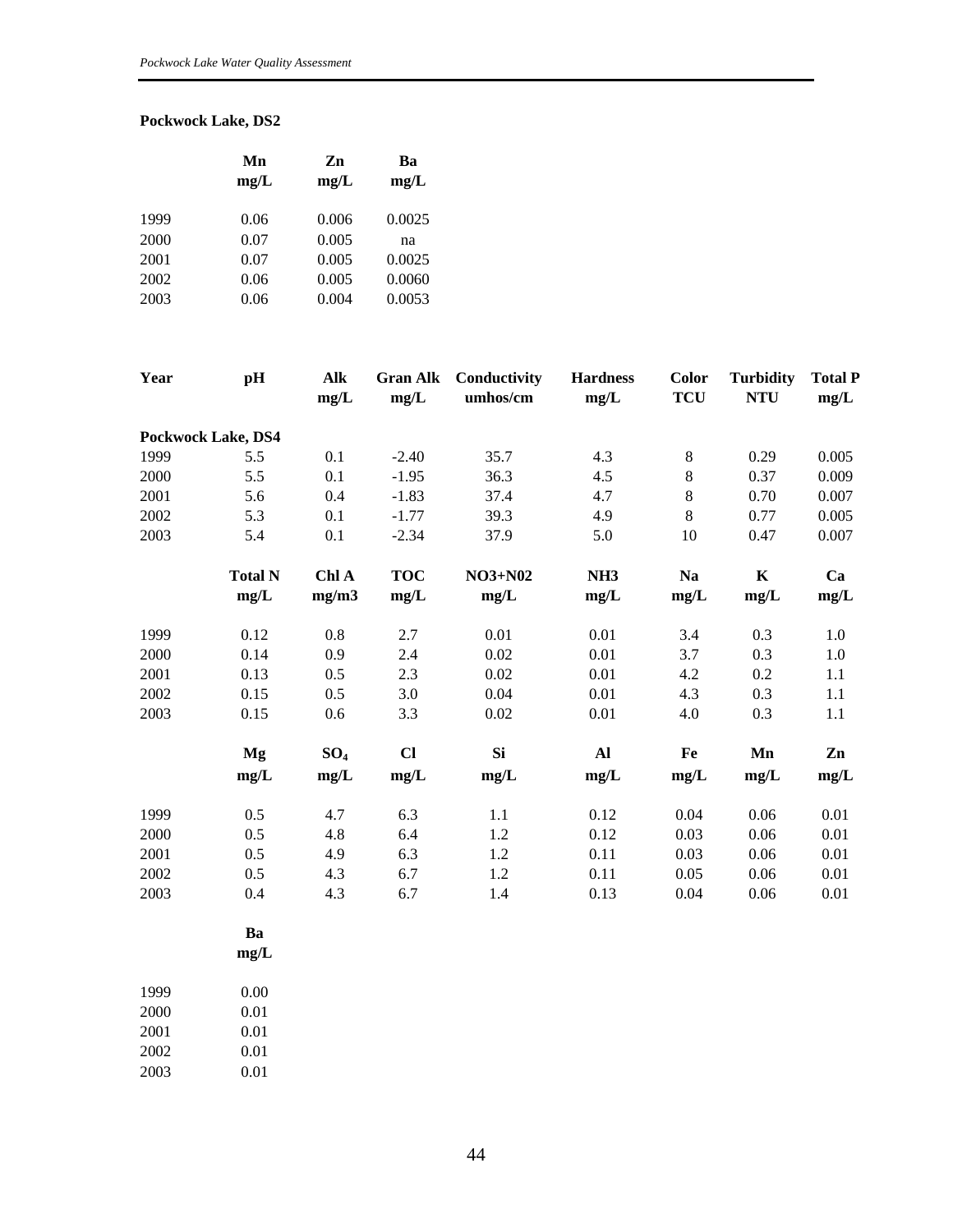## **APPENDIX III**

**This section contains NSEL and EC precipitation information**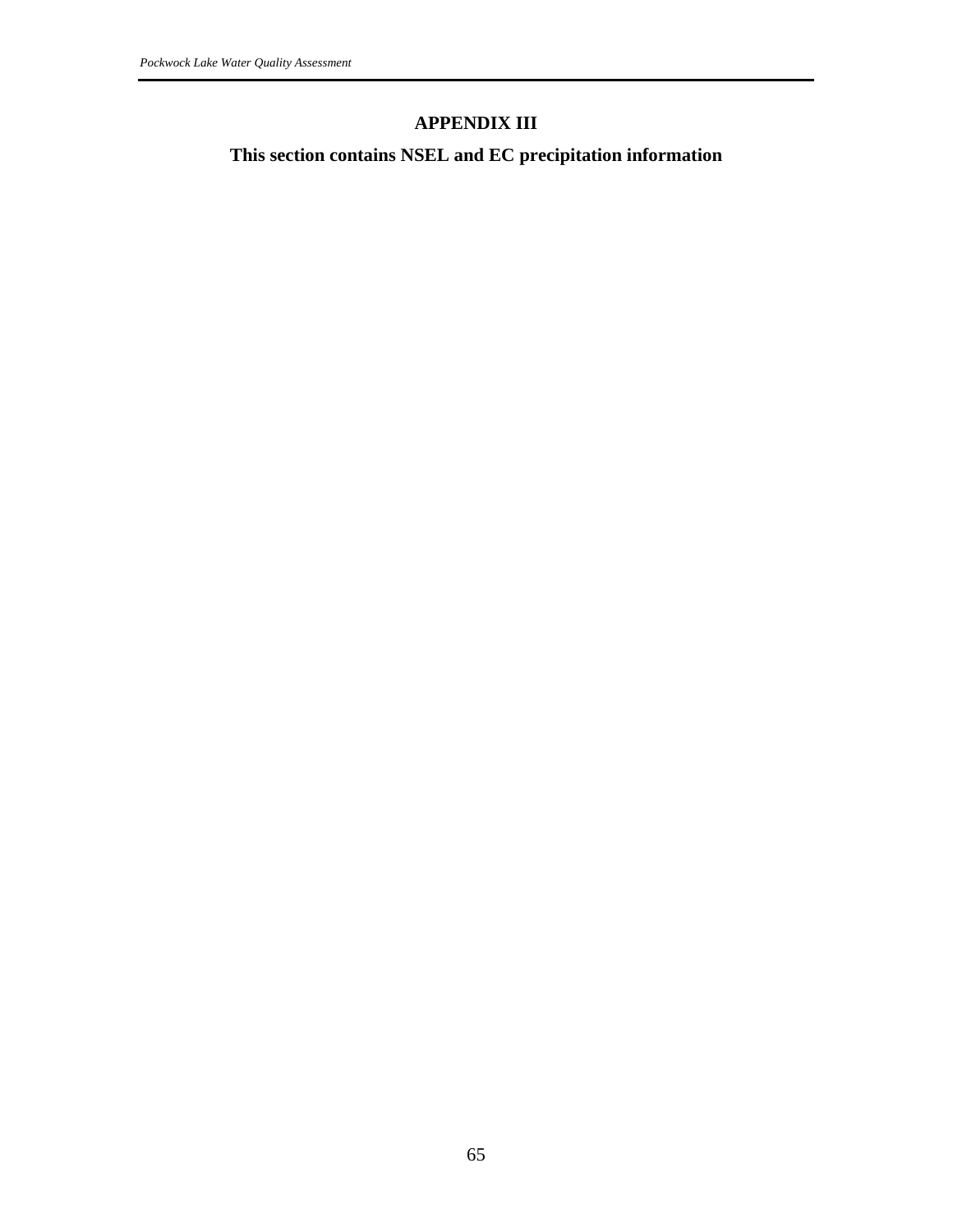| For the Period:<br>May 2000 - Nov. 2003                         | Rain         | Snow        | Total<br>Precip | # Events<br>$\mathbf n$ | pH              | $H^+$           | Na                  | $\bf K$        | Ca              | Mg              |
|-----------------------------------------------------------------|--------------|-------------|-----------------|-------------------------|-----------------|-----------------|---------------------|----------------|-----------------|-----------------|
|                                                                 |              |             |                 |                         |                 |                 |                     |                |                 |                 |
| Total, mm<br>Total, mg m <sup>-2</sup>                          | 3636.9       | 795         | 4431.9          | 164                     |                 | 61.97           | 2216.98             | 190.22         | 494.59          | 422.15          |
| Total # of Months<br>Mean Annual, mm yr <sup>-1</sup>           | 42<br>1053.5 | 42<br>230.3 | 42<br>1283.8    |                         |                 | 36              | 36                  | 17             | 28              | 26              |
| Mean Annual<br>Mean Annual, mg m <sup>-2</sup> yr <sup>-1</sup> |              |             |                 |                         | 4.85            |                 |                     |                |                 |                 |
| Mean Annual, meq $m^2yr^{-1}$                                   |              |             |                 |                         |                 | 20.94<br>20.78  | 749.26<br>32.59     | 136.14<br>3.48 | 214.91<br>10.72 | 197.54<br>16.26 |
| Mean Annual, kg ha $^{-1}yr^{-1}$                               |              |             |                 |                         |                 | 0.21            | 7.49                | 1.36           | 2.15            | 1.98            |
| Non-Marine(nm), meq m <sup>-2</sup> yr <sup>-1</sup>            |              |             |                 |                         |                 |                 | 3.66                | 2.84           | 9.44            | 9.71            |
| nm Mean Annual, kg ha <sup>-1</sup> yr <sup>-1</sup>            |              |             |                 |                         |                 |                 | 0.84                | 1.11           | 1.89            | 1.18            |
|                                                                 | Acidity      | Alkalinity  | C <sub>1</sub>  | SO <sub>4</sub>         | NO <sub>3</sub> | NH <sub>4</sub> | Total<br>Phosphorus | Aluminum       | Hardness        | Conductivity    |
| Total, mg m <sup>-2</sup>                                       | 6036.35      | $-1612.72$  | 3635.49         | 6694.83                 | 589.62          | 444.58          | 19.36               | 22.52          | 2020.53         |                 |
| Total # of Monthe                                               | 36           | 36          | 37              | 37                      | 36.             | 36              | 14                  | 36             | 28              | 36              |

## Table AIII.1. NSEL Precipitation Summary Data.<sup>1</sup>

Total # of Months 36 36 37 37 36 36 14 36 28 36 36 Mean Annual 14.6 14.6 Mean Annual, mg m<sup>-2</sup>yr<sup>-1</sup> 2040.06 -545.04 1195.45 2201.45 199.27 150.25 16.82 7.61 877.97 Mean Annual, meq m<sup>-2</sup>yr<sup>-1</sup> 33.72 45.83 14.23 10.73 Mean Annual, kg ha<sup>-1</sup>yr<sup>-1</sup> 20.40 -5.45 11.95 22.01 1.99 1.50 0.17 0.08 8.78 Non-Marine(nm), meq m<sup>-2</sup>yr<sup>-1</sup> 42.36 nm Mean Annual, kg ha<sup>-1</sup>yr<sup>-1</sup> 20.35

Notes:

 $1\text{ Since the treatment of missing data was beyond the scope of this review, the data was lumped into one reporting period and the results expressed as annual.}$ means

"Total Number of Months" refers to the number of months in which data was reported.

"Conductivity Mean" is a volume-weighted mean monthly value.

Based on the Anion-Cation Balance method for checking correctness of analyses (Clesceri et al., 1998), the data are considered to be acceptable.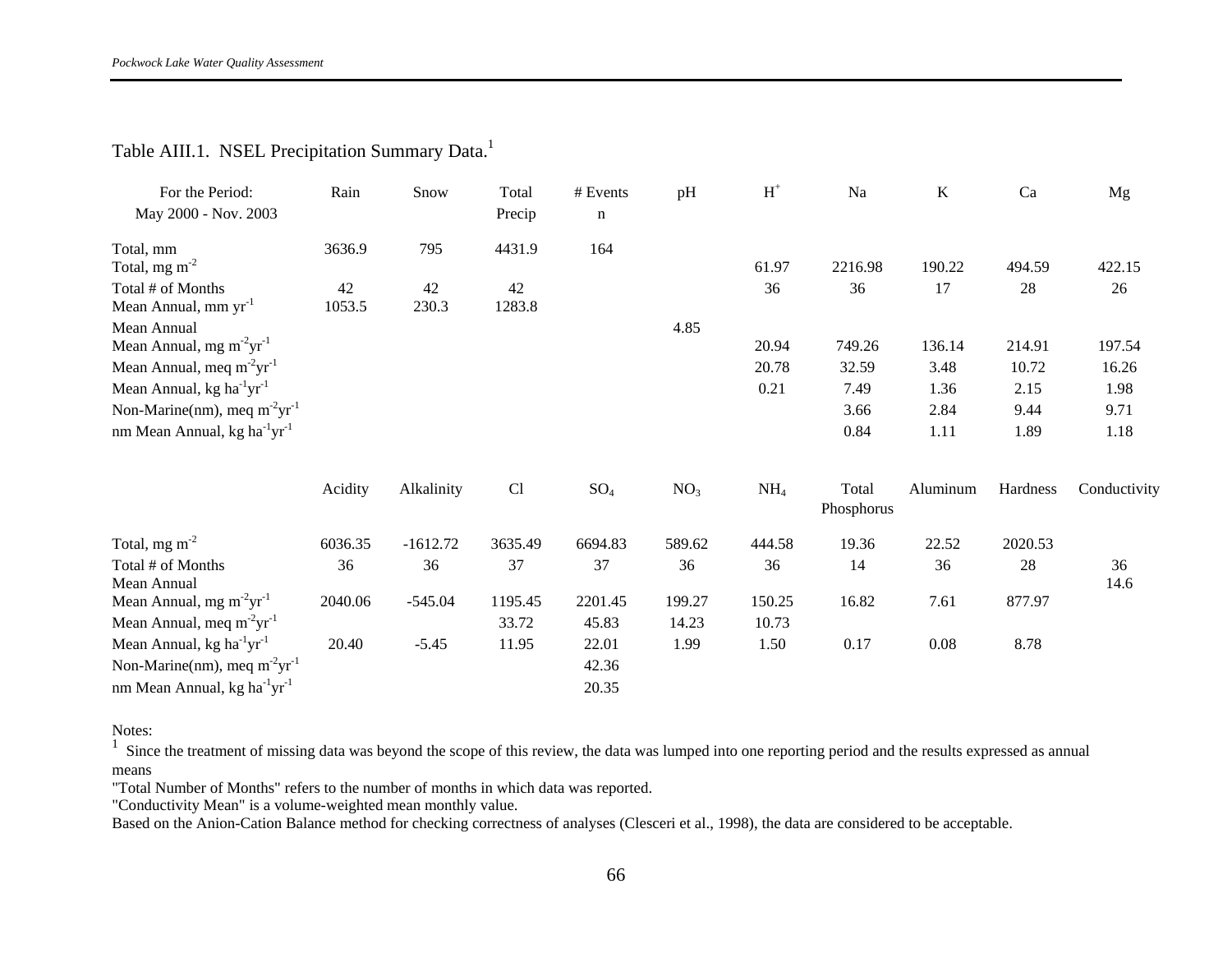| <b>YEAR</b>         | Total                          | pH   | $H^+$  | Na     | K     | Ca    | Mg    | Cl     | SO <sub>4</sub> | Non-Sea-Salt | NO <sub>3</sub> | NH <sub>4</sub> | NNO <sub>3</sub> | $NNH_4$ | <b>NTOT</b> |
|---------------------|--------------------------------|------|--------|--------|-------|-------|-------|--------|-----------------|--------------|-----------------|-----------------|------------------|---------|-------------|
|                     | Precip                         |      |        |        |       |       |       |        |                 | $SO_4$       |                 |                 |                  |         |             |
|                     | mm                             |      |        |        |       |       |       |        |                 |              |                 |                 |                  |         |             |
| Jackson, N.S.       |                                |      |        |        |       |       |       |        |                 |              |                 |                 |                  |         |             |
| 2000                | 1653                           | 4.71 | 0.0195 | 0.538  | 0.032 | 0.051 | 0.068 | 0.954  | 0.974           | 0.839        | 0.723           | 0.124           | 0.163            | 0.096   | 0.260       |
| 2001                | 1088                           | 4.72 | 0.0190 | 0.361  | 0.027 | 0.048 | 0.047 | 0.636  | 0.801           | 0.710        | 0.692           | 0.120           | 0.156            | 0.094   | 0.250       |
| 2002                | 1810                           | 4.82 | 0.0152 | 0.325  | 0.025 | 0.040 | 0.040 | 0.564  | 0.654           | 0.573        | 0.527           | 0.094           | 0.119            | 0.073   | 0.192       |
|                     | Kejimkujik National Park, N.S. |      |        |        |       |       |       |        |                 |              |                 |                 |                  |         |             |
| 2000                | 1386                           | 4.65 | 0.0226 | 0.701  | 0.037 | 0.054 | 0.089 | 1.207  | 1.077           | 0.901        | 0.879           | 0.136           | 0.199            | 0.106   | 0.305       |
| 2001                | 1070                           | 4.69 | 0.0204 | 0.471  | 0.025 | 0.042 | 0.059 | 0.837  | 0.815           | 0.697        | 0.792           | 0.100           | 0.179            | 0.078   | 0.257       |
| 2002                | 1625                           | 4.72 | 0.0188 | 0.642  | 0.033 | 0.058 | 0.079 | 1.115  | 0.837           | 0.675        | 0.701           | 0.114           | 0.158            | 0.088   | 0.247       |
| Sherbrooke, N.S.    |                                |      |        |        |       |       |       |        |                 |              |                 |                 |                  |         |             |
| 2000                | 1719                           | 4.82 | 0.0150 | 0.921  | 0.046 | 0.058 | 0.123 | 1.655  | 0.867           |              | 0.506           | 0.084           | 0.114            | 0.065   | 0.180       |
| 2001                | 1339                           | 4.80 | 0.0158 | 0.586  | 0.035 | 0.051 | 0.074 | 1.037  | 0.788           |              | 0.530           | 0.086           | 0.120            | 0.067   | $0.186\,$   |
| 2002                | 1850                           | 4.83 | 0.0149 | 0.869  | 0.050 | 0.074 | 0.105 | 1.435  | 0.795           | 0.590        | 0.508           | 0.086           | 0.115            | 0.067   | 0.181       |
|                     |                                |      |        |        |       |       |       |        |                 |              |                 |                 |                  |         |             |
| Pockwock Lake, N.S. |                                |      |        |        |       |       |       |        |                 |              |                 |                 |                  |         |             |
| 2000-03             | 1284                           | 4.85 | 0.21   | 7.49   | 1.36  | 2.15  | 1.98  | 11.95  | 22.01           | 20.35        | 1.99            | 1.54            |                  |         |             |
| Jackson, N.S.       |                                |      |        |        |       |       |       |        |                 |              |                 |                 |                  |         |             |
| 2000                | 1653                           | 4.71 | 0.3224 | 8.896  | 0.530 | 0.843 | 1.122 | 15.763 | 16.094          | 13.863       | 11.957          | 2.048           | 2.700            | 1.593   | 4.293       |
| 2001                | 1088                           | 4.72 | 0.2062 | 3.927  | 0.292 | 0.523 | 0.507 | 6.920  | 8.709           | 7.720        | 7.531           | 1.310           | 1.701            | 1.019   | 2.720       |
| 2002                | 1810                           | 4.82 | 0.2752 | 5.887  | 0.446 | 0.731 | 0.729 | 10.203 | 11.836          | 10.366       | 9.538           | 1.696           | 2.154            | 1.319   | 3.473       |
|                     | Kejimkujik National Park, N.S. |      |        |        |       |       |       |        |                 |              |                 |                 |                  |         |             |
| 2000                | 1386                           | 4.65 | 0.3135 | 9.723  | 0.515 | 0.751 | 1.240 | 16.736 | 14.932          | 12.496       | 12.187          | 1.891           | 2.752            | 1.471   | 4.223       |
| 2001                | 1070                           | 4.69 | 0.2185 | 5.038  | 0.270 | 0.452 | 0.631 | 8.955  | 8.718           | 7.455        | 8.476           | 1.072           | 1.914            | 0.834   | 2.747       |
| 2002                | 1625                           | 4.72 | 0.3063 | 10.437 | 0.530 | 0.944 | 1.282 | 18.119 | 13.608          | 10.968       | 11.398          | 1.849           | 2.574            | 1.438   | 4.012       |

## Table AIII.2. Environment Canada Precipitation Summary Data.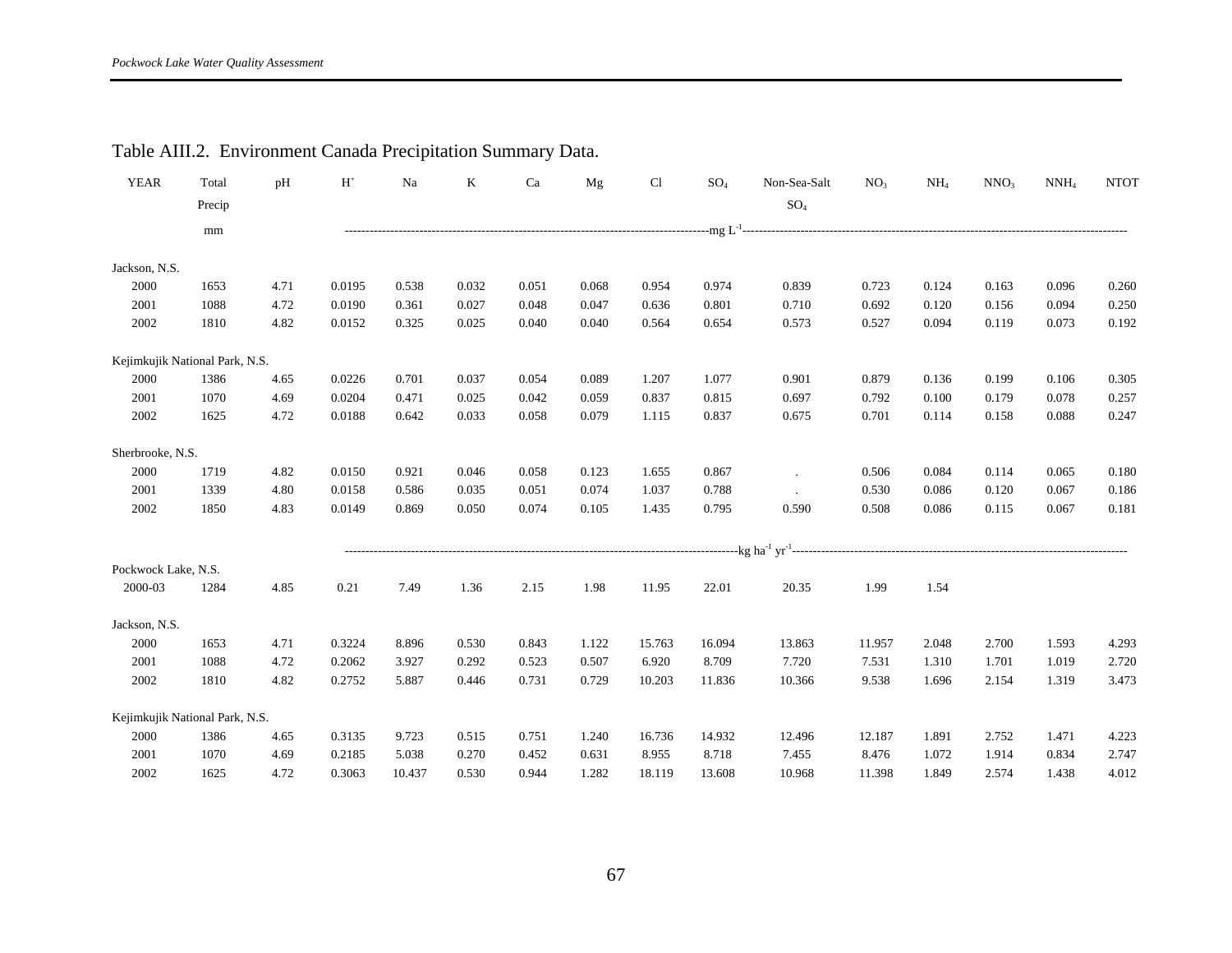| <b>YEAR</b>      | Total  | pH   | $\rm H^*$ | Na     | K     | Ca    | Mg    | Cl     | SO <sub>4</sub> | Non-Sea-Salt | NO <sub>3</sub> | NH <sub>4</sub> | NNO <sub>3</sub> | $NNH_4$ | <b>NTOT</b> |
|------------------|--------|------|-----------|--------|-------|-------|-------|--------|-----------------|--------------|-----------------|-----------------|------------------|---------|-------------|
|                  | Precip |      |           |        |       |       |       |        |                 | $SO_4$       |                 |                 |                  |         |             |
|                  | mm     |      |           |        |       |       |       |        |                 |              |                 |                 |                  |         |             |
|                  |        |      |           |        |       |       |       |        |                 |              |                 |                 |                  |         |             |
| Sherbrooke, N.S. |        |      |           |        |       |       |       |        |                 |              |                 |                 |                  |         |             |
| 2000             | 1719   | 4.82 | 0.2583    | 15.833 | 0.791 | 0.998 | 2.111 | 28.435 | 14.904          |              | 8.695           | 1.444           | 1.963            | 1.123   | 3.087       |
| 2001             | 1339   | 4.80 | 0.2119    | 7.837  | 0.475 | 0.681 | 0.991 | 13.877 | 10.553          |              | 7.095           | l.149           | 1.602            | 0.894   | 2.496       |
| 2002             | 1850   | 4.83 | 0.2764    | 16.076 | 0.922 | 1.367 | 1.945 | 26.549 | 14.706          | 10.908       | 9.393           | 1.586           | 2.121            | . 234   | 3.355       |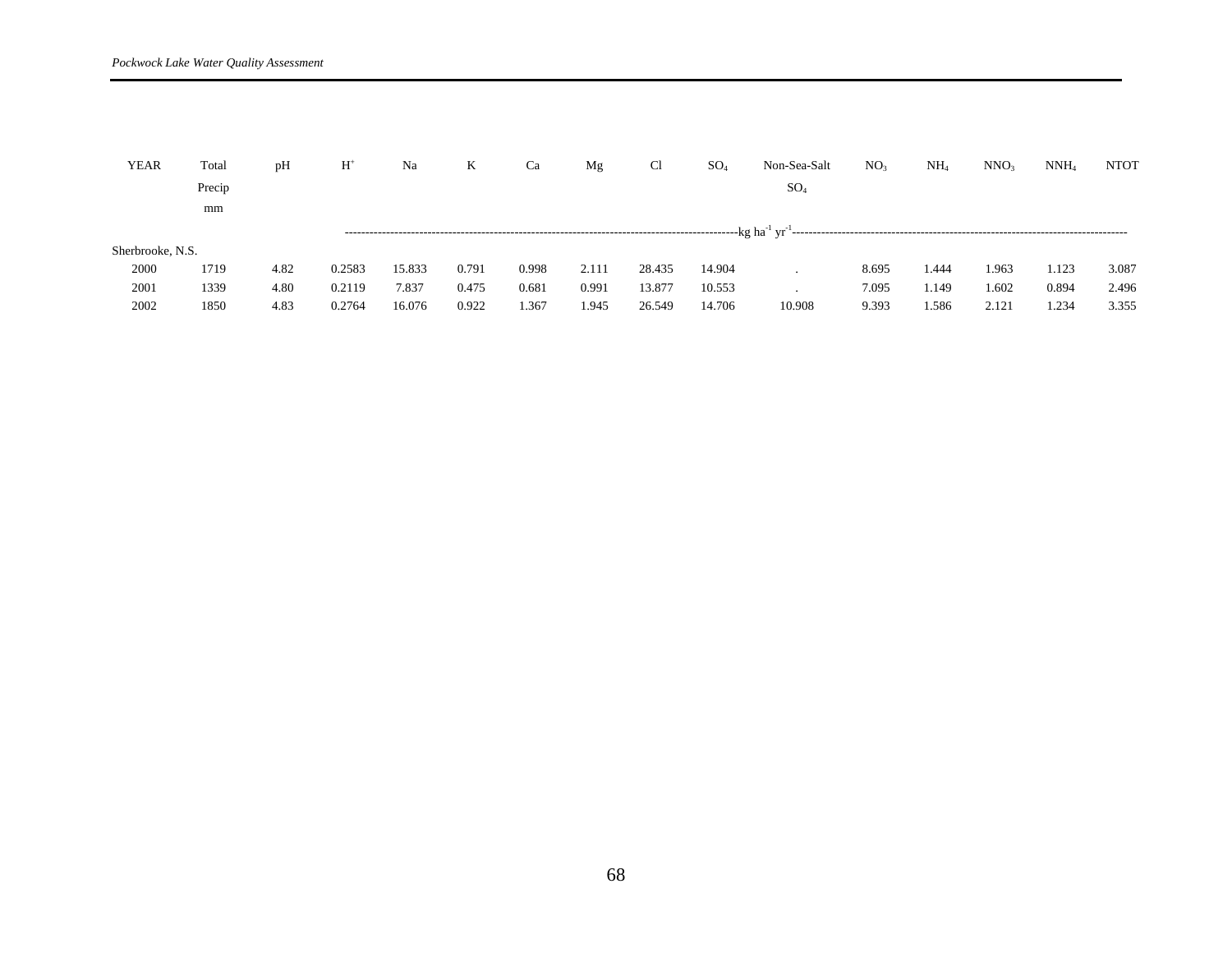#### **AIII.1 Environment Canada Precipitation Summary Data**

Chul-Un Ro, a Senior Scientist with the National Atmospheric Chemistry Database Meteorological Service of Canada of Environment Canada (EC), provided the data and offers the following supporting information pertaining to the EC data set contained in this report. The data can be found in Appendix II.

#### **AIII.2 Missing Data**

In any summary period during which there was no sampling or (more likely) poor data completeness, no deposition value is given and the cell contains a "." instead of a numerical value.

#### **AIII.3 Data Completeness**

The data completeness criteria that EC uses to assess the data are as follows (a reference can be provided by EC if necessary). For a summary period to be considered as meeting the summary period data completeness criterion, it must have had  $\geq$ =70% of its data as valid and not missing (this means that the valid and non-missing concentration data from the wet deposition collector must represent more than 70% of the precipitation that fell during that period).

#### **AIII.4 Deposition**

The summary period deposition values were calculated as the product of the precipitation-weighted mean concentration times the precipitation depth.

#### **AIII.5 Rating**

Site representativeness level for the site. Values may be 1, 2a, 2b or 3. Level 1 sites do not suffer from any interferences and are considered to be regionally representative. Level 3 sites are subjected to local interferences (e.g., dusty surroundings, significant emission sources within 40 km) and are considered regionally unrepresentative. Level 2a sites fail in some site criteria and are potentially regionally representative. Level 2b sites have more problems but are not considered to have a level 3 rating by the network managers.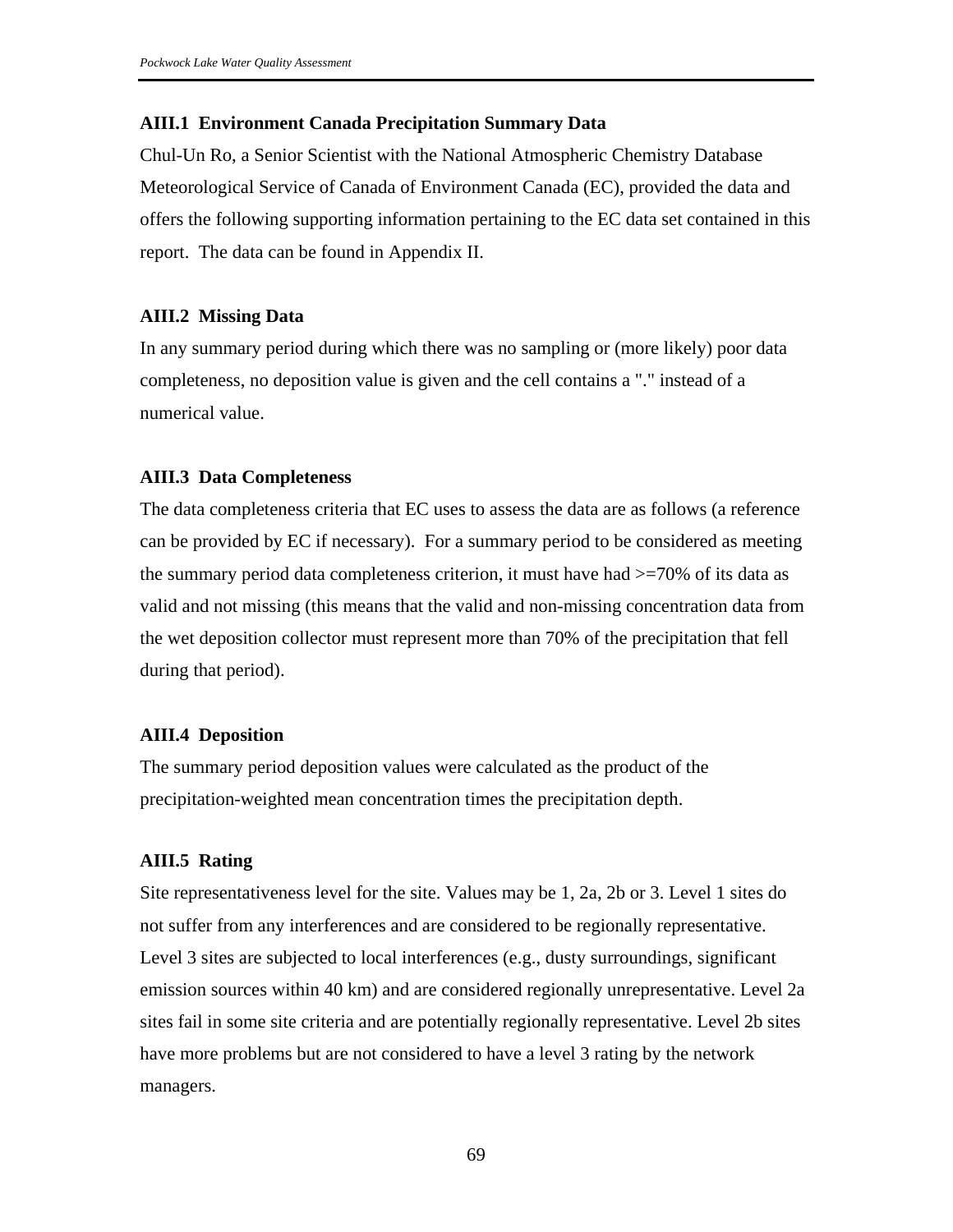#### **AIII.6 Calculation of Sea-Salt Corrected Sulfate**

The  $XSO_4$ <sup>=</sup> (Excess  $SO_4$ <sup>=</sup>) concentration is that portion of the measured  $SO_4$ <sup>=</sup> concentration which is in excess of the sea salt  $SO_4$ <sup>=</sup> concentration.  $XSO_4$ <sup>=</sup> is calculated as the difference between the measured  $SO_4^-$  concentration and the sea salt  $SO_4^$ contribution where the latter is estimated by multiplying the concentration of a sea salt tracer in the sample (e.g., Na<sup>+</sup>, Cl<sup>-</sup>, Mg<sup>++</sup>) by the ratio of  $SO_4$ <sup>=</sup> to that tracer in bulk sea water.

The algorithm for calculating  $XSO_4$ <sup>=</sup> contains two steps. Step 1 determines the most suitable chemical species in each sample to act as a tracer for sea salt. Step 2 calculates the  $X SO_4^-$  concentration using the concentration of the tracer in the sample.

The determination of the most suitable sea salt tracer for each sample is done by comparing ratios of  $\text{Na}^+/\text{Mg}^{++}$ ,  $\text{Na}^+/\text{Cl}^-$  and  $\text{Mg}^{++}/\text{Cl}^-$  in the sample to the same ratios in bulk sea water. When the ratio of Na+/Mg++ in the sample is within  $\pm 25\%$  of that in sea water then this is considered to be the 'best case' and  $XSO_4$ <sup>=</sup> is calculated using the sample's  $Na<sup>+</sup>$  concentration as the tracer, i.e.,

$$
XSO_4^{\dagger} = SO_4^{\dagger} - 0.25 \text{ Na}^+ \dots (\text{mg/l})
$$
 Equation 1  
and  

$$
XSO_4^{\dagger} \text{FLAG} = \text{V0}.
$$

If this is not the case, then the other ratios are investigated to determine whether  $Mg^{++}$  or Cl<sup>-</sup> is the best tracer for sea salt, i.e., which ratio is closest to the bulk sea salt ratio. If  $Mg^{++}$  is chosen, then

$$
XSO_4^{\dagger} = SO_4^{\dagger} - 2.09 \text{ Mg}^{++} \dots (\text{mg/l})
$$
 Equation 2  
and  

$$
XSO_4^{\dagger} \text{FLAG} = V3.
$$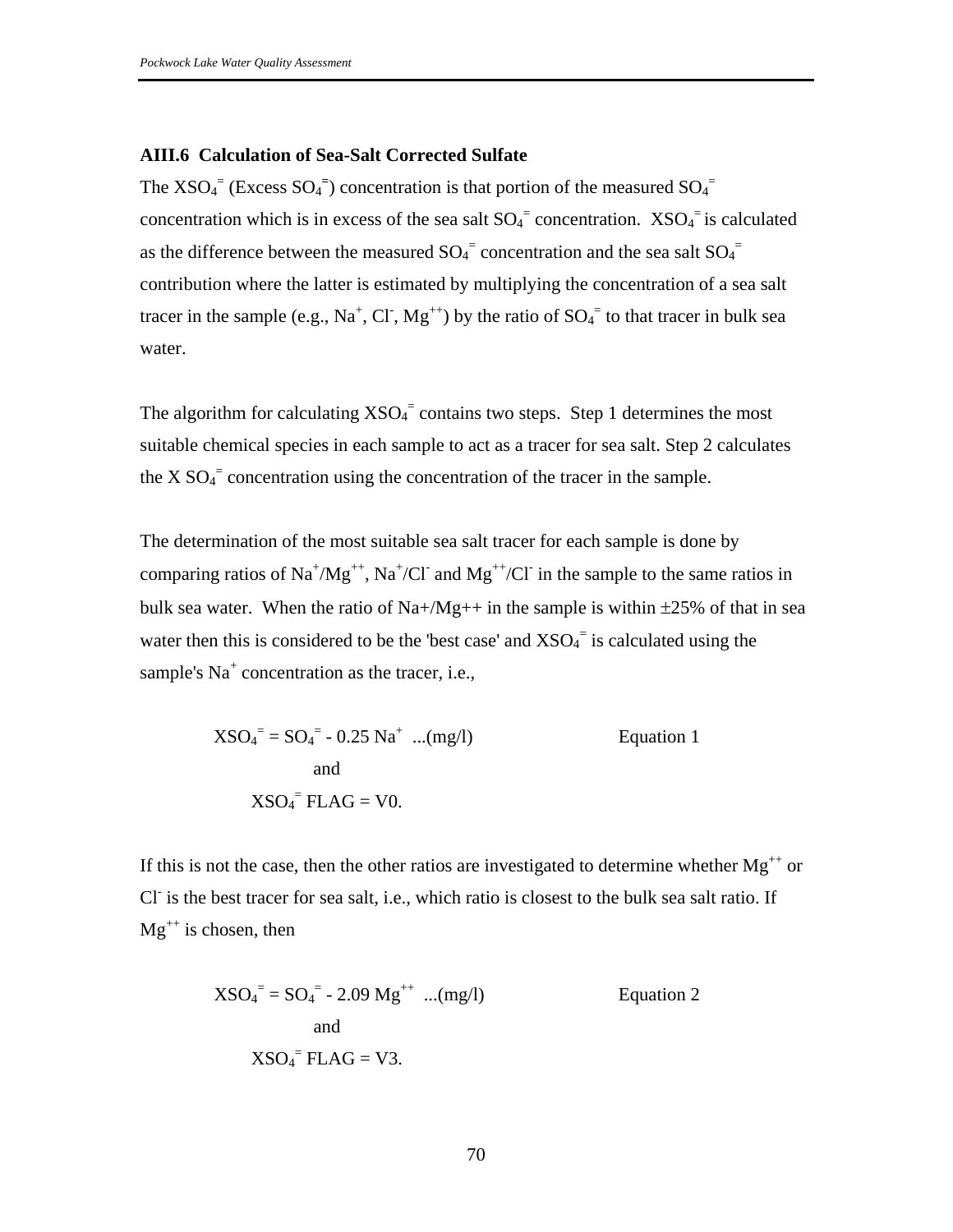If Cl is chosen, then

$$
XSO_4^{\dagger} = SO_4^{\dagger} - 0.14 \text{ CI} \dots (\text{mg/l})
$$
 Equation 3  
and  

$$
XSO_4^{\dagger} \text{FLAG} = \text{V4}.
$$

If Na<sup>++</sup> is still the best indicator of sea salt even though the Na<sup>+</sup>/Mg<sup>++</sup> ratio is not within  $\pm 25\%$  of the sea water ratio, (i.e., if the Na<sup>+</sup> ratio is closest to that of bulk sea water) then Equation 1 is used but the  $XSO_4$ <sup>=</sup> FLAG is set equal to V2.

If one or more of the Na<sup>+</sup>, Mg<sup>++</sup> or Cl<sup>-</sup> concentrations are missing or invalid, either Equation 1, 2 or 3 is used on a priority basis depending on which of the concentration data are available. If all are missing, then

$$
XSO_4^{\dagger} = SO_4^{\dagger} \dots (mg/1)
$$
 Equation 4  
and  

$$
XSO_4^{\dagger} \text{FLAG} = V5.
$$

If the  $SO_4^-$  concentration is missing or invalid, then the  $XSO_4^-$  concentration is set to missing or invalid and the same  $SO_4$ <sup>=</sup> invalid (I) flag is assigned to  $XSO_4$ <sup>=</sup>.

If the  $SO_4$ <sup>=</sup> concentration is NON DETECTABLE (ND), then the  $XSO_4$ <sup>=</sup> value is assigned the ND value and the appropriate ND flag.

Table 4 in Section 7.6 was generated using the raw data contained in Table AII.2. A description of column headings is provided below.

### **The Column Headings:**

| <b>SUMPR</b>  | Summary period (month, quarter, season, year) |
|---------------|-----------------------------------------------|
| <b>SITEID</b> | NAtChem site identifier                       |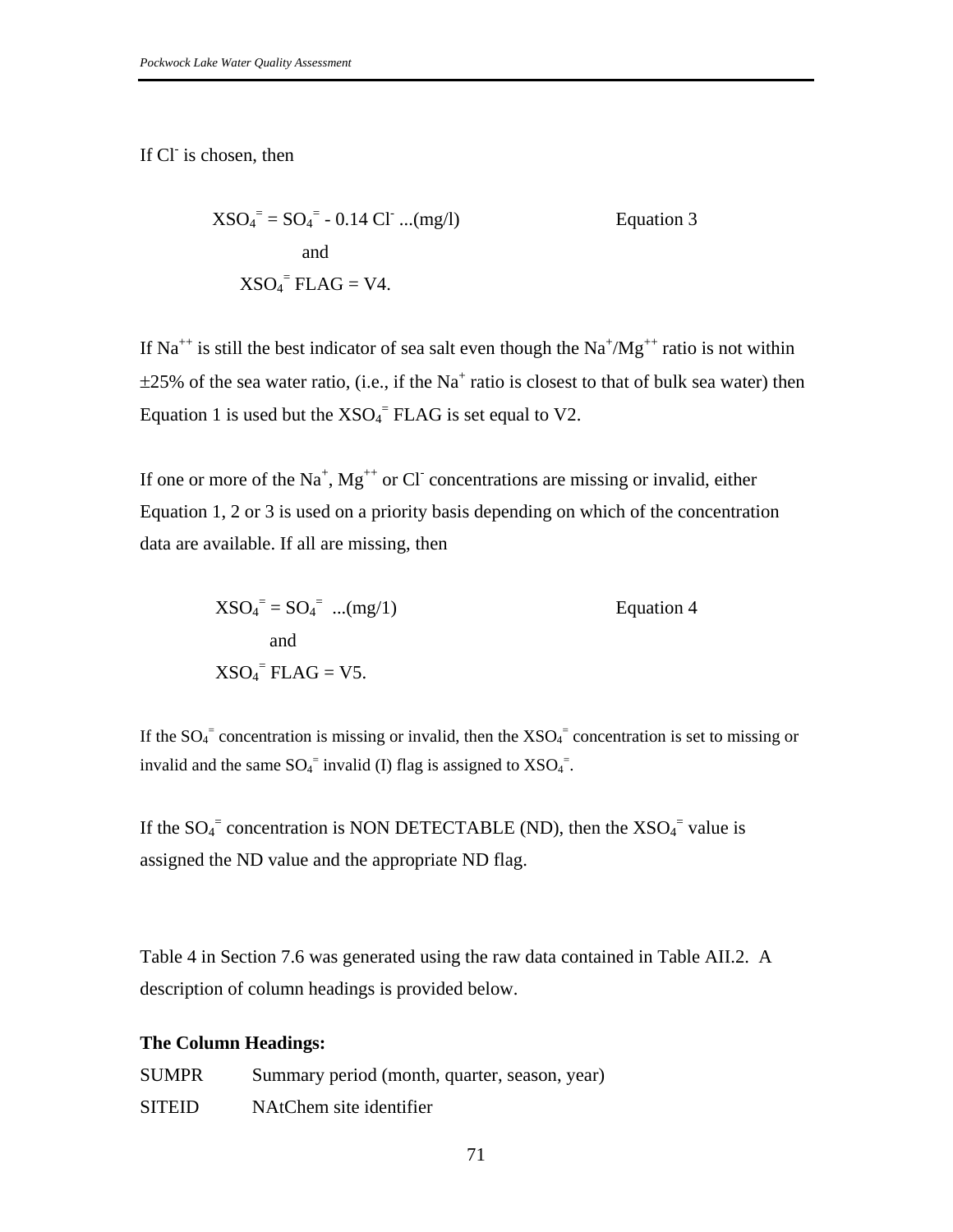| <b>SITENAME</b>      | NAtChem site name                                                                                                                                 |
|----------------------|---------------------------------------------------------------------------------------------------------------------------------------------------|
| <b>LAT</b>           | latitude (in decimal degrees)                                                                                                                     |
| <b>LON</b>           | longitude (in decimal degrees. "-" means western hemisphere)                                                                                      |
| <b>STARTPER</b>      | nominal start date of summary period (YYYY/MO/DA)                                                                                                 |
| <b>ENDPER</b>        | nominal end date of summary period                                                                                                                |
| <b>TOTPRCP</b>       | the total precipitation depth (in cm) that was measured during the period                                                                         |
| pH                   | quarterly or annual precipitation-weighted pH value - calculated as the log<br>of the precipitation-weighted mean H+ concentration for the period |
| $---CN$              | Precipitation weighted mean concentration (mg/l)                                                                                                  |
| $---DP$              | Wet deposition (kg/ha/SUMPR)                                                                                                                      |
| <b>HPLDP</b>         | $H+$ wet deposition (kg/ha/SUMPR)                                                                                                                 |
| SO <sub>4</sub> DP   | SO4 wet deposition (kg/ha/SUMPR)                                                                                                                  |
| XSO4DP               | non-sea-salt SO4 ( $=$ nssSO4) wet deposition (kg/ha/SUMPR). It is the<br>same as SO4 in the case of the Killarney site so you can ignore it.     |
| NO3DP                | NO3 wet deposition (kg/ha/SUMPR)<br>NNO3: Nitrogen from NO3                                                                                       |
| <b>CLDP</b>          | Cl wet deposition (kg/ha/SUMPR)                                                                                                                   |
| NH <sub>4</sub> DP   | NH4 wet deposition (kg/ha/SUMPR)<br>NNH4: Nitrogen from NH4                                                                                       |
| <b>NADP</b>          | Na wet deposition (kg/ha/SUMPR)                                                                                                                   |
| <b>CADP</b>          | Ca wet deposition (kg/ha/SUMPR)                                                                                                                   |
| <b>MGDP</b>          | Mg wet deposition (kg/ha/SUMPR)                                                                                                                   |
| <b>KDP</b>           | K wet deposition (kg/ha/SUMPR)                                                                                                                    |
| $NTOT = NNO3 + NNH4$ |                                                                                                                                                   |
| %PCL                 | % PRECIPITATION COVERAGE LENGTH:<br>Percentage of days                                                                                            |

with measured precipitation plus zero precipitation days in the summary period (i.e., days for which records are known). Calculated as: [(Number of days in summary period) – (Number of days with missing or unknown precipitation)] X 100 / (Number of days in the summary period)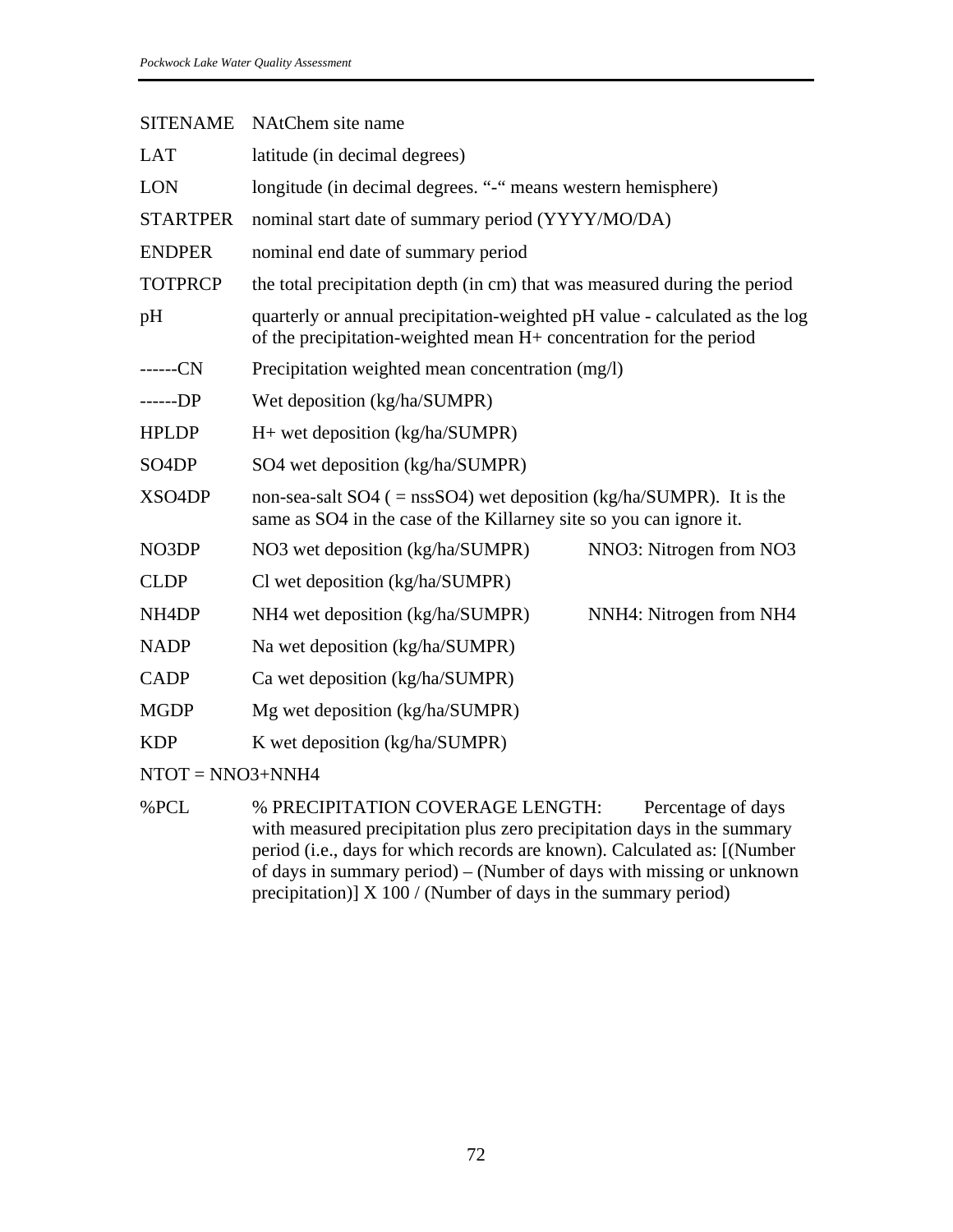## Table AIII.3. EC precipitation raw data.

| <b>SUMPER</b> | <b>YEAR</b> | <b>SITEID</b> | <b>SITENAME</b> | <b>LAT</b>   | <b>LON</b> | <b>STARTPER</b>    | <b>ENDPER</b> | <b>TOTPRCP</b> | pH    | <b>HPLCN</b> |
|---------------|-------------|---------------|-----------------|--------------|------------|--------------------|---------------|----------------|-------|--------------|
| <b>YEAR</b>   | 2000        | CAPMCANS1JAC  | Jackson         | 45.593       | $-63.842$  | $1-Jan-00$         | $1-Jan-01$    | 165.3          | 4.71  | 0.0195       |
| <b>YEAR</b>   | 2001        | CAPMCANS1JAC  | Jackson         | 45.593       | $-63.842$  | $1-Jan-01$         | $1-Jan-02$    | 108.8          | 4.72  | 0.019        |
| <b>YEAR</b>   | 2002        | CAPMCANS1JAC  | Jackson         | 45.593       | $-63.842$  | $1-Jan-02$         | $1-Jan-03$    | 181            | 4.82  | 0.0152       |
| <b>YEAR</b>   | 2000        | CAPMCANS1KEJ  | Kejimkujik      | 44.434       | $-65.206$  | $1-Jan-00$         | $1-Jan-01$    | 138.6          | 4.65  | 0.0226       |
| <b>YEAR</b>   | 2001        | CAPMCANS1KEJ  | Kejimkujik      | 44.434       | $-65.206$  | $1-Jan-01$         | $1-Jan-02$    | 107            | 4.69  | 0.0204       |
| <b>YEAR</b>   | 2002        | CAPMCANS1KEJ  | Kejimkujik      | 44.434       | $-65.206$  | $1-Jan-02$         | $1-Jan-03$    | 162.5          | 4.72  | 0.0188       |
| <b>YEAR</b>   | 2000        | NSPMCANS1SBK  | Sherbrooke      | 45.16        | $-61.971$  | $1-Jan-00$         | $1-Jan-01$    | 171.9          | 4.82  | 0.015        |
| <b>YEAR</b>   | 2001        | NSPMCANS1SBK  | Sherbrooke      | 45.16        | $-61.971$  | $1-Jan-01$         | $1-Jan-02$    | 133.9          | 4.8   | 0.0158       |
| <b>YEAR</b>   | 2002        | NSPMCANS1SBK  | Sherbrooke      | 45.16        | $-61.971$  | $1-Jan-02$         | $1-Jan-03$    | 185            | 4.83  | 0.0149       |
|               |             |               |                 |              |            |                    |               |                |       |              |
|               |             |               |                 | <b>HPLDP</b> | SO4CN      | SO <sub>4</sub> DP | XSO4CN        | <b>XSO4DP</b>  | NO3CN | NO3DP        |
| <b>YEAR</b>   | 2000        | CAPMCANS1JAC  | Jackson         | 0.3224       | 0.974      | 16.094             | 0.839         | 13.863         | 0.723 | 11.957       |
| <b>YEAR</b>   | 2001        | CAPMCANS1JAC  | Jackson         | 0.2062       | 0.801      | 8.709              | 0.71          | 7.72           | 0.692 | 7.531        |
| <b>YEAR</b>   | 2002        | CAPMCANS1JAC  | Jackson         | 0.2752       | 0.654      | 11.836             | 0.573         | 10.366         | 0.527 | 9.538        |
| <b>YEAR</b>   | 2000        | CAPMCANS1KEJ  | Kejimkujik      | 0.3135       | 1.077      | 14.932             | 0.901         | 12.496         | 0.879 | 12.187       |
| <b>YEAR</b>   | 2001        | CAPMCANS1KEJ  | Kejimkujik      | 0.2185       | 0.815      | 8.718              | 0.697         | 7.455          | 0.792 | 8.476        |
| <b>YEAR</b>   | 2002        | CAPMCANS1KEJ  | Kejimkujik      | 0.3063       | 0.837      | 13.608             | 0.675         | 10.968         | 0.701 | 11.398       |
| <b>YEAR</b>   | 2000        | NSPMCANS1SBK  | Sherbrooke      | 0.2583       | 0.867      | 14.904             |               |                | 0.506 | 8.695        |
| <b>YEAR</b>   | 2001        | NSPMCANS1SBK  | Sherbrooke      | 0.2119       | 0.788      | 10.553             |               |                | 0.53  | 7.095        |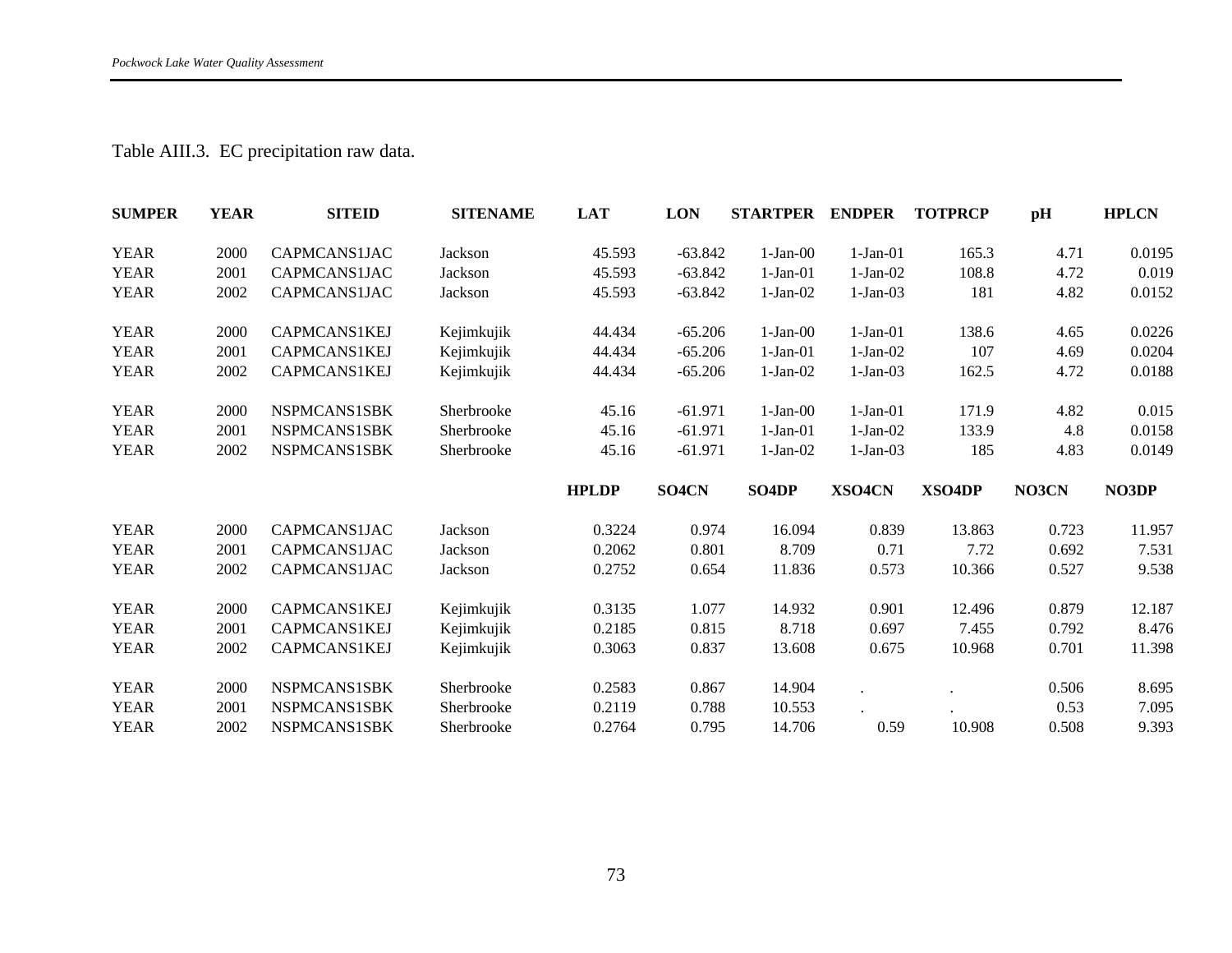### Table AIII.3 continued,

|             |      |              |            | <b>CLCN</b> | <b>CLDP</b> | NH <sub>4</sub> CN | NH <sub>4</sub> DP | <b>NACN</b> | <b>NADP</b> | <b>CACN</b> |
|-------------|------|--------------|------------|-------------|-------------|--------------------|--------------------|-------------|-------------|-------------|
| <b>YEAR</b> | 2000 | CAPMCANS1JAC | Jackson    | 0.954       | 15.763      | 0.124              | 2.048              | 0.538       | 8.896       | 0.051       |
| <b>YEAR</b> | 2001 | CAPMCANS1JAC | Jackson    | 0.636       | 6.92        | 0.12               | 1.31               | 0.361       | 3.927       | 0.048       |
| <b>YEAR</b> | 2002 | CAPMCANS1JAC | Jackson    | 0.564       | 10.203      | 0.094              | 1.696              | 0.325       | 5.887       | 0.04        |
| <b>YEAR</b> | 2000 | CAPMCANS1KEJ | Kejimkujik | 1.207       | 16.736      | 0.136              | 1.891              | 0.701       | 9.723       | 0.054       |
| <b>YEAR</b> | 2001 | CAPMCANS1KEJ | Kejimkujik | 0.837       | 8.955       | 0.1                | 1.072              | 0.471       | 5.038       | 0.042       |
| <b>YEAR</b> | 2002 | CAPMCANS1KEJ | Kejimkujik | 1.115       | 18.119      | 0.114              | 1.849              | 0.642       | 10.437      | 0.058       |
| <b>YEAR</b> | 2000 | NSPMCANS1SBK | Sherbrooke | 1.655       | 28.435      | 0.084              | 1.444              | 0.921       | 15.833      | 0.058       |
| <b>YEAR</b> | 2001 | NSPMCANS1SBK | Sherbrooke | 1.037       | 13.877      | 0.086              | 1.149              | 0.586       | 7.837       | 0.051       |
| <b>YEAR</b> | 2002 | NSPMCANS1SBK | Sherbrooke | 1.435       | 26.549      | 0.086              | 1.586              | 0.869       | 16.076      | 0.074       |
|             |      |              |            |             |             |                    |                    |             |             |             |
|             |      |              |            | <b>CADP</b> | <b>MGCN</b> | <b>MGDP</b>        | <b>KCN</b>         | <b>KDP</b>  | NNO3CN      | NNO3DP      |
| <b>YEAR</b> | 2000 | CAPMCANS1JAC | Jackson    | 0.843       | 0.068       | 1.122              | 0.032              | 0.53        | 0.163       | 2.7         |
| <b>YEAR</b> | 2001 | CAPMCANS1JAC | Jackson    | 0.523       | 0.047       | 0.507              | 0.027              | 0.292       | 0.156       | 1.701       |
| <b>YEAR</b> | 2002 | CAPMCANS1JAC | Jackson    | 0.731       | 0.04        | 0.729              | 0.025              | 0.446       | 0.119       | 2.154       |
| <b>YEAR</b> | 2000 | CAPMCANS1KEJ | Kejimkujik | 0.751       | 0.089       | 1.24               | 0.037              | 0.515       | 0.199       | 2.752       |
| <b>YEAR</b> | 2001 | CAPMCANS1KEJ | Kejimkujik | 0.452       | 0.059       | 0.631              | 0.025              | 0.27        | 0.179       | 1.914       |
| <b>YEAR</b> | 2002 | CAPMCANS1KEJ | Kejimkujik | 0.944       | 0.079       | 1.282              | 0.033              | 0.53        | 0.158       | 2.574       |
| <b>YEAR</b> | 2000 | NSPMCANS1SBK | Sherbrooke | 0.998       | 0.123       | 2.111              | 0.046              | 0.791       | 0.114       | 1.963       |
| <b>YEAR</b> | 2001 | NSPMCANS1SBK | Sherbrooke | 0.681       | 0.074       | 0.991              | 0.035              | 0.475       | 0.12        | 1.602       |